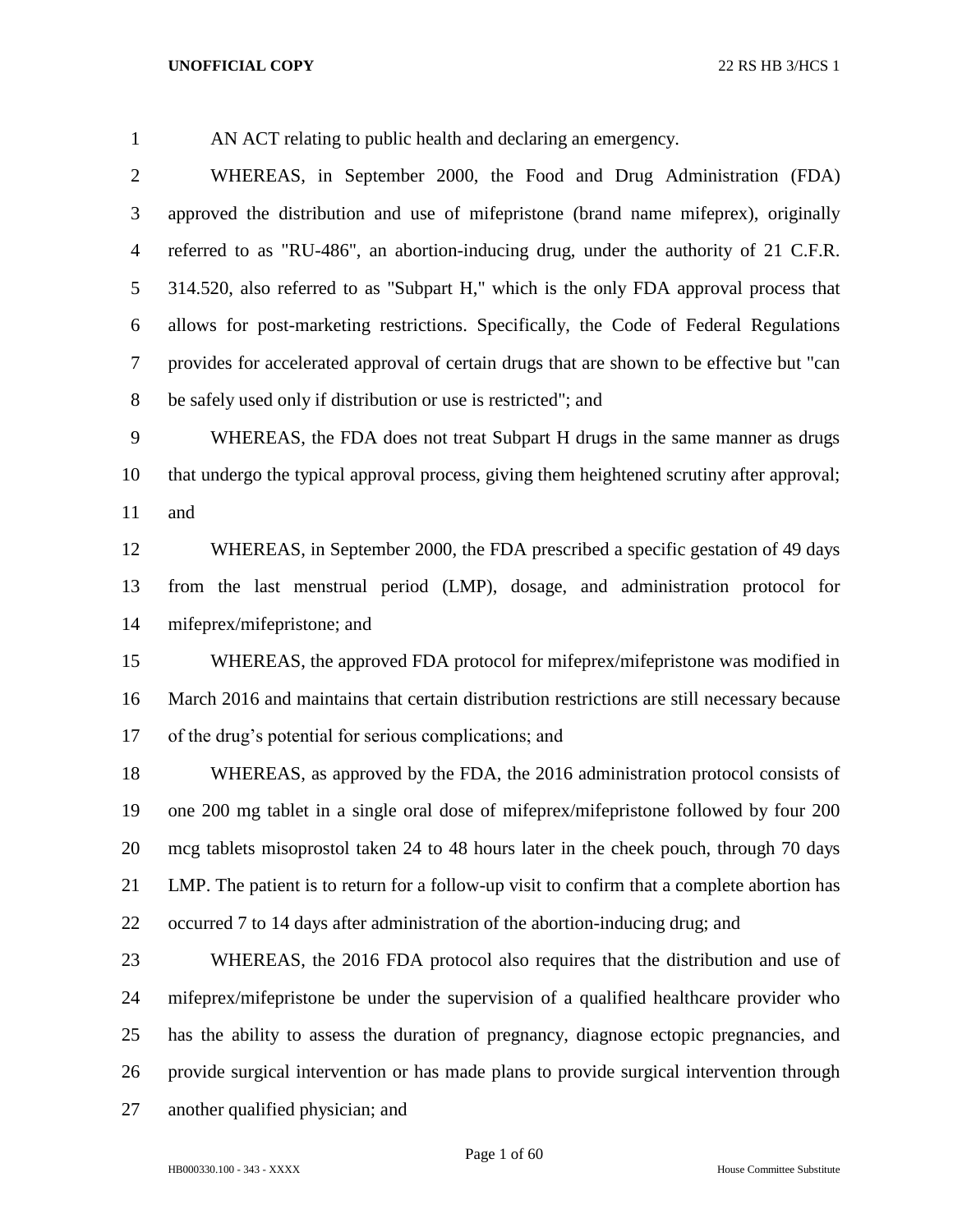WHEREAS, on December 16, 2021, the FDA announced that it will no longer require an in-person medical examination, it will permit abortion-inducing drugs to be mailed to the patient, and it will permit pharmacies to fill prescriptions if they are certified by the manufacturers to do so; and

 WHEREAS, court testimony by Planned Parenthood and other abortion providers has demonstrated that providers routinely and intentionally failed to follow the September 2000 FDA-approved protocol for mifeprex/mifepristone (for example, see Planned Parenthood Cincinnati Region v. Taft, 459 F. Supp. 2d 626, S.D. Oh. 2006); and

 WHEREAS, the use of mifeprex/mifepristone presents significant medical risks, including but not limited to uterine hemorrhage, viral infections, abdominal pain, cramping, vomiting, headache, fatigue, and pelvic inflammatory disease; and

 WHEREAS, health problems usually do not occur during the first pregnancy for an Rh negative woman with an Rh positive fetus because the body does not have a chance to develop a large number of antibodies; and

 WHEREAS, if the woman is Rh negative and does not receive an injection of Rh immunoglobulin at the time of an abortion or delivery, she may experience Rh incompatibility in future pregnancies which can lead to complications and miscarriage. Therefore, it is critical for a qualified physician to determine blood type and administer Rh immunoglobulin if a woman is Rh negative; and

 WHEREAS, the risk of complications increases with advancing gestational age and with the failure to either complete the two-step dosage process for the mifeprex/mifepristone regimen or to receive abortion pill reversal care from a qualified healthcare professional; and

 WHEREAS, studies document that increased rates of complications, including incomplete abortion, occur even within the FDA-approved gestational limit; and

 WHEREAS, as of March 2020, the FDA reported 4,480 adverse events after women used mifeprex/mifepristone for abortions. Among these events were 24 deaths,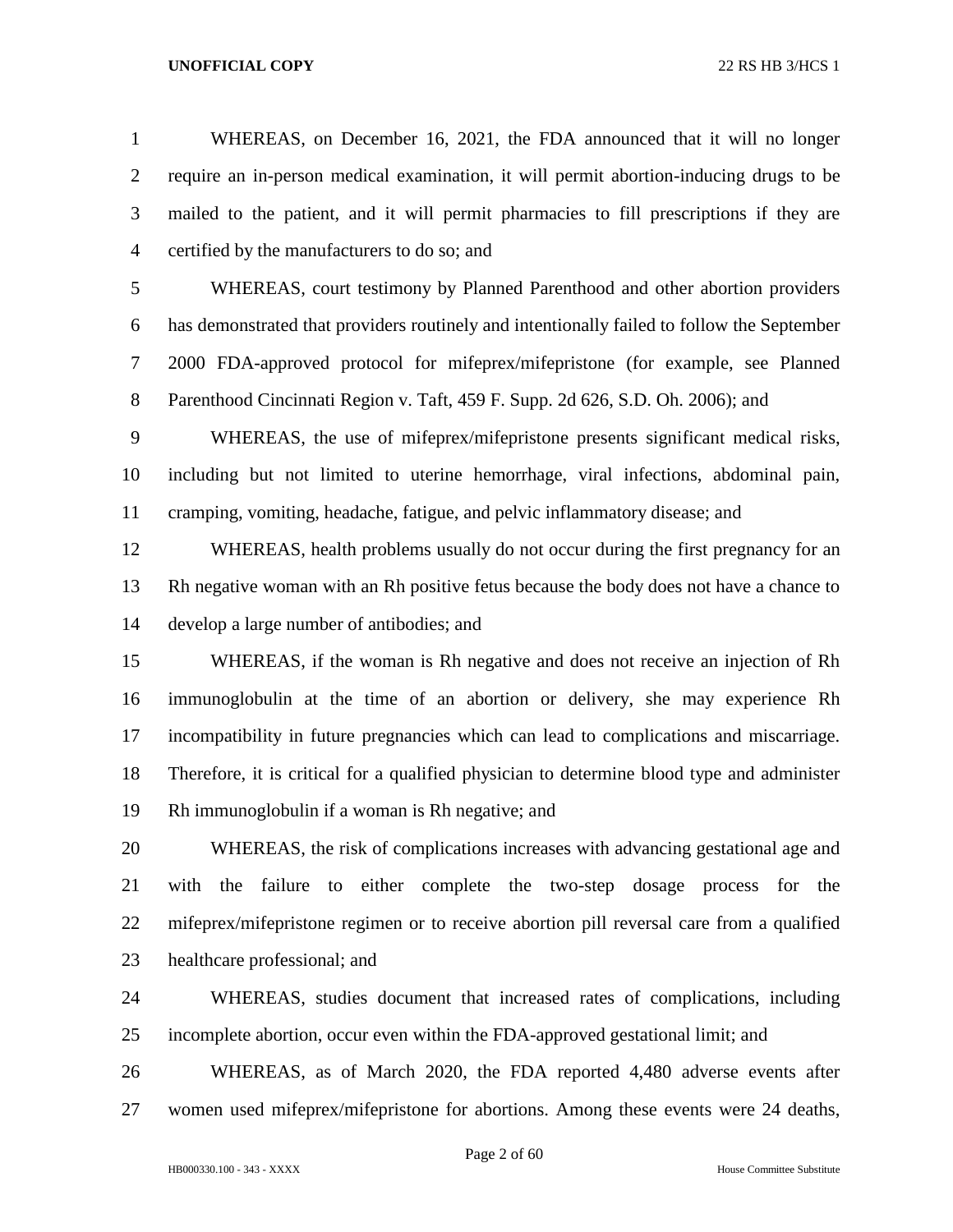1,183 hospitalizations, 339 blood transfusions, and 256 infections, including 48 severe infections; and

 WHEREAS, the Adverse Event Reports (AER) systems relied upon by the FDA have limitations and typically detect only a small proportion of events that actually occur; and

 WHEREAS, as of March 31, 2020, 27 women have reportedly died after administration of mifeprex/mifepristone, with 6 deaths attributed to severe bacterial infections. Eight of those women administered the mifeprex/mifepristone regimen in an "off-label" or "evidence-based" manner then-advocated by abortion providers, and the FDA has not been able to determine whether this off-label use led to the deaths; and

 WHEREAS, medical evidence demonstrates that women who use abortion-inducing drugs risk four times more complications than those who undergo surgical abortions. At least three to eight percent of medical abortions fail to evacuate the pregnancy tissue and require surgical completion. One percent will fail to kill the fetus. If surgical completion is required after a failed medical abortion, the risk of premature delivery in a subsequent pregnancy is more than three times higher. Failure rates increase as gestational age increases. The gestational age range of 63 to 70 days has been inadequately studied. The 2016 FDA gestational age extension was based on only one study worldwide of little more than 300 women; and

 WHEREAS, 2020 marked the state of Arkansas' first full year of data after a new abortion complication reporting law went into effect. Forty-five complications were reported in 2020, of which 40, or 88 percent of all complications, resulted from chemical abortions; and

 WHEREAS, a woman's ability to provide informed consent depends on the extent to which the woman receives information sufficient to make an informed choice; and

 WHEREAS, the decision to abort "is an important, and often a stressful one, and it is desirable and imperative that it be made with full knowledge of its nature and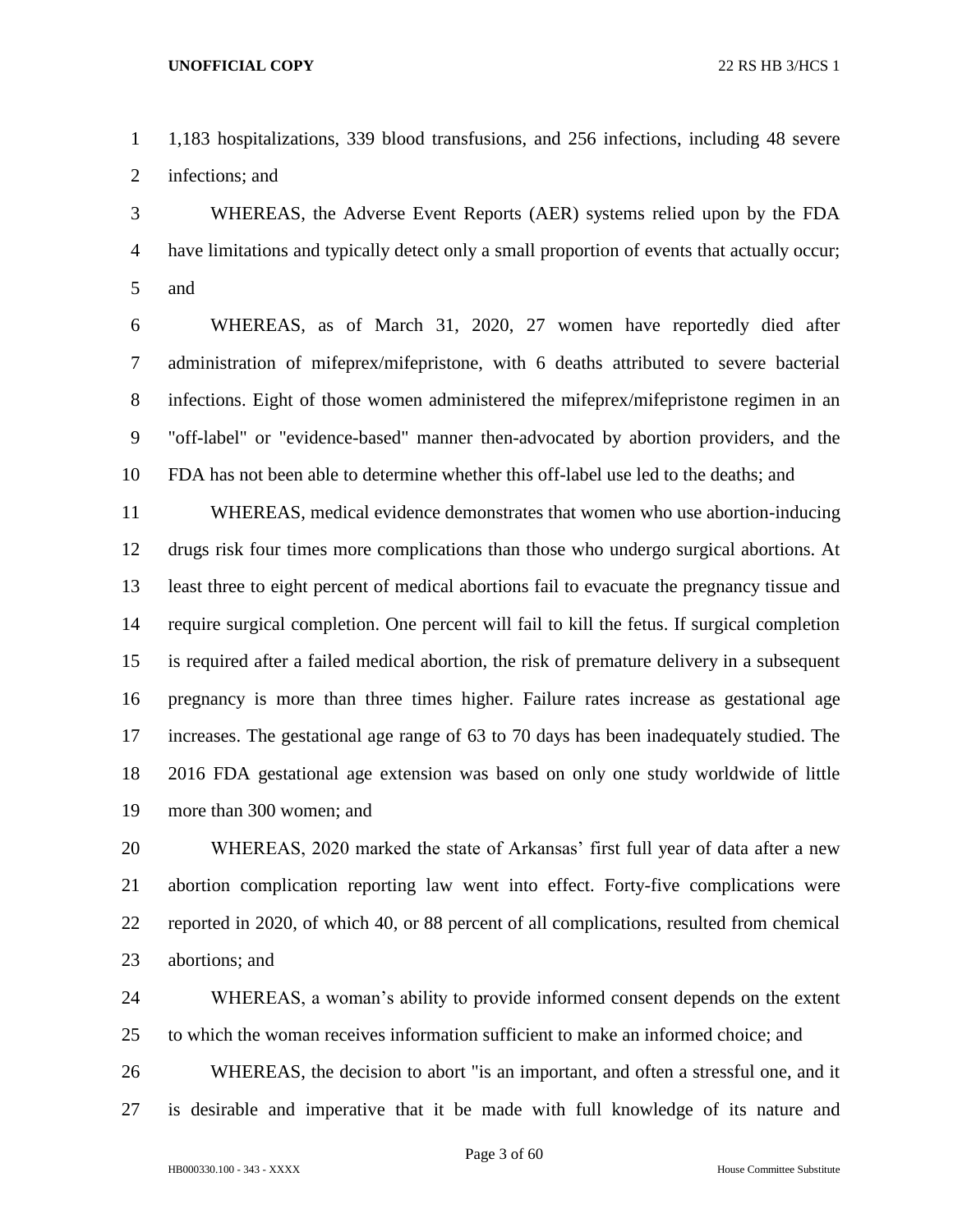consequences" as stated in Planned Parenthood v. Danforth, 428 U.S. 52, 67 (1976); and

 WHEREAS, some women come to regret their decision to abort shortly after ingesting mifeprex/mifepristone; and

 WHEREAS, in recent years, physicians have developed a method to potentially reverse the effects of mifeprex/mifepristone. This abortion pill reversal or rescue process has been discussed in a peer-reviewed study and is based on decades of the safe use of progesterone to stabilize and continue pregnancies; and

 WHEREAS, understanding the science behind the mechanism of action of mifeprex/mifepristone has allowed physicians to design a specific rescue for a woman who has used mifeprex/mifepristone to induce an abortion but has not yet ingested the second drug in the chemical abortion regimen. Since physicians know that mifeprex/mifepristone works by blocking progesterone, physicians know that treating a woman with progesterone can displace mifeprex/mifepristone from the progesterone receptors. This allows the woman's body to respond naturally to the progesterone and to effectively fight the effects of the mifeprex/mifepristone-induced blockage; and

 WHEREAS, it has long been known that mifepristone acts reversibly at the molecular level of receptor binding. Progesterone and mifepristone compete for the binding site of the receptor making the anti-progesterone activity of mifepristone reversible; and

 WHEREAS, mifeprex/mifepristone floods the progesterone receptors, blocking progesterone. Progesterone reverses the effects of the mifeprex/mifepristone by outcompeting and outnumbering the mifepristone and restoring adequate progesterone to sustain the pregnancy; and

 WHEREAS, progesterone itself has been used safely during pregnancy for decades. It is used in in-vitro fertilization, infertility treatments, and high-risk pregnancies such as pre-term labor. Using progesterone to reverse the effects of mifeprex/mifepristone is a targeted response that is safe for women; and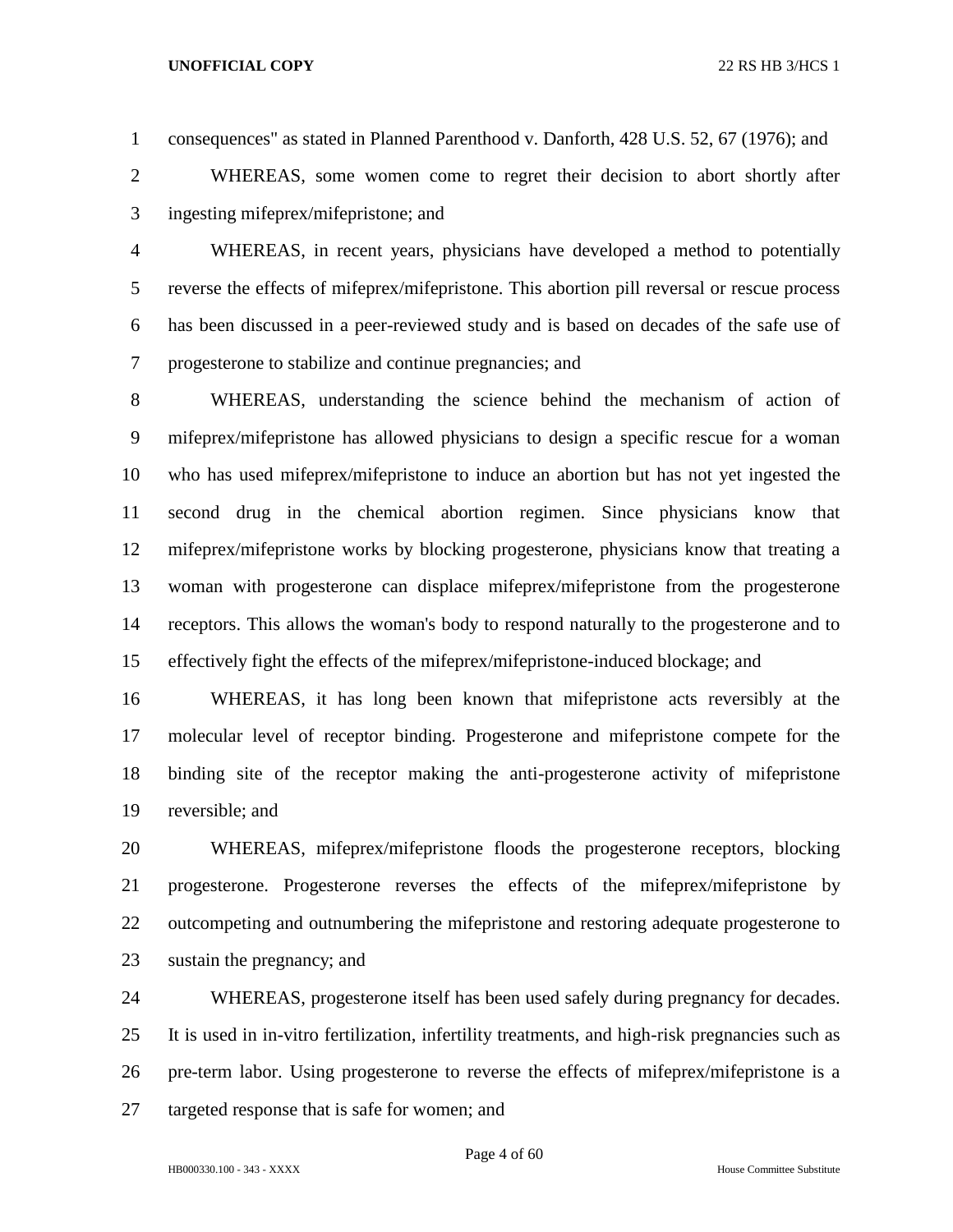WHEREAS, statistics show that as of March 2020, more than 1,000 lives have been saved following the progesterone reversal process and that babies born following the reversal process have a rate of birth defects no higher than the general population; and

 WHEREAS, studies show that following the progesterone reversal process or otherwise treating a woman with progesterone during pregnancy does not lead to increased mortality rates; and

 WHEREAS, to facilitate reliable scientific studies and research on the safety and efficacy of abortion-inducing drugs, it is essential that the medical and public health communities have access to accurate information both on the efficacy and use of abortion-inducing drugs, as well as on resulting complications; and

 WHEREAS, abortion "record keeping and reporting provisions that are reasonably directed to the preservation of maternal health and that properly respect a patient's confidentiality and privacy are permissible" as stated in Planned Parenthood v. Danforth, 428 U.S. 80 at 52, 79-81 (1976); and

 WHEREAS, abortion and complication reporting provisions do not impose an "undue burden" on a woman's right to choose whether or not to terminate a pregnancy. Specifically, "[t]he collection of information with respect to actual patients is a vital element of medical research, and so it cannot be said that the requirements serve no purpose other than to make abortions more difficult" as stated in Planned Parenthood v. Casey, 505 U.S. 833 at 900-901 (1992); and

 WHEREAS, to promote its interest in maternal health and life, the Commonwealth of Kentucky has an interest in collecting demographic information on all drug-induced abortions performed and all abortion complications from all drug-induced abortions diagnosed or treated and compiling statistical reports based on the information collected for future scientific studies and public health research; and

 WHEREAS, based on the findings from scientific studies and public health research, it is the purpose of this Act to:

Page 5 of 60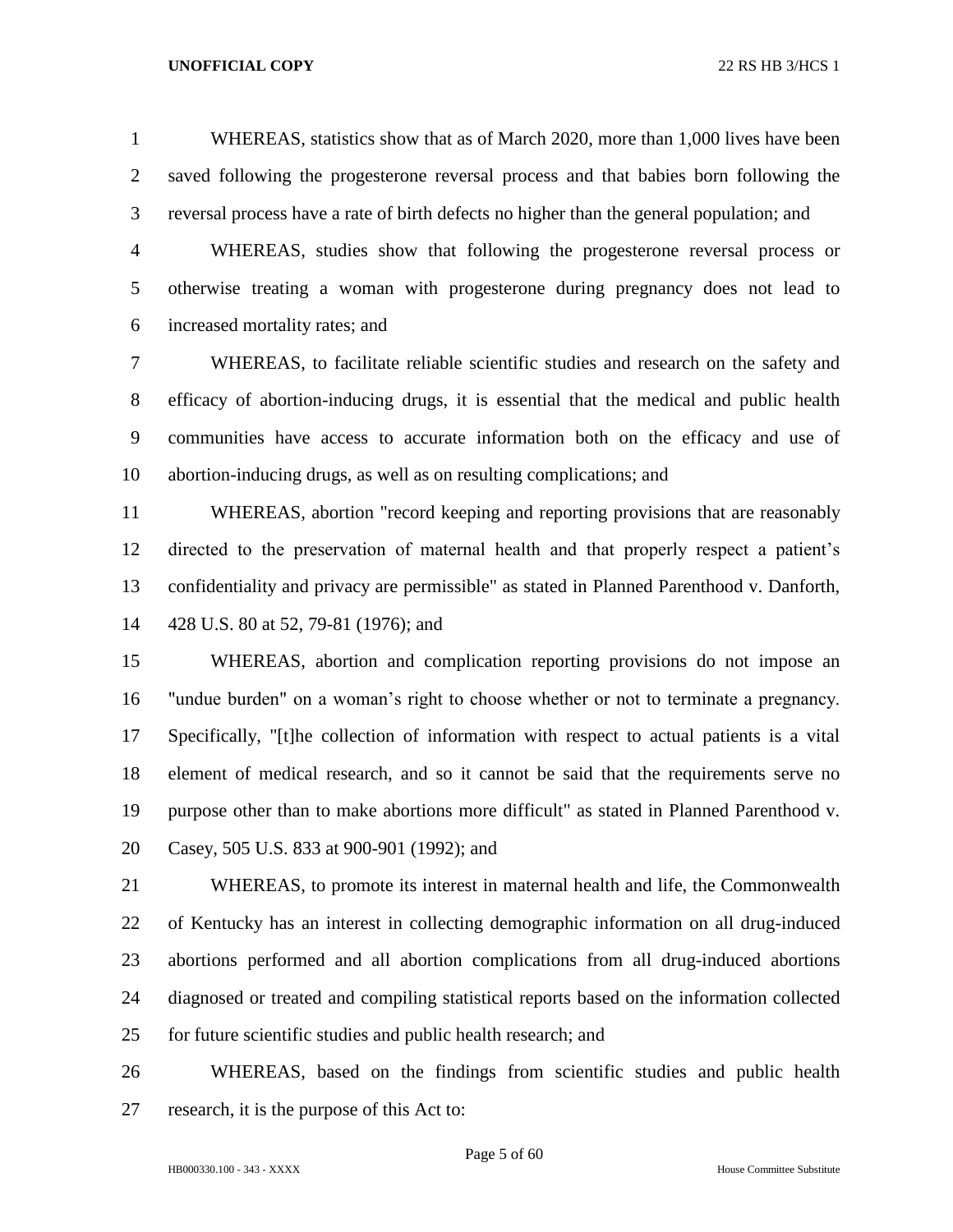1. Protect the health and welfare of every woman considering a drug-induced abortion;

 2. Ensure that a physician examines a woman prior to dispensing an abortion- inducing drug in order to confirm the gestational age of the unborn child, the intrauterine location of the unborn child, and that the unborn child is alive, since routine administration of mifeprex/mifepristone following spontaneous miscarriage is unnecessary and exposes the woman to unnecessary risks associated with both mifeprex/mifepristone and misoprostol;

 3. Ensure that a physician does not prescribe or dispense an abortion-inducing drug beyond 70 days' gestation;

 4. Reduce "the risk that a woman may elect an abortion, only to discover later, with devastating psychological consequences, that her decision was not fully informed." Planned Parenthood v. Casey, 505 U.S. 833, 882 (1992);

 5. Ensure that women considering a drug-induced abortion receives comprehensive information on abortion-inducing drugs, including the potential to reverse the effects of the drugs should she change her mind, and that women submitting to an abortion does so only after giving her voluntary and fully informed consent to the procedure; and

 6. Promote the health and safety of women, by adding to the sum of medical and public health knowledge through the compilation of relevant data on drug-induced abortions performed in the state, as well as on all medical complications and maternal deaths resulting from these abortions; and

 WHEREAS, sexually transmitted diseases (STDs) are usually spread by having vaginal, oral, or anal sex. More than 9 million women in the United States are diagnosed with an STD each year, and women often have more serious health problems associated with STDs than men, including infertility; and

WHEREAS, the primary goal of the Kentucky Sexually Transmitted Disease

Page 6 of 60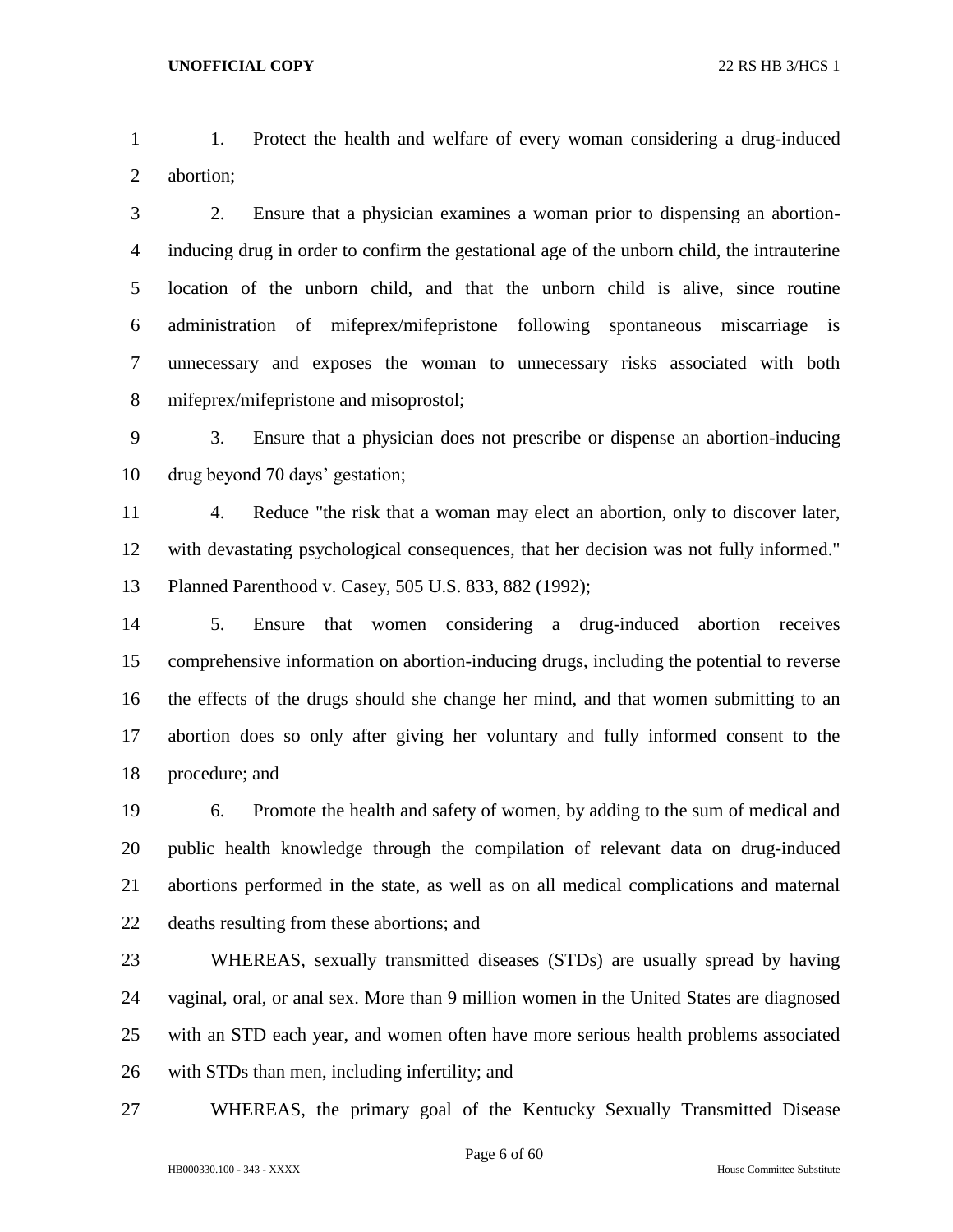Prevention and Control Program is to prevent the spread and complications of STDs; and

 WHEREAS, local health departments test for chlamydia, gonorrhea, and syphilis, and provide treatment for individuals diagnosed with, exposed to, or suspected of having these diseases; and

 WHEREAS, chlamydia and gonorrhea, left untreated, increase the risk of chronic pelvic pain and life-threatening ectopic pregnancy and untreated syphilis in pregnant women results in infant death up to 40 percent of the time; and

 WHEREAS, women have a higher risk than men of getting an STD during unprotected sex; and

 WHEREAS, since women and girls seeking to terminate an unplanned pregnancy may have had limited encounters with a healthcare provider prior to their encounter with an abortion providing facility, it is in the best interest of improving health outcomes for all Kentucky women and girls to ensure women and girls have the opportunity to receive timely and accurate information on women's health risks, especially Rh negative and STDs, that may impact their future health, the health of their partners and future pregnancies, and increase the risk of harmful fetal and child health outcomes; and

 WHEREAS, despite spending on health care in the United States far outpacing other nations, health outcomes are often much worse, particularly for women, because the focus in the United States has been on treating discrete, acute conditions and procedures rather than coordinating care, providing preventive services, and addressing root causes of poor health; and

- NOW, THEREFORE,
- 

# *Be it enacted by the General Assembly of the Commonwealth of Kentucky:*

- 24 Section 1. KRS 311.732 is amended to read as follows:
- (1) For purposes of this section the following definitions shall apply:
- (a) "Minor" means any person under the age of eighteen (18);
- (b) "Emancipated minor" means any minor who is or has been married or has by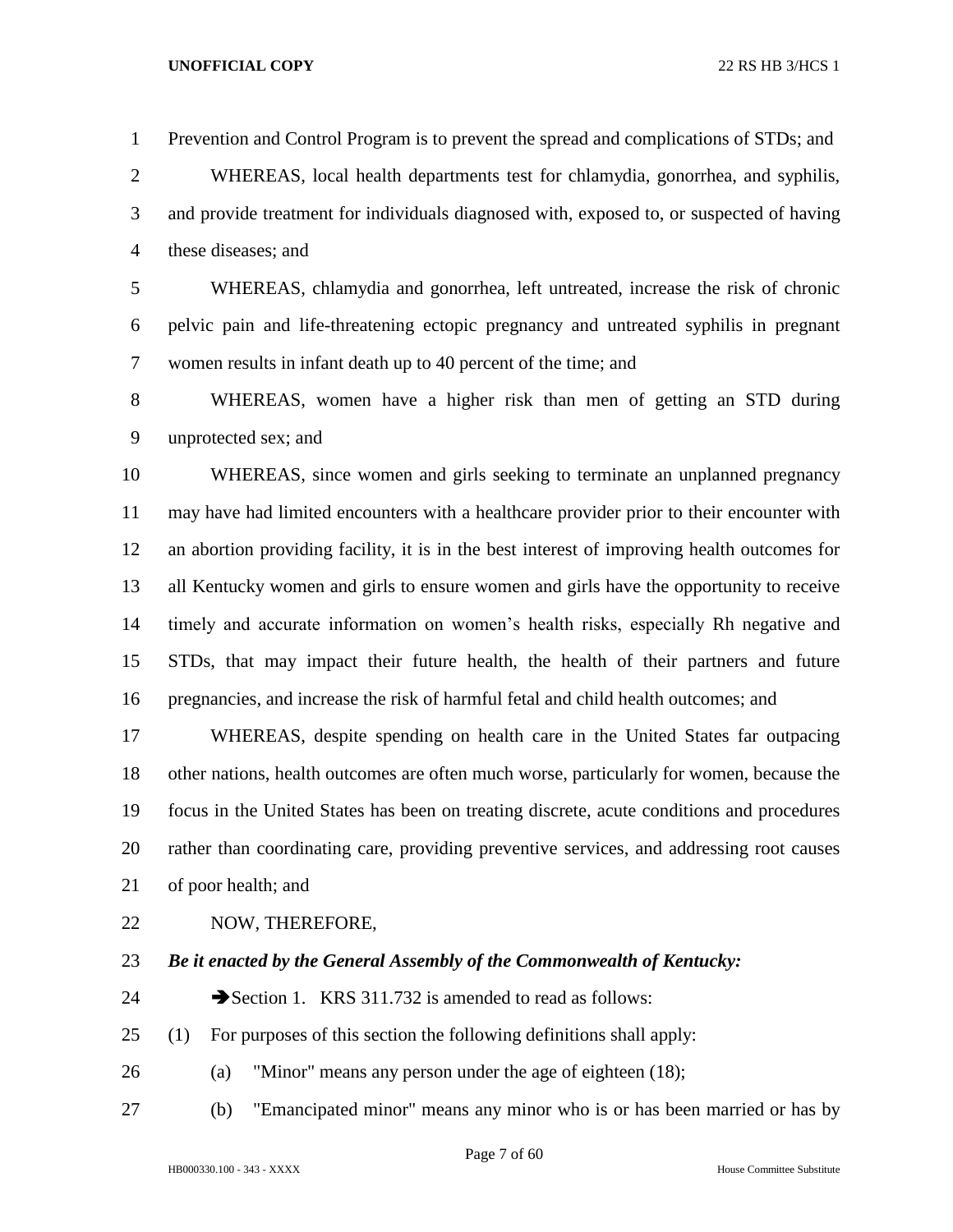| $\mathbf{1}$   |     |     | court order or otherwise been freed from the care, custody, and control of her      |
|----------------|-----|-----|-------------------------------------------------------------------------------------|
| $\overline{2}$ |     |     | parents; and                                                                        |
| 3              |     | (c) | "Abortion" means the use of any instrument, medicine, drug, or any other            |
| 4              |     |     | substance or device with intent to terminate the pregnancy of a woman known         |
| 5              |     |     | to be pregnant with intent other than to increase the probability of a live birth,  |
| 6              |     |     | to preserve the life or health of the child after live birth, or to remove a dead   |
| 7              |     |     | fetus.                                                                              |
| 8              | (2) |     | No person shall perform an abortion upon a minor unless:                            |
| 9              |     | (a) | The attending physician <del>[ or his agent]</del> has secured the informed written |
| 10             |     |     | consent of the minor and one $(1)$ parent or legal guardian with joint or           |
| 11             |     |     | physical custody and the consenting parent or legal guardian of the minor           |
| 12             |     |     | has made a reasonable attempt to notify any other parent with joint or              |
| 13             |     |     | physical custody at least forty-eight (48) hours prior to providing the             |
| 14             |     |     | informed written consent.                                                           |
| 15             |     |     | <u>Notice shall not be required to be provided to any parent who has:</u><br>1.     |
| 16             |     |     | <b>Previously been enjoined by a domestic violence order or</b><br>a.               |
| 17             |     |     | interpersonal protective order, regardless of whether or not the                    |
| 18             |     |     | person to be protected by the order was the minor; or                               |
| 19             |     |     | <b>Been convicted of, or entered into a diversion program for, a</b><br>b.          |
| 20             |     |     | criminal offense against a victim who is a minor as defined in                      |
| 21             |     |     | <b>KRS</b> 17.500 or for a violent or sexual criminal offense under                 |
| 22             |     |     | <u>KRS Chapter 506, 507, 507A, 508, 509, 510, 529, 530, or 531.</u>                 |
| 23             |     |     | <u>2.</u><br><b>The informed written consent shall include:</b>                     |
| 24             |     |     | A copy of the minor's government-issued identification, a copy of<br>$\mathbf{a}$ . |
| 25             |     |     | the consenting parent's or legal guardian's government-issued                       |
| 26             |     |     | <i>identification, and written documentation including but not</i>                  |
| 27             |     |     | limited to a birth certificate, court-ordered custodial paperwork,                  |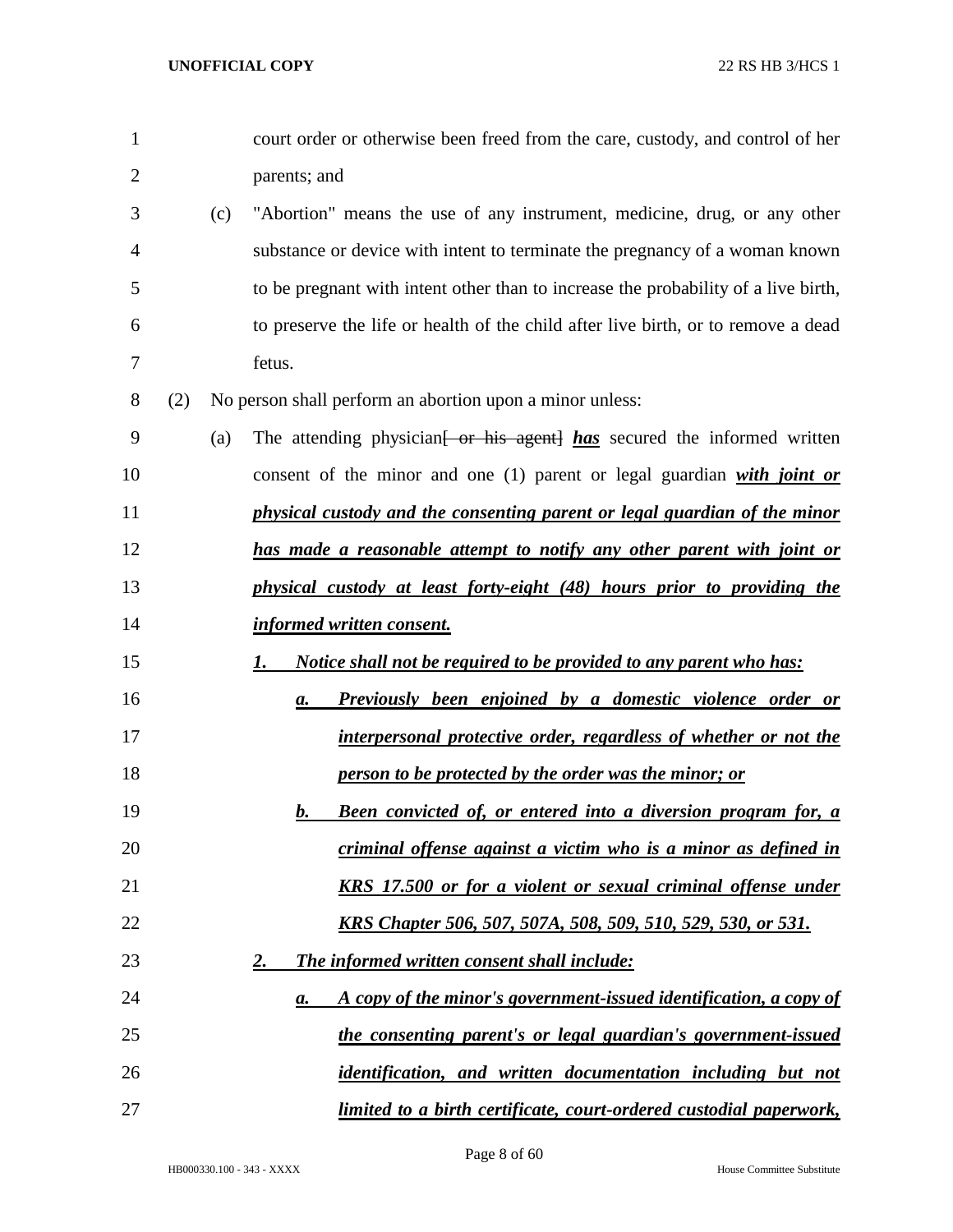| 1              |     | or tax return, establishing that he or she is the lawful parent or                |
|----------------|-----|-----------------------------------------------------------------------------------|
| $\overline{2}$ |     | legal guardian; and                                                               |
| 3              |     | b.<br>The parent's or legal guardian's certification that he or she               |
| $\overline{4}$ |     | consents to the abortion. The certification shall be in a signed,                 |
| 5              |     | dated, and notarized document that has been initialed on each                     |
| 6              |     | page and that contains the following statement, which shall                       |
| 7              |     | <u>precede the signature of the parent or legal guardian: "I, (insert</u>         |
| 8              |     | name of parent or legal guardian), am the (select "parent" or                     |
| 9              |     | <u>"legal guardian") of (insert name of minor) and give consent for</u>           |
| 10             |     | (insert name of attending physician) to perform an abortion on                    |
| 11             |     | her. Under penalties of perjury, I declare that I have read the                   |
| 12             |     | <u>foregoing statement and that the facts stated in it are true."</u>             |
| 13             |     | The attending physician shall keep a copy of the informed written<br>3.           |
| 14             |     | consent in the medical file of the minor for five (5) years after the             |
| 15             |     | minor reaches eighteen (18) years of age or for seven (7) years,                  |
| 16             |     | whichever is longer.                                                              |
| 17             |     | <b>The attending physician securing the informed written consent from a</b><br>4. |
| 18             |     | parent or legal guardian under this subsection shall execute for                  |
| 19             |     | inclusion in the medical record of the minor an affidavit stating: "I,            |
| 20             |     | <i>(insert name of attending physician), certify that, according to my best</i>   |
| 21             |     | information and belief, a reasonable person under similar                         |
| 22             |     | circumstances would rely on the information presented by both the                 |
| 23             |     | minor and her parent or legal guardian as sufficient evidence of                  |
| 24             |     | <i>identity."</i> ;                                                               |
| 25             | (b) | The minor is emancipated and the attending physician for his agent has            |
| 26             |     | received the informed written consent of the minor; or                            |
| 27             | (c) | The minor elects to petition any Circuit or District Court of the                 |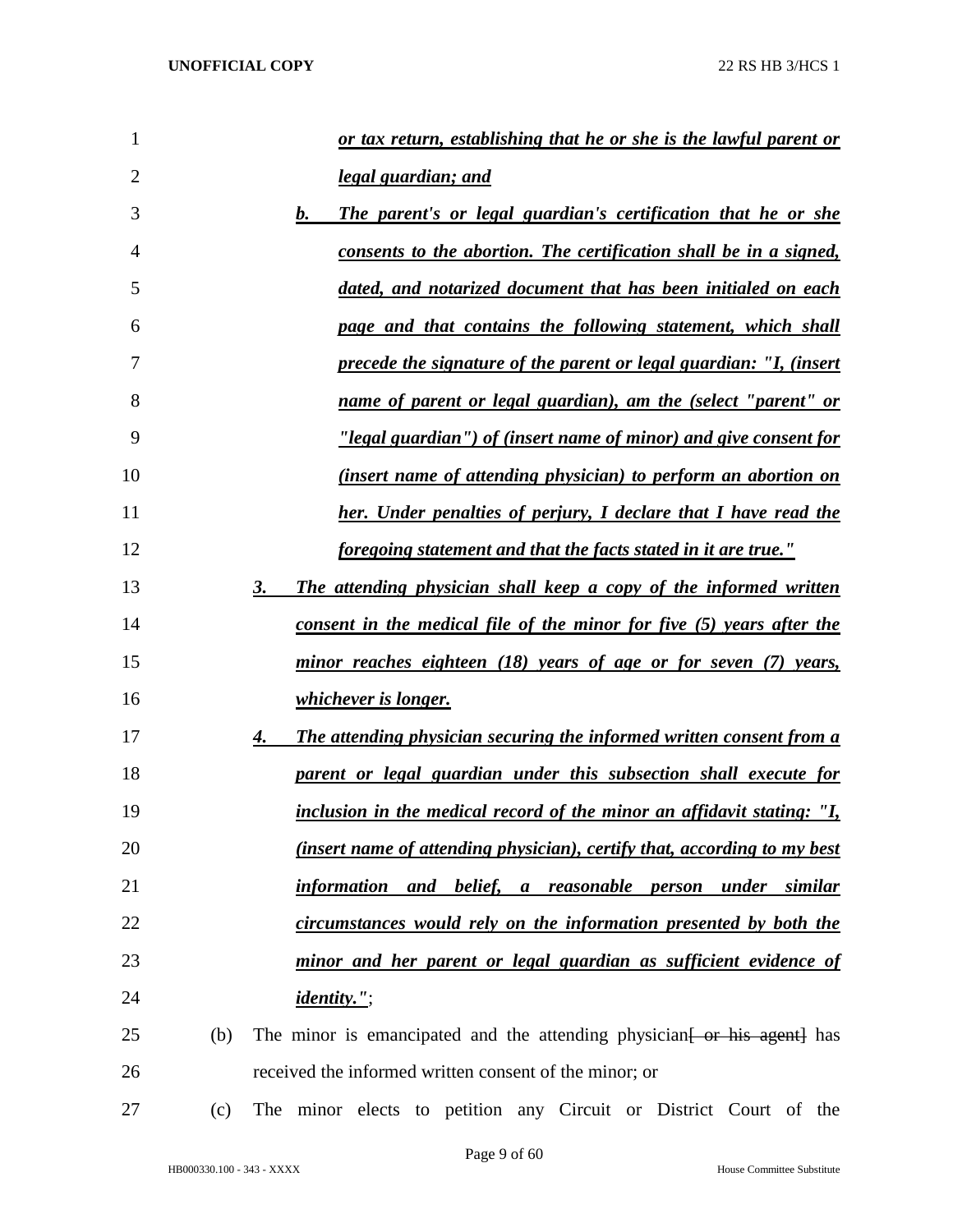| $\mathbf{1}$   |     |     | Commonwealth pursuant to subsection (3) of this section and obtain an order                      |
|----------------|-----|-----|--------------------------------------------------------------------------------------------------|
| $\overline{2}$ |     |     | pursuant to subsection (4) of this section granting consent to the abortion and                  |
| 3              |     |     | the attending physician <del>[ or his agent]</del> has received the informed written             |
| $\overline{4}$ |     |     | consent of the minor.                                                                            |
| 5              | (3) |     | Every minor shall have the right to petition any Circuit or District Court of the                |
| 6              |     |     | Commonwealth for an order granting the right to self-consent to an abortion                      |
| $\tau$         |     |     | pursuant to the following procedures:                                                            |
| $8\,$          |     | (a) | The minor or her next friend may prepare and file a petition setting forth the                   |
| 9              |     |     | request of the minor for an order of consent to an abortion;                                     |
| 10             |     | (b) | The court shall <i>ensure</i> [insure] that the minor prepares or her next friend is             |
| 11             |     |     | given assistance in preparing and filing the petition and shall <i>ensure</i> [insure]           |
| 12             |     |     | that the minor's identity is kept anonymous;                                                     |
| 13             |     | (c) | The minor may participate in proceedings in the court on her own behalf or                       |
| 14             |     |     | through her next friend and the court shall appoint a guardian ad litem for her.                 |
| 15             |     |     | The court shall advise her that she has a right to court-appointed counsel and                   |
| 16             |     |     | shall provide her with such counsel upon her request;                                            |
| 17             |     | (d) | All proceedings under this section shall be anonymous and shall be given                         |
| 18             |     |     | preference over other matters to <b>ensure</b> insure that the court may reach a                 |
| 19             |     |     | decision promptly, but in no case shall the court fail to rule within seventy-                   |
| 20             |     |     | two $(72)$ hours of the time of application, provided that the seventy-two $(72)$                |
| 21             |     |     | hour limitation may be extended at the request of the minor; and                                 |
| 22             |     | (e) | The court shall hold a hearing on the merits of the petition before reaching a                   |
| 23             |     |     | decision. The court shall hear evidence at the hearing relating to:                              |
| 24             |     |     | <b>The minor's:</b><br>1.                                                                        |
| 25             |     |     | <u>Age;</u><br><u>a.</u>                                                                         |
| 26             |     |     | $\overline{f}$ [The ] Emotional development <i>and stability</i> ; $\overline{f}$ ]<br><u>b.</u> |
| 27             |     |     | Maturity;[ <del>,]</del><br>$\underline{c}$ .                                                    |

Page 10 of 60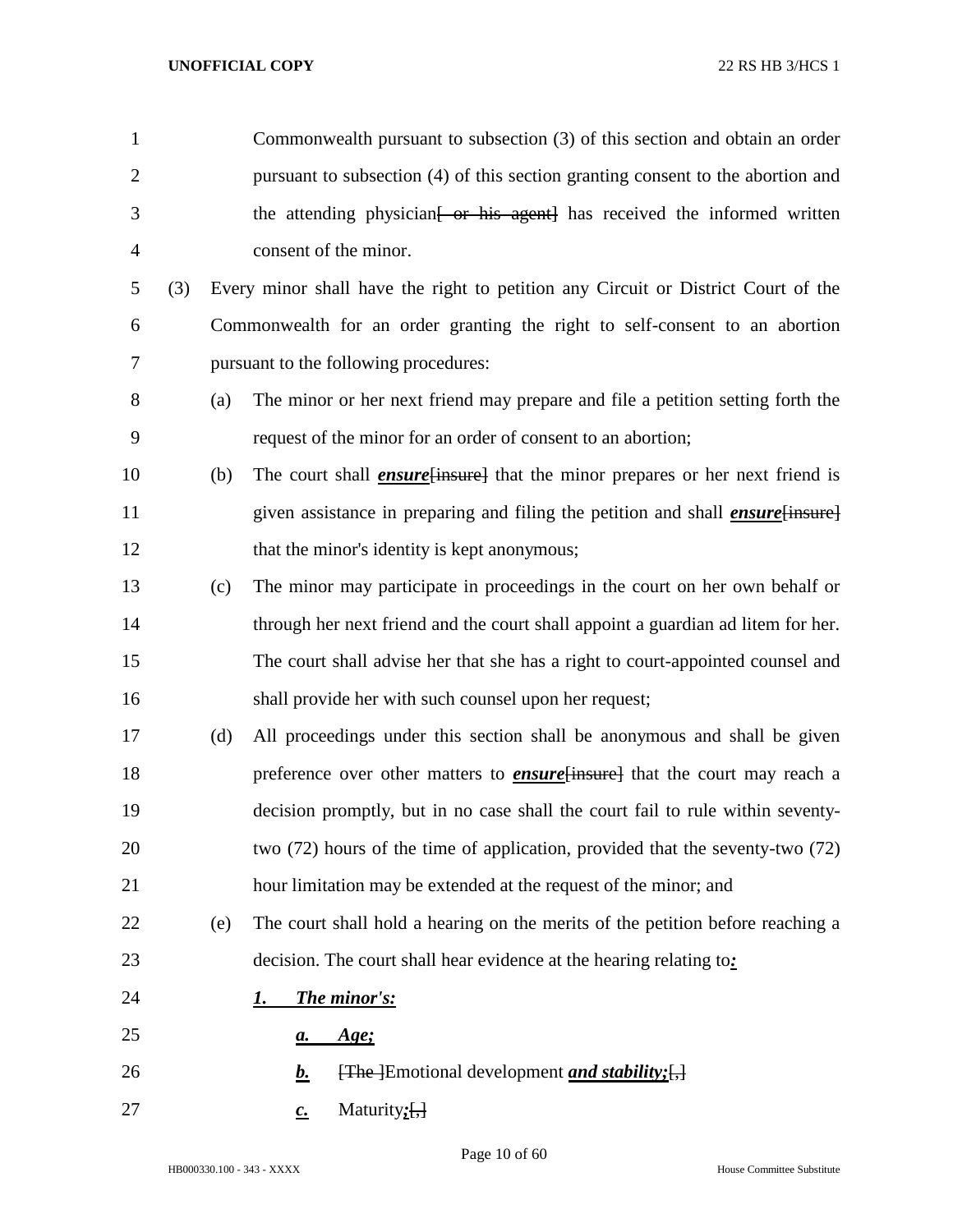| 1  |     |     | $\boldsymbol{d.}$<br>Intellect [, and understanding of the minor];                      |
|----|-----|-----|-----------------------------------------------------------------------------------------|
| 2  |     |     | Credibility and demeanor as a witness;<br>e.                                            |
| 3  |     |     | Ability to accept responsibility;                                                       |
| 4  |     |     | Ability to assess both the current and future life-impacting [the<br>g.                 |
| 5  |     |     | nature, possible] consequences $of$ , and alternatives to, the abortion;                |
| 6  |     |     | <u>and</u>                                                                              |
| 7  |     |     | Ability to understand and explain the medical risks of the<br>h.                        |
| 8  |     |     | <i>abortion and to apply that understanding to her decision;</i> and                    |
| 9  |     |     | <u>Whether there may be any undue influence by another on the minor's</u><br><u>2.</u>  |
| 10 |     |     | decision to have an abortion[any other evidence that the court may find                 |
| 11 |     |     | useful in determining whether the minor should be granted majority                      |
| 12 |     |     | rights for the purpose of consenting to the abortion or whether the                     |
| 13 |     |     | abortion is in the best interest of the minor.                                          |
| 14 | (4) |     | (a) If the court finds by:                                                              |
| 15 |     |     | <b>Clear and convincing evidence that the minor is sufficiently mature to</b>           |
| 16 |     |     | decide whether to have an abortion;                                                     |
| 17 |     |     | Clear and convincing evidence that the requirements of this section<br>2.               |
| 18 |     |     | <u>are not in the best interest of the minor; or</u>                                    |
| 19 |     |     | A preponderance of the evidence that the minor is the victim of child<br>3.             |
| 20 |     |     | abuse or sexual abuse inflicted by one (1) or both of her parents or her                |
| 21 |     |     | <u>legal guardian;</u>                                                                  |
| 22 |     |     | the court shall enter a written order, making specific factual findings and legal       |
| 23 |     |     | conclusions supporting its decision to grant the petition for an abortion. [as          |
| 24 |     |     | $follows:$ $\rightarrow$                                                                |
| 25 |     | (b) | If the court does not make any of the findings specified in paragraph $(a)$ of          |
| 26 |     |     | <i>this subsection, the court shall deny the petition</i> $\{a\}$ Granting the petition |
| 27 |     |     | for an abortion if the court finds that the minor is mature and well informed           |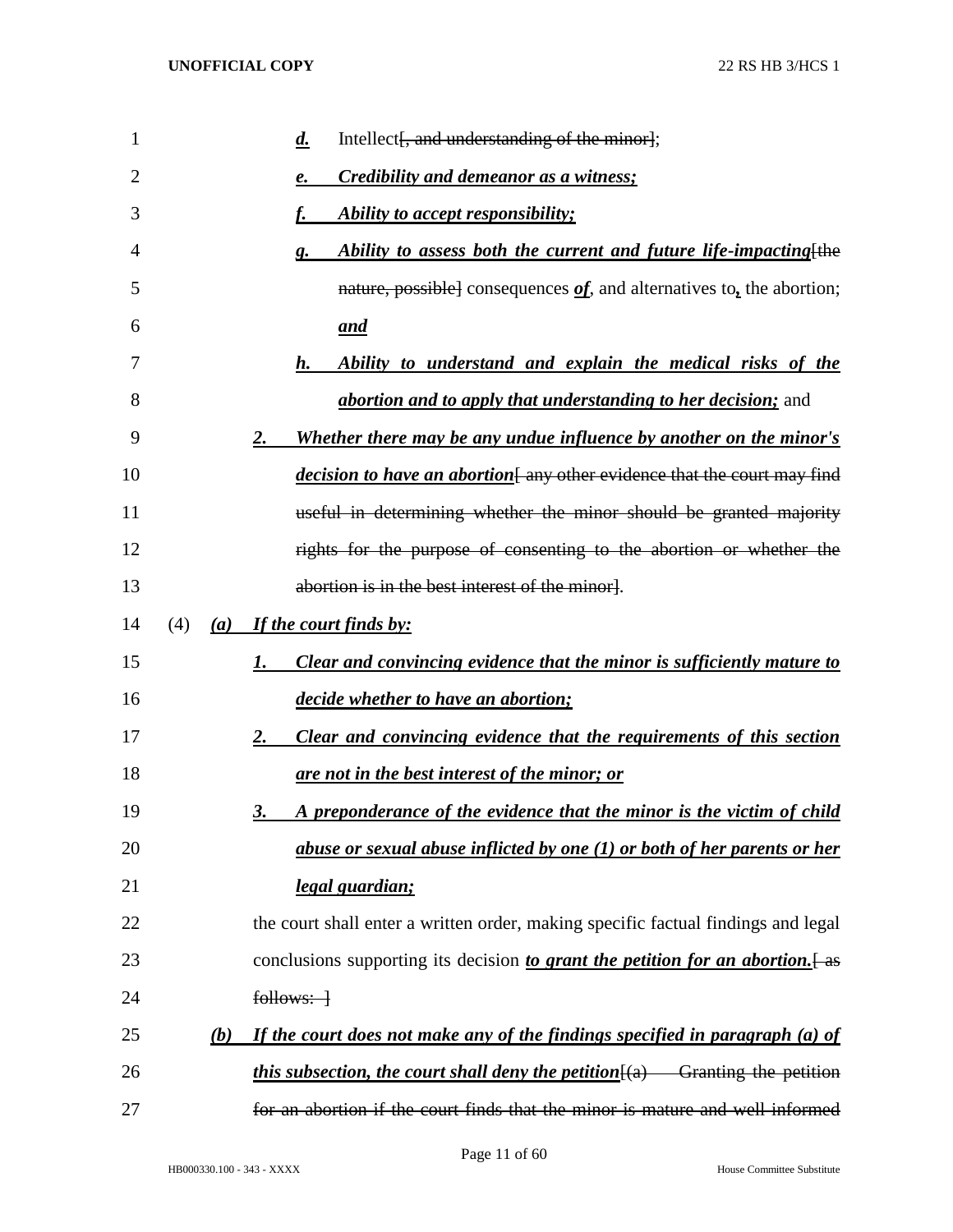| 1              |             |             | enough to make the abortion decision on her own;                                    |
|----------------|-------------|-------------|-------------------------------------------------------------------------------------|
| $\overline{2}$ |             |             | (b) Granting consent to the abortion if the court finds that the performance of the |
| 3              |             |             | abortion would be in the minor's best interest; or                                  |
| $\overline{4}$ |             |             | (c) Deny the petition, if the court finds that the minor is immature and that       |
| 5              |             |             | performance of the abortion would not be in the minor's best interest].             |
| 6              |             | (c)         | As used in this subsection, "best interest of the minor" shall not include          |
| 7              |             |             | financial best interest, financial considerations, or the potential financial       |
| 8              |             |             | impact on the minor or the minor's family if the minor does not have an             |
| 9              |             |             | abortion.                                                                           |
| 10             | (5)         |             | Any minor shall have the right of anonymous and expedited appeal to the Court of    |
| 11             |             |             | Appeals, and that court shall give precedence over other pending matters.           |
| 12             | (6)         |             | All hearings under this section, including appeals, shall remain confidential and   |
| 13             |             |             | closed to the public. The hearings shall be held in chambers or in a similarly      |
| 14             |             |             | private and informal setting within the courthouse.                                 |
| 15             | (7)         |             | No fees shall be required of any minor who declares she has no sufficient funds to  |
| 16             |             |             | pursue the procedures provided by this section.                                     |
| 17             | $(8)$ $(7)$ | (a)         | The Supreme Court is respectfully requested to promulgate any rules and             |
| 18             |             |             | regulations it feels are necessary to ensure that proceedings under this section    |
| 19             |             |             | are handled in an expeditious and anonymous manner.                                 |
| 20             |             | (b)         | The Supreme Court, through the Administrative Office of the Courts, shall           |
| 21             |             |             | report by February 1 of each year to the Legislative Research Commission            |
| 22             |             |             | and the cabinet on the number of petitions filed under subsection $(3)$ of this     |
| 23             |             |             | section for the preceding year, and the timing and manner of disposal of the        |
| 24             |             |             | petition by each court. For each approved petition granting an abortion             |
| 25             |             |             | filed under subsection (3) of this section, the specific court finding in           |
| 26             |             |             | subsection (4) of this section shall be included in the report.                     |
| 27             | (9)         | $(a)$ [(8)] | The requirements of subsections $(2)$ , $(3)$ , and $(4)$ of this section shall not |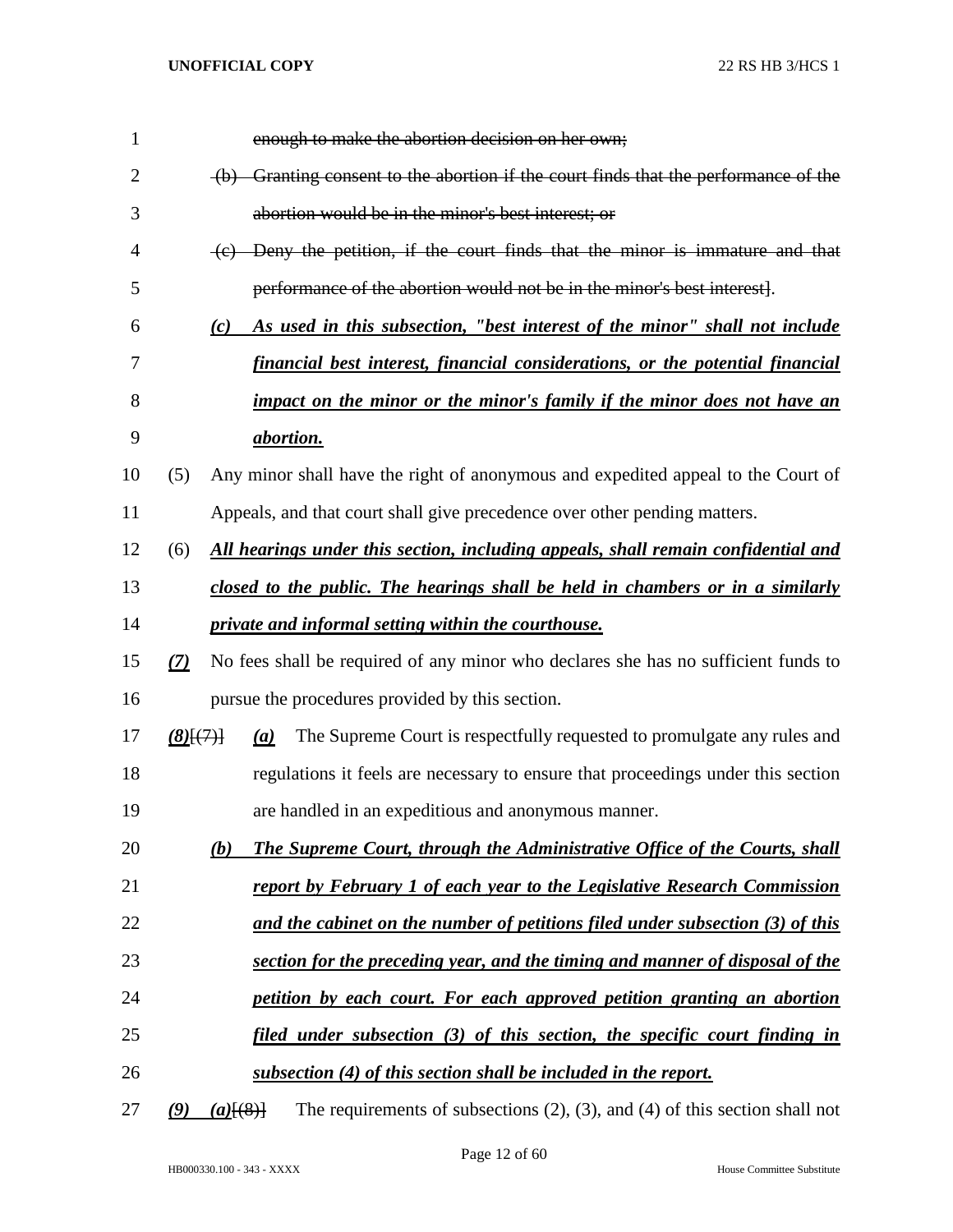| 1              |         | apply when, in the best medical judgment of the physician based on the facts                  |
|----------------|---------|-----------------------------------------------------------------------------------------------|
| $\overline{2}$ |         | of the case before him, a medical emergency exists that so complicates the                    |
| 3              |         | pregnancy as to require an immediate abortion.                                                |
| 4              |         | (b) If a medical emergency exists, the physician shall make reasonable                        |
| 5              |         | attempts, whenever possible, and without endangering the minor, to contact                    |
| 6              |         | the parent or legal guardian of the minor, and may proceed, but must                          |
| 7              |         | document reasons for the medical necessity in the minor's medical records.                    |
| 8              | (c)     | The physician shall inform the parent or legal guardian, in person or by                      |
| 9              |         | <i>delephone, within twenty-four (24) hours of the abortion, including details</i>            |
| 10             |         | of the medical emergency that necessitated the abortion without the parent's                  |
| 11             |         | or legal guardian's consent. The physician shall also provide this                            |
| 12             |         | information in writing to the parent or legal guardian at his or her last                     |
| 13             |         | known address by first-class mail or by certified mail, return receipt                        |
| 14             |         | requested, with delivery restricted to the parent or legal guardian $[A]$                     |
| 15             |         | physician who does not comply with subsection $(2)$ , $(3)$ , or $(4)$ of this section        |
| 16             |         | due to the utilization of this exception shall certify in writing the medical                 |
| 17             |         | indications upon which his judgment was based.                                                |
|                |         |                                                                                               |
| 18             | (10)(9) | A report indicating the basis for any medical judgment that warrants failure to               |
| 19             |         | obtain consent pursuant to this section shall be filed with the Cabinet for Health and        |
| 20             |         | Family Services on a form supplied by the cabinet. This report shall be confidential.         |
| 21             |         | $(11)$ $(10)$ Failure to obtain consent pursuant to the requirements of this section is prima |
| 22             |         | facie evidence of failure to obtain informed consent and of interference with family          |
| 23             |         | relations in appropriate civil actions. The law of this state shall not be construed to       |
| 24             |         | preclude the award of exemplary damages in any appropriate civil action relevant to           |
| 25             |         | violations of this section. Nothing in this section shall be construed to limit the           |

*(12) A minor upon whom an abortion is performed is not guilty of violating this*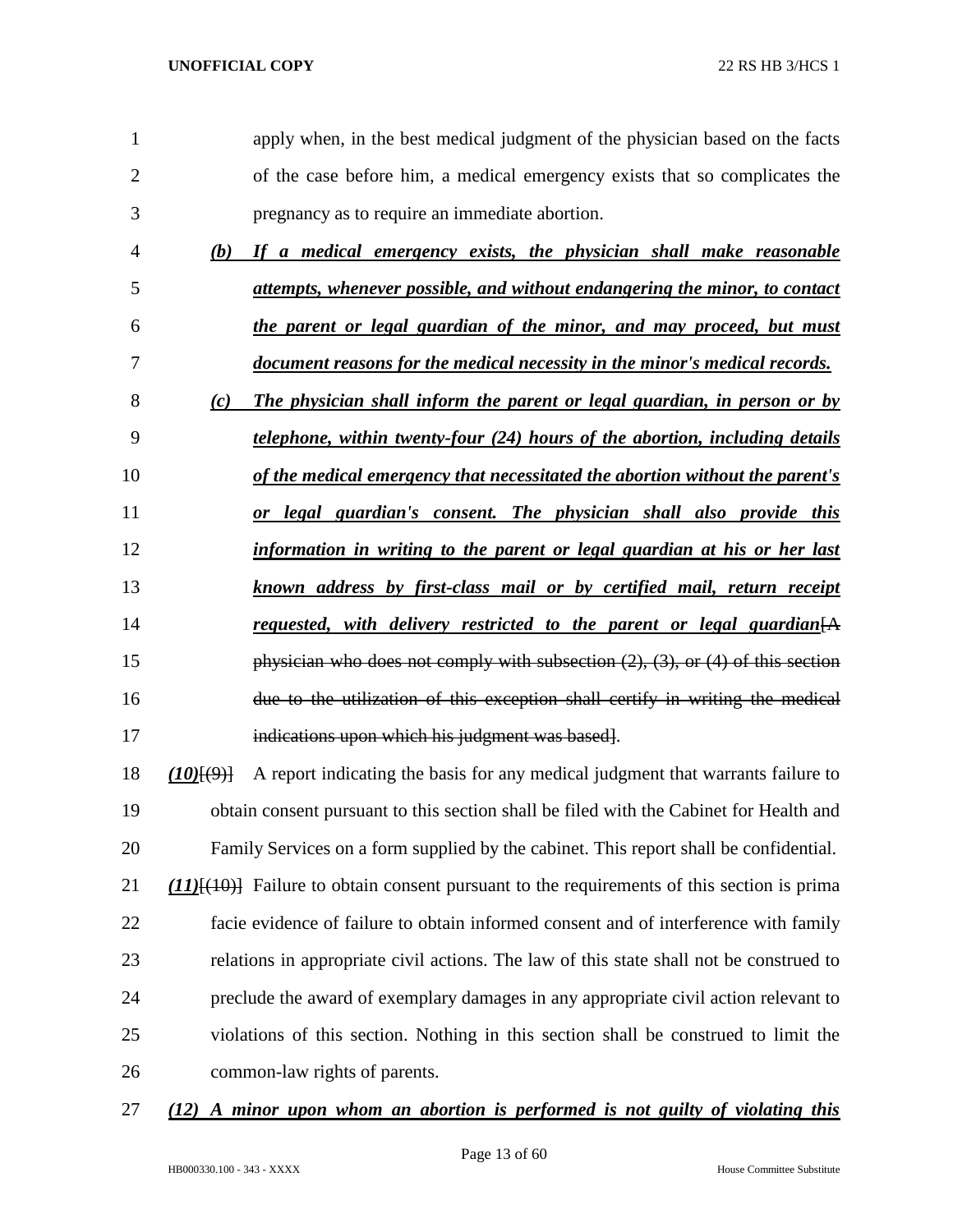| $\mathbf{1}$   |     | section.                                                                                         |  |  |
|----------------|-----|--------------------------------------------------------------------------------------------------|--|--|
| $\overline{2}$ |     | Section 2. KRS 311.595 is amended to read as follows:                                            |  |  |
| 3              |     | If the power has not been transferred by statute to some other board, commission, or             |  |  |
| 4              |     | agency of this state, the board may deny an application or reregistration for a license;         |  |  |
| 5              |     | place a licensee on probation for a period not to exceed five (5) years; suspend a license       |  |  |
| 6              |     | for a period not to exceed five (5) years; limit or restrict a license for an indefinite period; |  |  |
| 7              |     | or revoke any license heretofore or hereafter issued by the board, upon proof that the           |  |  |
| 8              |     | licensee has:                                                                                    |  |  |
| 9              | (1) | Knowingly made or presented, or caused to be made or presented, any false,                       |  |  |
| 10             |     | fraudulent, or forged statement, writing, certificate, diploma, or other thing, in               |  |  |
| 11             |     | connection with an application for a license or permit;                                          |  |  |
| 12             | (2) | Practiced, or aided or abetted in the practice of fraud, forgery, deception, collusion,          |  |  |
| 13             |     | or conspiracy in connection with an examination for a license;                                   |  |  |
| 14             | (3) | Committed, procured, or aided in the procurement of an unlawful abortion,                        |  |  |
| 15             |     | including a partial-birth abortion or an abortion in violation of KRS 311.731;                   |  |  |
| 16             | (4) | Entered a guilty or nolo contendere plea, or been convicted, by any court within or              |  |  |
| 17             |     | without the Commonwealth of Kentucky of a crime as defined in KRS 335B.010, if                   |  |  |
| 18             |     | in accordance with KRS Chapter 335B;                                                             |  |  |
| 19             | (5) | Been convicted of a misdemeanor offense under KRS Chapter 510 involving a                        |  |  |
| 20             |     | patient, or a felony offense under KRS Chapter 510, 530.064(1)(a), or 531.310, or                |  |  |
| 21             |     | been found by the board to have had sexual contact as defined in KRS 510.010(7)                  |  |  |
| 22             |     | with a patient while the patient was under the care of the physician;                            |  |  |
| 23             | (6) | Become addicted to a controlled substance;                                                       |  |  |
| 24             | (7) | Become a chronic or persistent alcoholic;                                                        |  |  |
| 25             | (8) | Been unable or is unable to practice medicine according to acceptable and                        |  |  |
| 26             |     | prevailing standards of care by reason of mental or physical illness or other                    |  |  |
| 27             |     | condition including but not limited to physical deterioration that adversely affects             |  |  |

Page 14 of 60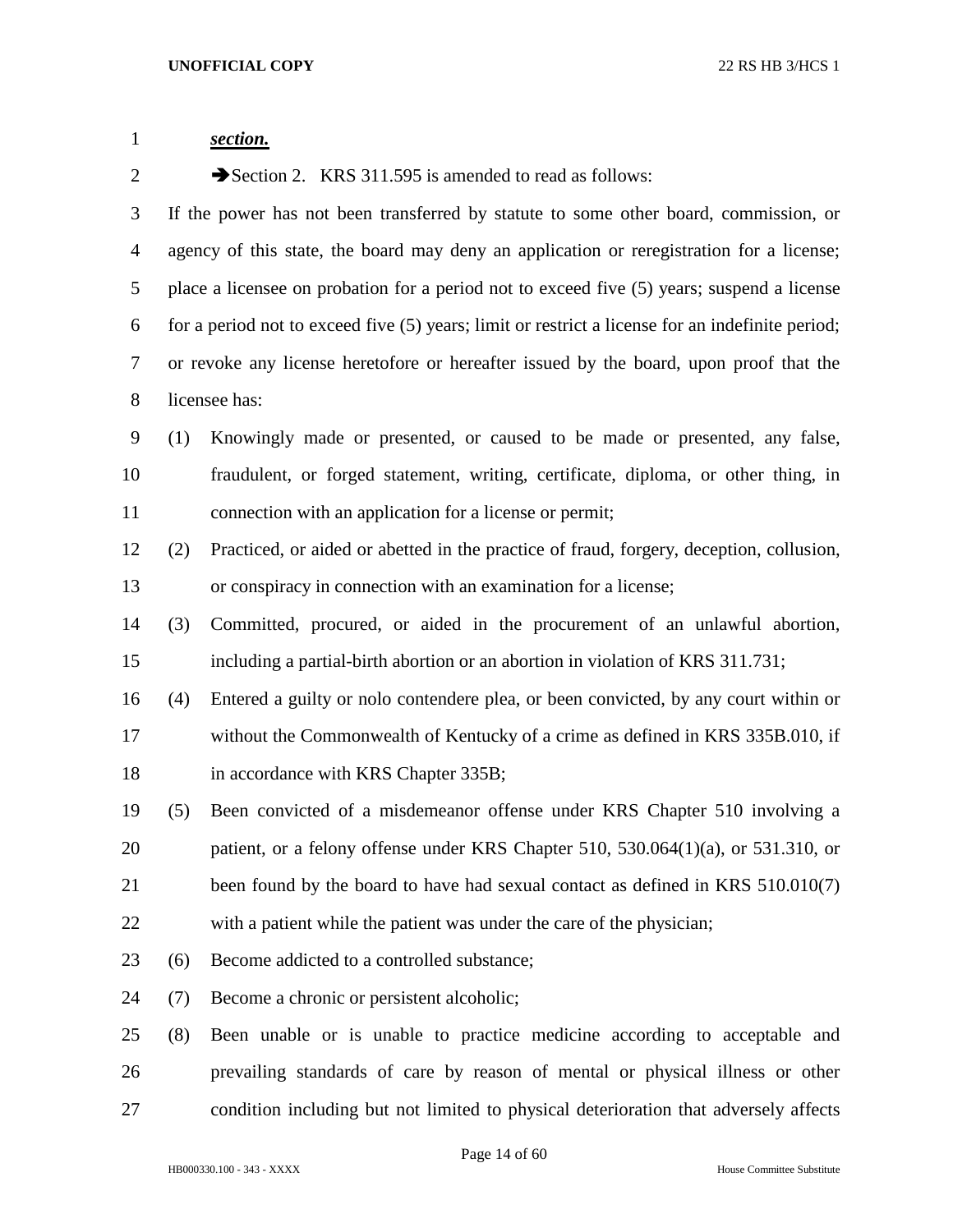| $\mathbf{1}$   |      | cognitive, motor, or perceptive skills, or by reason of an extended absence from the         |
|----------------|------|----------------------------------------------------------------------------------------------|
| 2              |      | active practice of medicine;                                                                 |
| 3              | (9)  | Engaged in dishonorable, unethical, or unprofessional conduct of a character likely          |
| $\overline{4}$ |      | to deceive, defraud, or harm the public or any member thereof;                               |
| 5              |      | (10) Knowingly made, or caused to be made, or aided or abetted in the making of, a false     |
| 6              |      | statement in any document executed in connection with the practice of his                    |
| 7              |      | profession;                                                                                  |
| 8              |      | (11) Employed, as a practitioner of medicine or osteopathy in the practice of his            |
| 9              |      | profession in this state, any person not duly licensed or otherwise aided, assisted, or      |
| 10             |      | abetted the unlawful practice of medicine or osteopathy or any other healing art;            |
| 11             |      | (12) Violated or attempted to violate, directly or indirectly, or assisted in or abetted the |
| 12             |      | violation of, or conspired to violate any provision or term of any medical practice          |
| 13             |      | act, including but not limited to the code of conduct promulgated by the board under         |
| 14             |      | KRS 311.601 or any other valid regulation of the board;                                      |
| 15             |      | (13) Violated any agreed order, letter of agreement, final order, or emergency order         |
| 16             |      | issued by the board;                                                                         |
| 17             |      | (14) Engaged in or attempted to engage in the practice of medicine or osteopathy under a     |
| 18             |      | false or assumed name, or impersonated another practitioner of a like, similar, or           |
| 19             |      | different name;                                                                              |
| 20             |      | (15) Obtained a fee or other thing of value on the fraudulent representation that a          |
| 21             |      | manifestly incurable condition could be cured;                                               |
| 22             | (16) | Willfully violated a confidential communication;                                             |
| 23             | (17) | Had his license to practice medicine or osteopathy in any other state, territory, or         |
| 24             |      | foreign nation revoked, suspended, restricted, or limited or has been subjected to           |
| 25             |      | other disciplinary action by the licensing authority thereof. This subsection shall not      |
| 26             |      | require relitigation of the disciplinary action;                                             |
| 27             | (18) | Failed or refused, without legal justification, to practice medicine in a rural area of      |

Page 15 of 60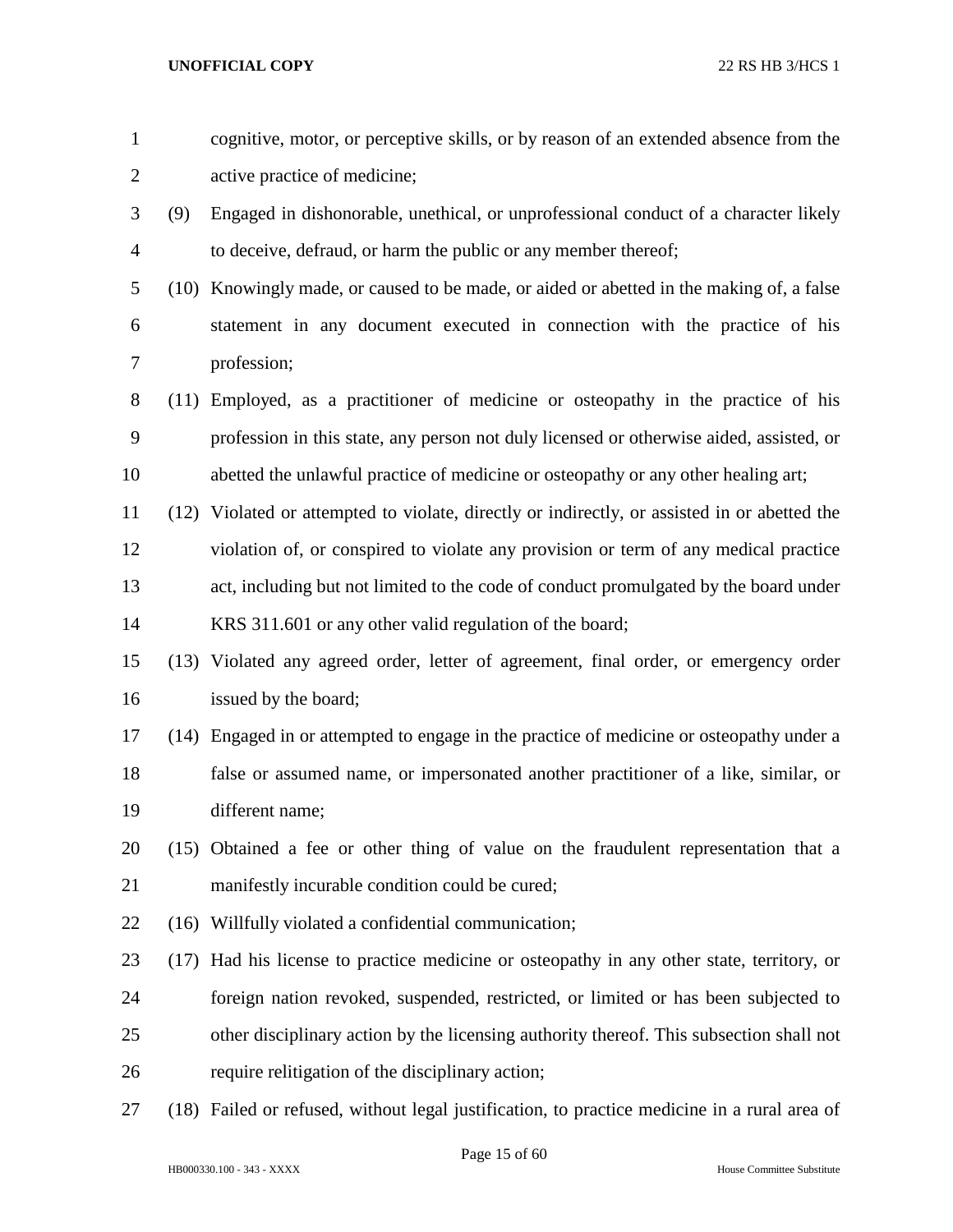this state in violation of a valid medical scholarship loan contract with the trustees of the rural Kentucky medical scholarship fund;

 (19) Given or received, directly or indirectly, from any person, firm, or corporation, any fee, commission, rebate, or other form of compensation for sending, referring, or otherwise inducing a person to communicate with a person licensed under KRS 311.530 to 311.620 in his professional capacity or for any professional services not actually and personally rendered; provided, however, that nothing contained in this subsection shall prohibit persons holding valid and current licenses under KRS 311.530 to 311.620 from practicing medicine in partnership or association or in a professional service corporation authorized by KRS Chapter 274, as now or hereinafter amended, or from pooling, sharing, dividing, or apportioning the fees and moneys received by them or by the partnership, corporation, or association in accordance with the partnership agreement or the policies of the board of directors of the corporation or association. Nothing contained in this subsection shall abrogate the right of two (2) or more persons holding valid and current licenses under KRS 311.530 to 311.620 to receive adequate compensation for concurrently rendering professional care to a single patient and divide a fee, if the patient has full knowledge of this division and if the division is made in proportion to the services performed and responsibility assumed by each;

 (20) Been removed, suspended, expelled, or disciplined by any professional medical association or society when the action was based upon what the association or society found to be unprofessional conduct, professional incompetence, malpractice, or a violation of any provision of KRS Chapter 311. This subsection shall not require relitigation of the disciplinary action;

 (21) Been disciplined by a licensed hospital or medical staff of the hospital, including removal, suspension, limitation of hospital privileges, failing to renew privileges for cause, resignation of privileges under pressure or investigation, or other disciplinary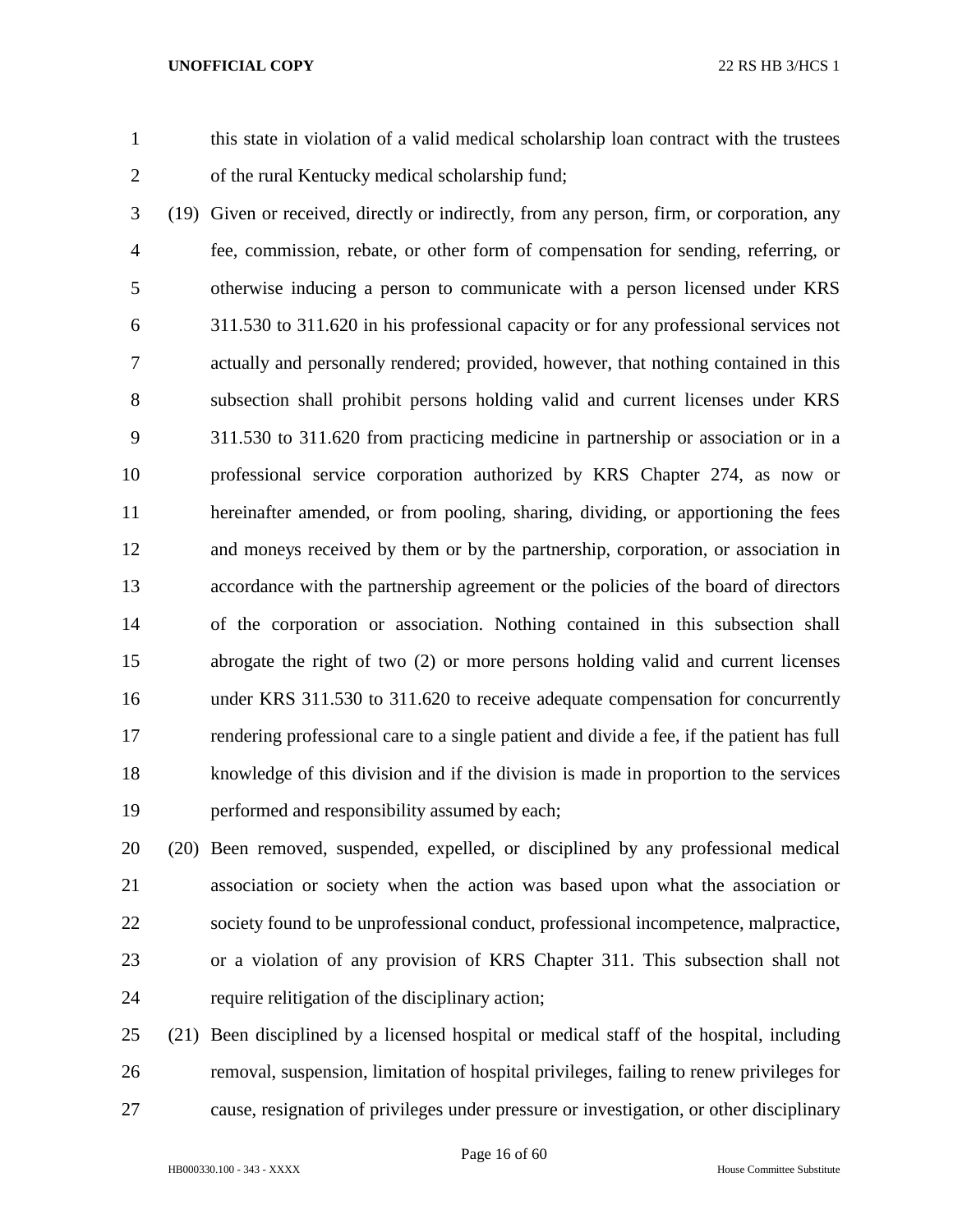| $\mathbf{1}$   |      | action if the action was based upon what the hospital or medical staff found to be      |
|----------------|------|-----------------------------------------------------------------------------------------|
| $\overline{2}$ |      | unprofessional conduct, professional incompetence, malpractice, or a violation of       |
| 3              |      | any provisions of KRS Chapter 311. This subsection shall not require relitigation of    |
| 4              |      | the disciplinary action;                                                                |
| 5              |      | (22) Failed to comply with the requirements of KRS 213.101, 311.782, or 311.783 or      |
| 6              |      | failed to submit to the Vital Statistics Branch in accordance with a court order a      |
| 7              |      | complete report as described in KRS 213.101;                                            |
| 8              |      | (23) Failed to comply with any of the requirements regarding making or maintaining      |
| 9              |      | medical records or documents described in KRS 311.7704 or 311.7707;                     |
| 10             |      | (24) Failed to comply with the requirements of KRS 311.7705 or 311.7706;                |
| 11             |      | (25) Been convicted of female genital mutilation under KRS 508.125, which shall result  |
| 12             |      | in mandatory revocation of a license; [-or]                                             |
| 13             |      | (26) As provided in KRS 311.824(2), been convicted of a violation of KRS 311.823(2):    |
| 14             |      | $\mathbf{\underline{or}}$                                                               |
|                |      |                                                                                         |
| 15             | (27) | <b>Failed to comply with the requirements of Section 1 of this Act.</b>                 |
| 16             |      | Section 3. KRS 311.990 is amended to read as follows:                                   |
| 17             | (1)  | Any person who violates KRS 311.250 shall be guilty of a violation.                     |
| 18             | (2)  | Any college or professor thereof violating the provisions of KRS 311.300 to             |
| 19             |      | 311.350 shall be civilly liable on his bond for a sum not less than one hundred         |
| 20             |      | dollars $(\$100)$ nor more than one thousand dollars $(\$1,000)$ for each violation,    |
| 21             |      | which may be recovered by an action in the name of the Commonwealth.                    |
| 22             | (3)  | Any person who presents to the county clerk for the purpose of registration any         |
| 23             |      | license which has been fraudulently obtained, or obtains any license under KRS          |
| 24             |      | 311.380 to 311.510 by false or fraudulent statement or representation, or practices     |
| 25             |      | podiatry under a false or assumed name or falsely impersonates another practitioner     |
| 26             |      | or former practitioner of a like or different name, or aids and abets any person in the |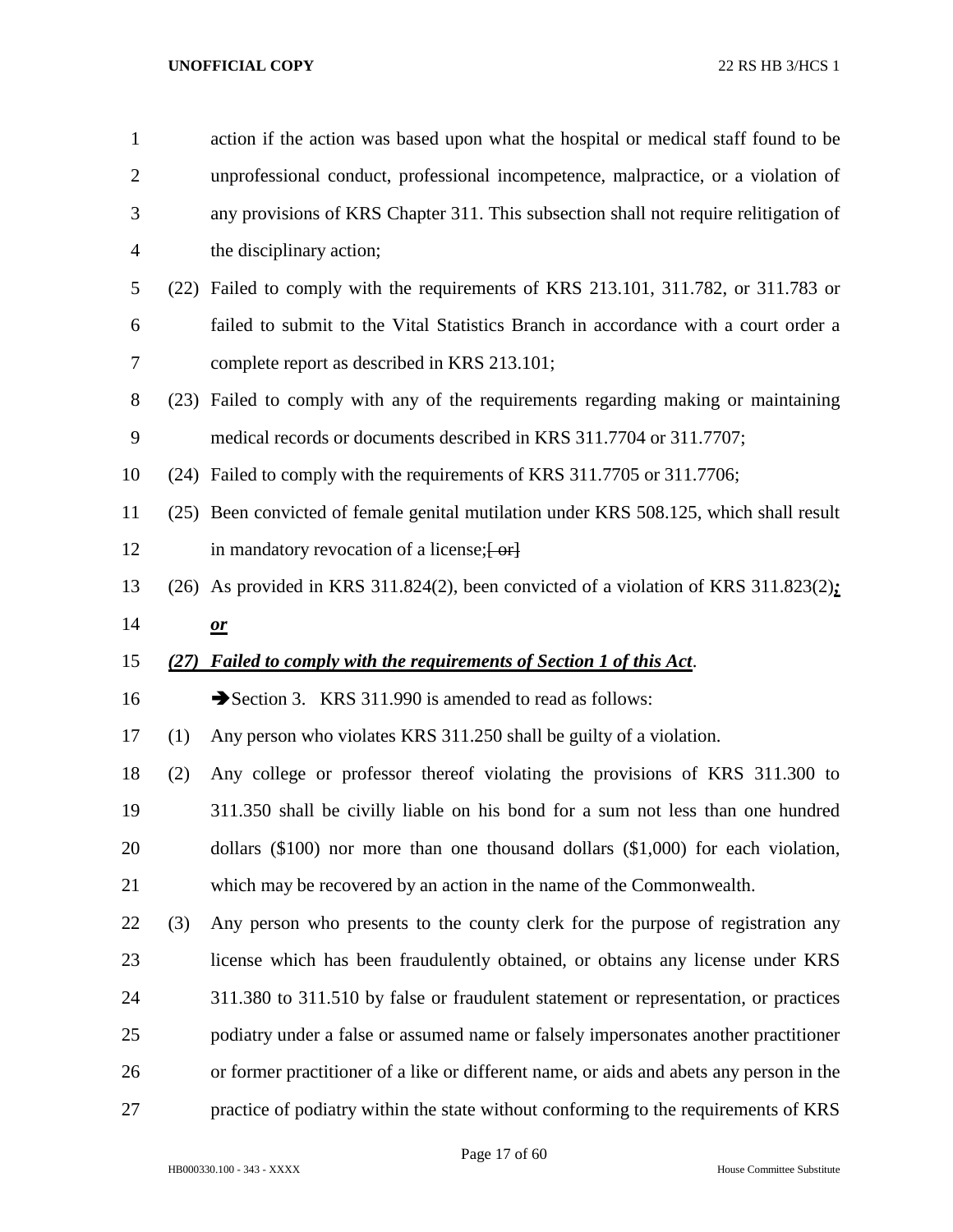| $\mathbf{1}$   |            |     | 311.380 to 311.510, or otherwise violates or neglects to comply with any of the         |
|----------------|------------|-----|-----------------------------------------------------------------------------------------|
| $\overline{2}$ |            |     | provisions of KRS 311.380 to 311.510, shall be guilty of a Class A misdemeanor.         |
| 3              |            |     | Each case of practicing podiatry in violation of the provisions of KRS 311.380 to       |
| 4              |            |     | 311.510 shall be considered a separate offense.                                         |
| 5              | (4)        |     | Each violation of KRS 311.560 shall constitute a Class D felony.                        |
| 6              | (5)        |     | Each violation of KRS 311.590 shall constitute a Class D felony. Conviction under       |
| 7              |            |     | this subsection of a holder of a license or permit shall result automatically in        |
| 8              |            |     | permanent revocation of such license or permit.                                         |
| 9              | (6)        |     | Conviction of willfully resisting, preventing, impeding, obstructing, threatening, or   |
| 10             |            |     | interfering with the board or any of its members, or of any officer, agent, inspector,  |
| 11             |            |     | or investigator of the board or the Cabinet for Health and Family Services, in the      |
| 12             |            |     | administration of any of the provisions of KRS 311.550 to 311.620 shall be a Class      |
| 13             |            |     | A misdemeanor.                                                                          |
| 14             | (7)        |     | Each violation of KRS 311.375(1) shall, for the first offense, be a Class B             |
| 15             |            |     | misdemeanor, and, for each subsequent offense shall be a Class A misdemeanor.           |
| 16             | (8)        |     | Each violation of KRS 311.375(2) shall, for the first offense, be a violation, and, for |
| 17             |            |     | each subsequent offense, be a Class B misdemeanor.                                      |
| 18             | (9)        |     | Each day of violation of either subsection of KRS 311.375 shall constitute a            |
| 19             |            |     | separate offense.                                                                       |
| 20             | $(10)$ (a) |     | Any person who intentionally or knowingly performs an abortion contrary to              |
| 21             |            |     | the requirements of KRS 311.723(1) shall be guilty of a Class D felony; and             |
| 22             |            | (b) | Any person who intentionally, knowingly, or recklessly violates the                     |
| 23             |            |     | requirements of KRS 311.723(2) shall be guilty of a Class A misdemeanor.                |
| 24             | $(11)$ (a) |     | Any physician who performs a partial-birth abortion in violation of KRS<br>1.           |
| 25             |            |     | 311.765 shall be guilty of a Class D felony. However, a physician shall                 |
| 26             |            |     | not be guilty of the criminal offense if the partial-birth abortion was                 |
| 27             |            |     | necessary to save the life of the mother whose life was endangered by a                 |
|                |            |     |                                                                                         |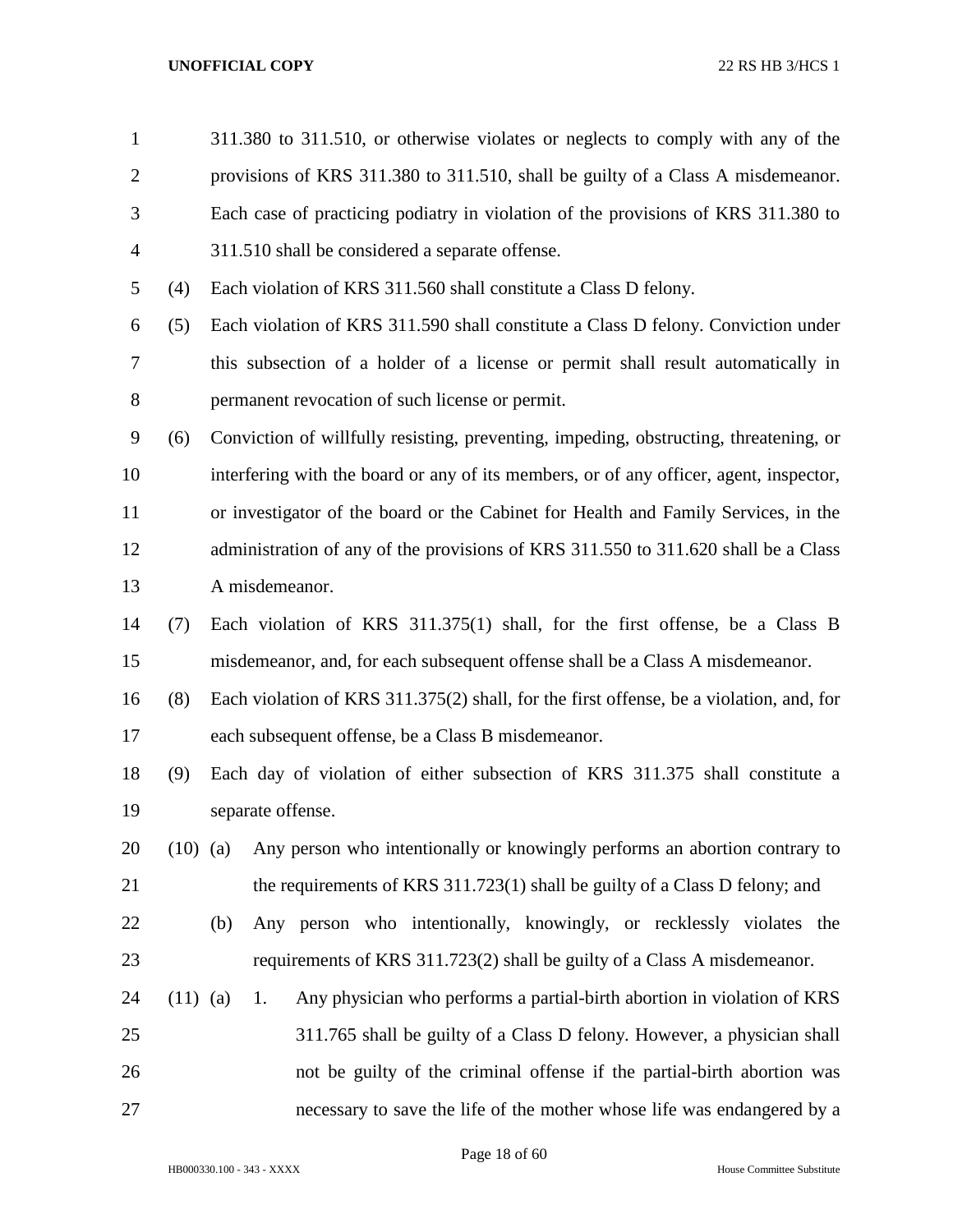| $\mathbf{1}$   |            | physical disorder, illness, or injury.                                            |
|----------------|------------|-----------------------------------------------------------------------------------|
| $\overline{c}$ |            | A physician may seek a hearing before the State Board of Medical<br>2.            |
| 3              |            | Licensure on whether the physician's conduct was necessary to save the            |
| 4              |            | life of the mother whose life was endangered by a physical disorder,              |
| 5              |            | illness, or injury. The board's findings, decided by majority vote of a           |
| 6              |            | quorum, shall be admissible at the trial of the physician. The board shall        |
| 7              |            | promulgate administrative regulations to carry out the provisions of this         |
| 8              |            | subparagraph.                                                                     |
| 9              |            | 3.<br>Upon a motion of the physician, the court shall delay the beginning of      |
| 10             |            | the trial for not more than thirty (30) days to permit the hearing, referred      |
| 11             |            | to in subparagraph 2. of this paragraph, to occur.                                |
| 12             | (b)        | Any person other than a physician who performs a partial-birth abortion shall     |
| 13             |            | not be prosecuted under this subsection but shall be prosecuted under             |
| 14             |            | provisions of law which prohibit any person other than a physician from           |
| 15             |            | performing any abortion.                                                          |
| 16             | (c)        | No penalty shall be assessed against the woman upon whom the partial-birth        |
| 17             |            | abortion is performed or attempted to be performed.                               |
| 18             | $(12)$ (a) | <b>Except as provided in subsection (12) of Section 1 of this Act, any person</b> |
| 19             |            | who intentionally or recklessly performs an abortion upon a minor without         |
| 20             |            | <i>obtaining the required consent pursuant to Section 1 of this Act shall be</i>  |
| 21             |            | guilty of a Class D felony.                                                       |
| 22             | <u>(b)</u> | <i>Except as provided in paragraph (a) of this subsection</i> , any person who    |
| 23             |            | intentionally performs an abortion with knowledge that, or with reckless          |
| 24             |            | disregard as to whether, the person upon whom the abortion is to be               |
| 25             |            | performed is an unemancipated minor, and who intentionally or knowingly           |
| 26             |            | fails to conform to any requirement of KRS 311.732 is guilty of a Class A         |
| 27             |            | misdemeanor.                                                                      |

Page 19 of 60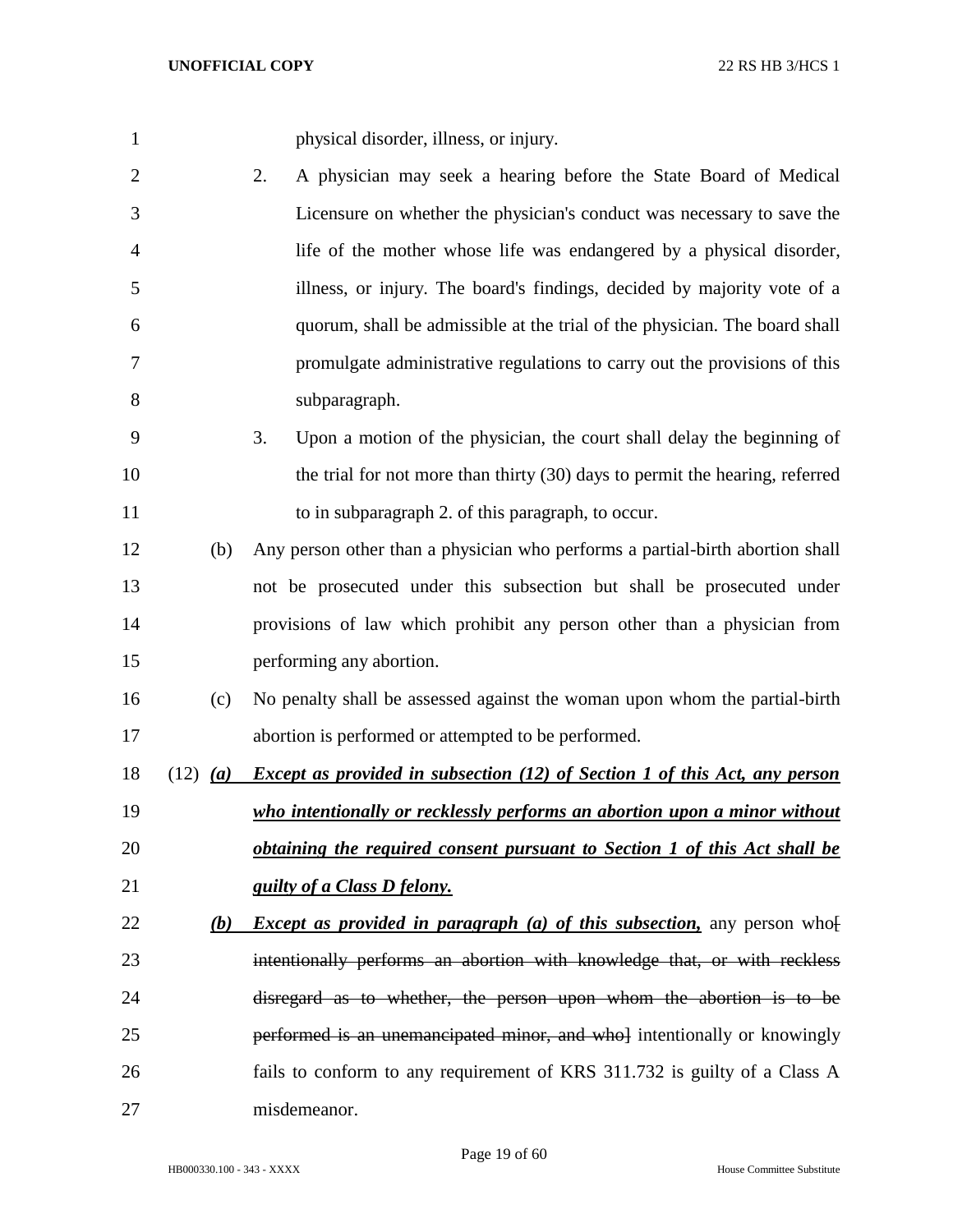| $\mathbf{1}$   | Any person who negligently releases information or documents which<br>$(c)$ $\{43\}$             |
|----------------|--------------------------------------------------------------------------------------------------|
| $\overline{2}$ | are confidential under KRS 311.732 is guilty of a Class B misdemeanor.                           |
| 3              | $(13)$ { $(14)$ } Any person who performs an abortion upon a married woman either with           |
| 4              | knowledge or in reckless disregard of whether KRS 311.735 applies to her and who                 |
| 5              | intentionally, knowingly, or recklessly fails to conform to the requirements of KRS              |
| 6              | 311.735 shall be guilty of a Class D felony.                                                     |
| 7              | $(14)$ { $(15)$ } Any person convicted of violating KRS 311.750 shall be guilty of a Class B     |
| $8\,$          | felony.                                                                                          |
| 9              | $(15)$ { $(16)$ } Any person who violates KRS 311.760(2) shall be guilty of a Class D felony.    |
| 10             | $(16)$ $\{ (17)$ } Any person who violates KRS 311.770 shall be guilty of a Class D felony.      |
| 11             | $(17)$ [ $(18)$ ] Except as provided in KRS 311.787(3), any person who intentionally violates    |
| 12             | KRS 311.787 shall be guilty of a Class D felony.                                                 |
| 13             | $(18)(19)$ A person convicted of violating KRS 311.780 shall be guilty of a Class C              |
| 14             | felony.                                                                                          |
| 15             | $(19)$ [ $(20)$ ] Except as provided in KRS 311.782(6), any person who intentionally violates    |
| 16             | KRS 311.782 shall be guilty of a Class D felony.                                                 |
| 17             | $(20)(21)$ Any person who violates KRS 311.783(1) shall be guilty of a Class B                   |
| 18             | misdemeanor.                                                                                     |
| 19             | $(21)$ { $(22)$ } Any person who violates KRS 311.7705(1) is guilty of a Class D felony.         |
| 20             | $(22)$ { $(23)$ } Any person who violates KRS 311.7706(1) is guilty of a Class D felony.         |
| 21             | $(23)$ $\frac{1}{24}$ Except as provided in KRS 311.731(7), any person who violates KRS          |
| 22             | 311.731(2) shall be guilty of a Class D felony.                                                  |
| 23             | $(24)$ { $(25)$ } Any physician, physician assistant, advanced practice registered nurse, nurse, |
| 24             | or other healthcare provider who intentionally violates KRS 311.823(2) shall be                  |
| 25             | guilty of a Class D felony. As used in this subsection, "healthcare provider" has the            |
| 26             | same meaning as in KRS 311.821.                                                                  |
| 27             | $(25)$ { $(26)$ } Any person who violates KRS 311.810 shall be guilty of a Class A               |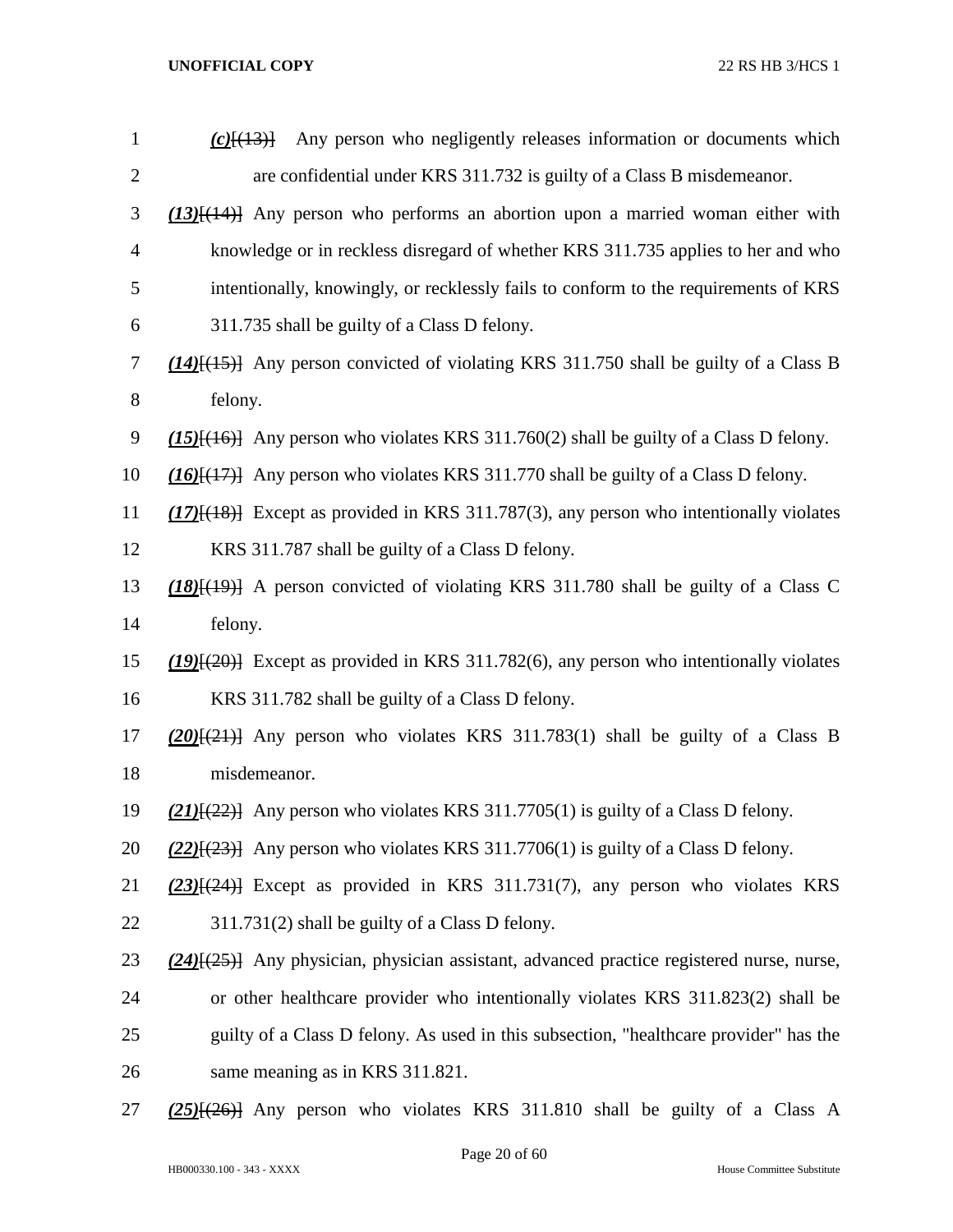| $\mathbf{1}$   |                | misdemeanor.                                                                                     |
|----------------|----------------|--------------------------------------------------------------------------------------------------|
| $\overline{2}$ |                | $(26)$ $(27)$ Any professional medical association or society, licensed physician, or            |
| 3              |                | hospital or hospital medical staff who shall have violated the provisions of KRS                 |
| $\overline{4}$ |                | 311.606 shall be guilty of a Class B misdemeanor.                                                |
| 5              |                | $(27)$ { $(28)$ } Any administrator, officer, or employee of a publicly owned hospital or        |
| 6              |                | publicly owned health care facility who performs or permits the performance of                   |
| 7              |                | abortions in violation of KRS $311.800(1)$ shall be guilty of a Class A misdemeanor.             |
| $8\,$          |                | $(28)(29)$ } Any person who violates KRS 311.905(3) shall be guilty of a violation.              |
| 9              |                | $(29)$ { $(30)$ } Any person who violates the provisions of KRS 311.820 shall be guilty of a     |
| 10             |                | Class A misdemeanor.                                                                             |
| 11             | $(30)(31)$ (a) | Any person who fails to test organs, skin, or other human tissue which is                        |
| 12             |                | to be transplanted, or violates the confidentiality provisions required by KRS                   |
| 13             |                | 311.281, shall be guilty of a Class A misdemeanor.                                               |
| 14             | (b)            | Any person who has human immunodeficiency virus infection, who knows he                          |
| 15             |                | is infected with human immunodeficiency virus, and who has been informed                         |
| 16             |                | that he may communicate the infection by donating organs, skin, or other                         |
| 17             |                | human tissue who donates organs, skin, or other human tissue shall be guilty                     |
| 18             |                | of a Class D felony.                                                                             |
| 19             |                | (31)[(32)] Any person who sells or makes a charge for any transplantable organ shall be          |
| 20             |                | guilty of a Class D felony.                                                                      |
| 21             |                | $(32)$ { $(33)$ } Any person who offers remuneration for any transplantable organ for use in     |
| 22             |                | transplantation into himself shall be fined not less than five thousand dollars                  |
| 23             |                | $(\$5,000)$ nor more than fifty thousand dollars $(\$50,000)$ .                                  |
| 24             |                | $(33)$ [ $(34)$ ] Any person brokering the sale or transfer of any transplantable organ shall be |
| 25             |                | guilty of a Class C felony.                                                                      |
| 26             |                | (34)[(35)] Any person charging a fee associated with the transplantation of a                    |
| 27             |                | transplantable organ in excess of the direct and indirect costs of procuring,                    |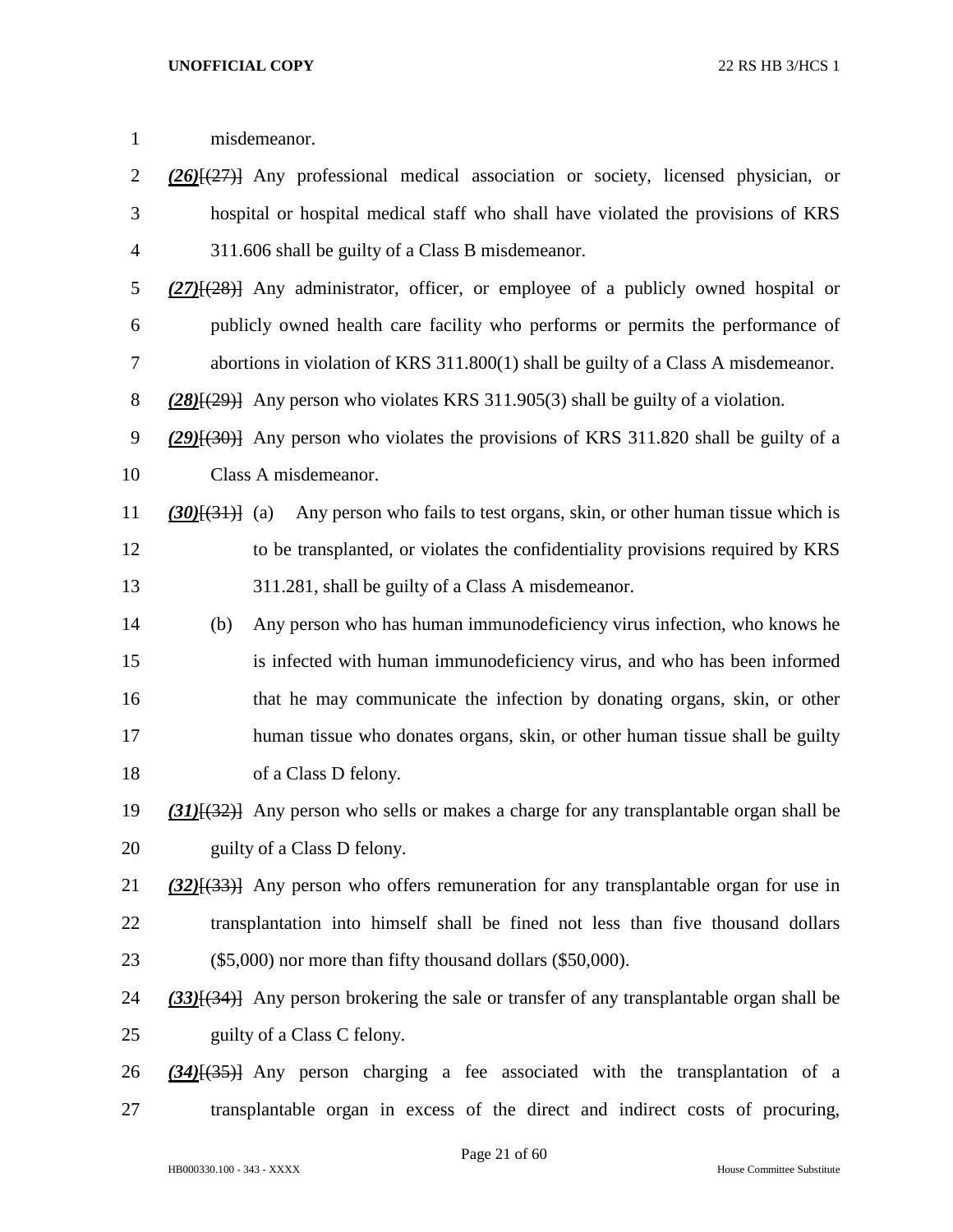| $\mathbf{1}$   | distributing, or transplanting the transplantable organ shall be fined not less than              |
|----------------|---------------------------------------------------------------------------------------------------|
| $\overline{2}$ | fifty thousand dollars (\$50,000) nor more than five hundred thousand dollars                     |
| 3              | $(\$500,000).$                                                                                    |
| 4              | (35)[(36)] Any hospital performing transplantable organ transplants which knowingly               |
| 5              | fails to report the possible sale, purchase, or brokering of a transplantable organ               |
| 6              | shall be fined not less than ten thousand dollars (\$10,000) or more than fifty                   |
| 7              | thousand dollars (\$50,000).                                                                      |
| 8              | Any physician or qualified technician who violates KRS 311.727 shall<br>$(36)(37)$ (a)            |
| 9              | be fined not more than one hundred thousand dollars (\$100,000) for a first                       |
| 10             | offense and not more than two hundred fifty thousand dollars (\$250,000) for                      |
| 11             | each subsequent offense.                                                                          |
| 12             | In addition to the fine, the court shall report the violation of any physician, in<br>(b)         |
| 13             | writing, to the Kentucky Board of Medical Licensure for such action and                           |
| 14             | discipline as the board deems appropriate.                                                        |
| 15             | $(37)$ [ $(38)$ ] Any person who violates KRS 311.691 shall be guilty of a Class B                |
| 16             | misdemeanor for the first offense, and a Class A misdemeanor for a second or                      |
| 17             | subsequent offense. In addition to any other penalty imposed for that violation, the              |
| 18             | board may, through the Attorney General, petition a Circuit Court to enjoin the                   |
| 19             | person who is violating KRS 311.691 from practicing genetic counseling in                         |
| 20             | violation of the requirements of KRS 311.690 to 311.700.                                          |
| 21             | (38) <sup>{(39)}</sup> Any person convicted of violating KRS 311.728 shall be guilty of a Class D |
| 22             | felony.                                                                                           |
| 23             | A person who intentionally, knowingly, or recklessly violates Sections 5 to<br>$(39)$ $(a)$       |
| 24             | 11 of this Act is guilty of a Class D felony.                                                     |
| 25             | No criminal penalty may be assessed against a pregnant patient upon whom<br>(b)                   |
| 26             | a drug-induced abortion is attempted, induced, or performed.                                      |
| 27             | Section 4. KRS 213.101 is amended to read as follows:                                             |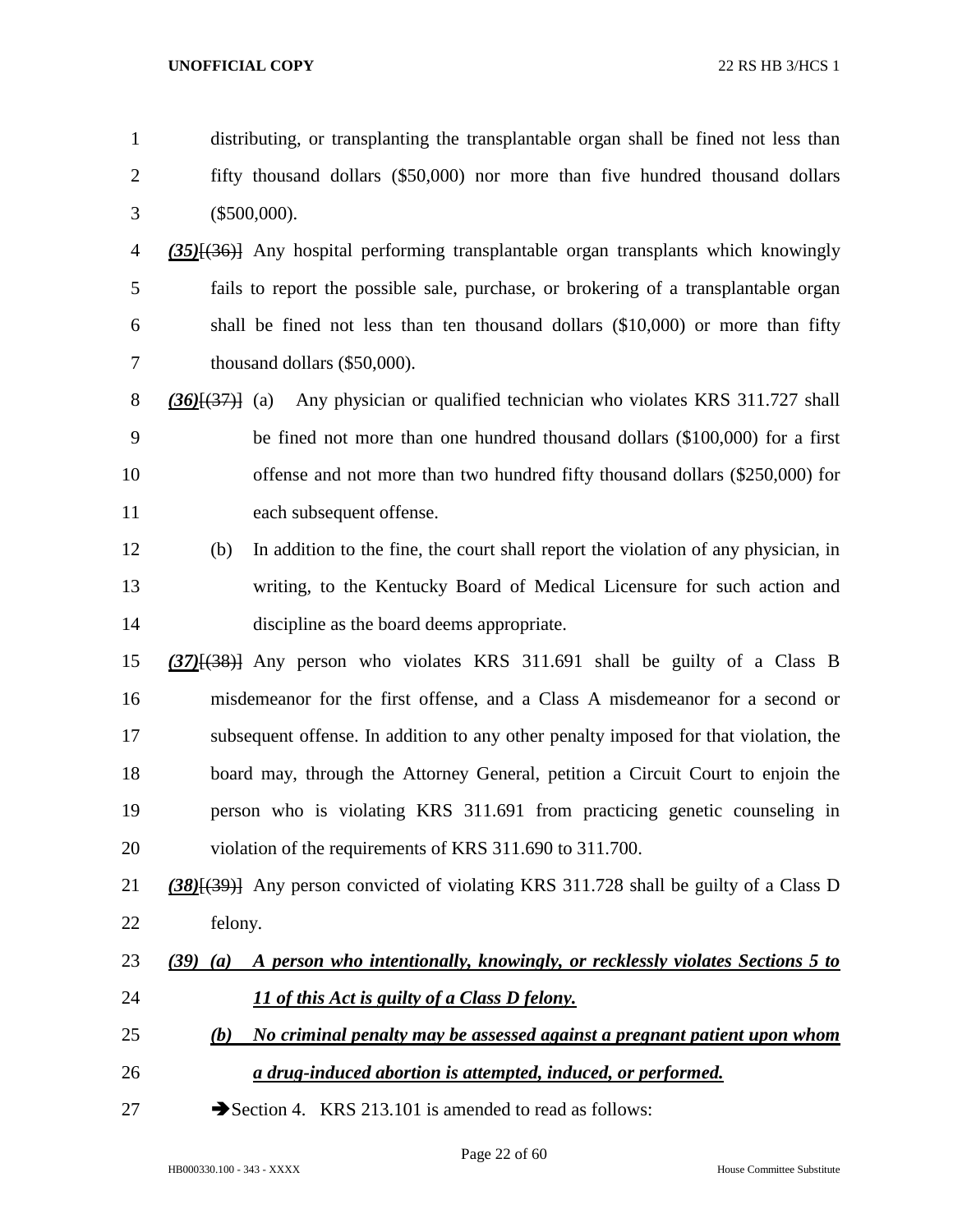| $\mathbf{1}$   | (1)                       | defined in $KRS$ 213.011<br>which<br>$\frac{f(a)}{g(a)}$ Each abortion<br>as<br>the<br>occurs<br>in    |
|----------------|---------------------------|--------------------------------------------------------------------------------------------------------|
| $\overline{2}$ |                           | Commonwealth, regardless of the length of gestation, shall be reported to the                          |
| 3              |                           | Vital Statistics Branch by the person in charge of the institution within <i>three</i>                 |
| 4              |                           | $(3)$ fifteen $(15)$ days after the end of the month in which the abortion                             |
| 5              |                           | occurred. If the abortion was performed outside an institution, the attending                          |
| 6              |                           | physician shall prepare and file the report within <i>three</i> (3) $\left\{\frac{4}{11}\right\}$ days |
| 7              |                           | after <del>[the end of the month in which ]</del> the abortion occurred.                               |
| 8              | $(2)$ $\{(\text{b})\}$    | The report shall include all the information the physician is required to certify                      |
| 9              |                           | in writing or determine under KRS 311.731, 311.7704, 311.7705, 311.7706,                               |
| 10             |                           | 311.7707, 311.774, 311.782, <del>[and ]</del> 311.783, <b>Sections 1, 8, and 9 of this Act, and at</b> |
| 11             |                           | <u>a minimum:</u>                                                                                      |
| 12             | (a)                       | The full name and address of the physician who performed the abortion or                               |
| 13             |                           | provided the abortion-inducing drug as defined in Section 5 of this Act;                               |
| 14             | (b)                       | The address at which the abortion was performed or the address at which                                |
| 15             |                           | the abortion-inducing drug was provided by a qualified physician, or the                               |
| 16             |                           | method of obtaining the abortion-inducing drug if not provided by a                                    |
| 17             |                           | <i>qualified physician, including mail order, internet order, or by a telehealth</i>                   |
| 18             |                           | provider in which case identifying information for the pharmacy, Web site                              |
| 19             |                           | address, or the telemedicine provider shall be included;                                               |
| 20             | (c)                       | The names, serial numbers, National Drug Codes, lot numbers, and                                       |
| 21             |                           | expiration dates of the specific abortion-inducing drugs that were provided                            |
| 22             |                           | to the pregnant patient and the dates each were provided;                                              |
| 23             | (d)                       | The full name and address of the referring physician, agency, or service, if                           |
| 24             |                           | any;                                                                                                   |
| 25             | $\left(\mathbf{e}\right)$ | The pregnant patient's city or town, county, state, country of residence, and                          |
| 26             |                           | zip code;                                                                                              |
| 27             | (f)                       | The pregnant patient's age, race, and ethnicity;                                                       |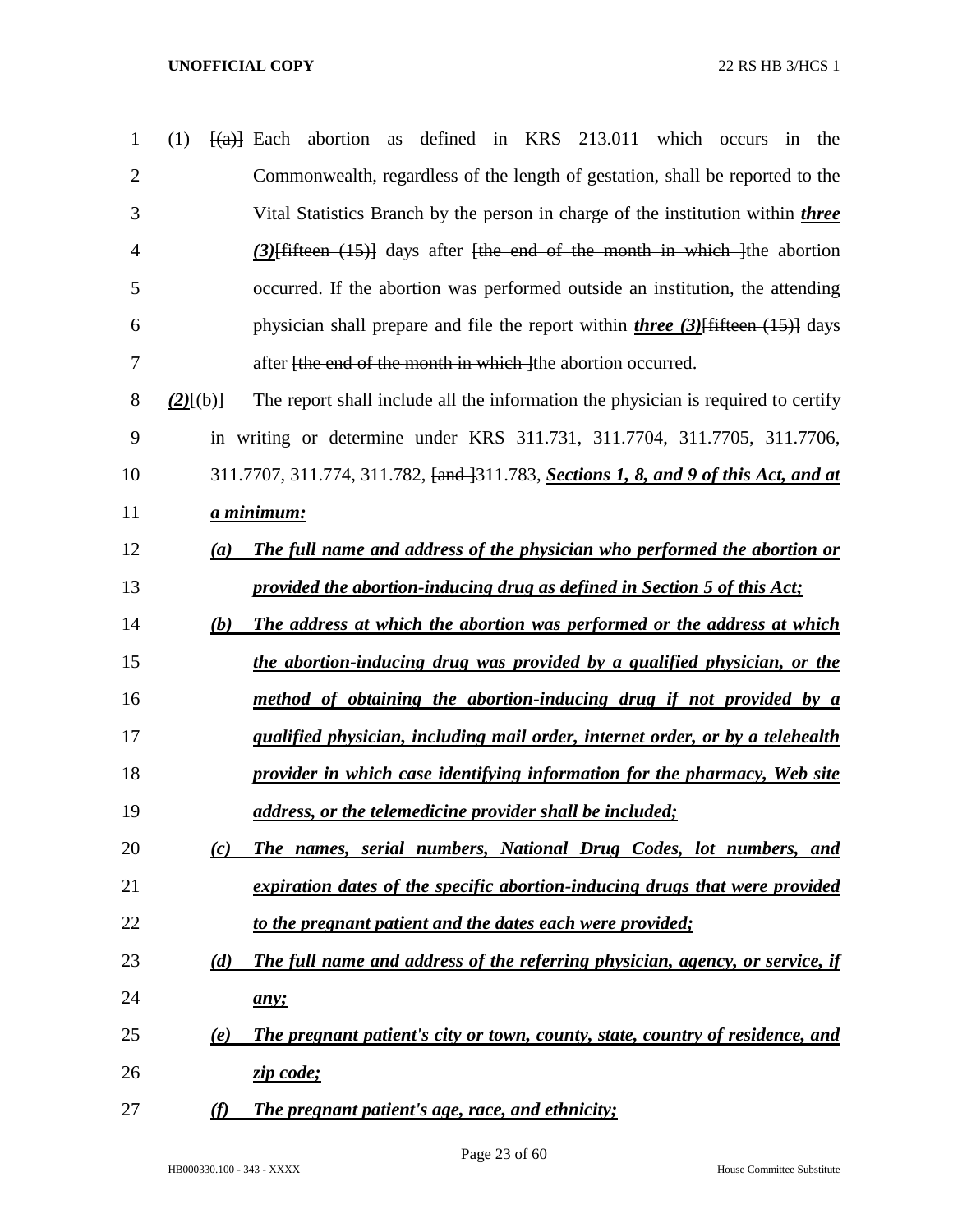| 1  | $\left( \mathbf{g} \right)$ | The age or approximate age of the father, if known;                              |
|----|-----------------------------|----------------------------------------------------------------------------------|
| 2  | (h)                         | The total number and dates of each previous pregnancy, live birth, and           |
| 3  |                             | <i><u>abortion of the pregnant patient;</u></i>                                  |
| 4  | (i)                         | The probable gestational and post-fertilization ages of the unborn child, the    |
| 5  |                             | methods used to confirm the gestational and post-fertilization ages, and the     |
| 6  |                             | date determined;                                                                 |
| 7  | (i)                         | A list of any pre-existing medical conditions of the pregnant patient that       |
| 8  |                             | may complicate her pregnancy, if any, including hemorrhage, infection,           |
| 9  |                             | <i>uterine perforation, cervical laceration, retained products, or any other</i> |
| 10 |                             | <i>condition;</i>                                                                |
| 11 | $(\mathbf{k})$              | Whether the fetus was delivered alive and the length of time the fetus           |
| 12 |                             | survived;                                                                        |
| 13 | $\mathcal{U}$               | Whether the fetus was viable and, if viable, the medical reason for              |
| 14 |                             | <i>termination;</i>                                                              |
| 15 | (m)                         | Whether a pathological examination of the fetus was performed;                   |
| 16 | (n)                         | Whether the pregnant patient returned for a follow-up examination, the           |
| 17 |                             | date and results of any such follow-up examination, and what reasonable          |
| 18 |                             | efforts were made by the qualified physician to encourage the patient to         |
| 19 |                             | reschedule a follow-up examination if the appointment was missed;                |
| 20 | $\boldsymbol{\omega}$       | Whether the woman suffered any complications or adverse events<br>as             |
| 21 |                             |                                                                                  |
|    |                             | defined in Section 5 of this Act and what specific complications or adverse      |
| 22 |                             | events occurred, and any follow-up treatment provided as required by             |
| 23 |                             | <b>Section 25 of this Act;</b>                                                   |
| 24 | (p)                         | Whether the pregnant patient was Rh negative and, if so, was provided with       |
| 25 |                             | an Rh negative information fact sheet and treated with the prevailing            |
| 26 |                             | medical standard of care to prevent harmful fetal or child outcomes or Rh        |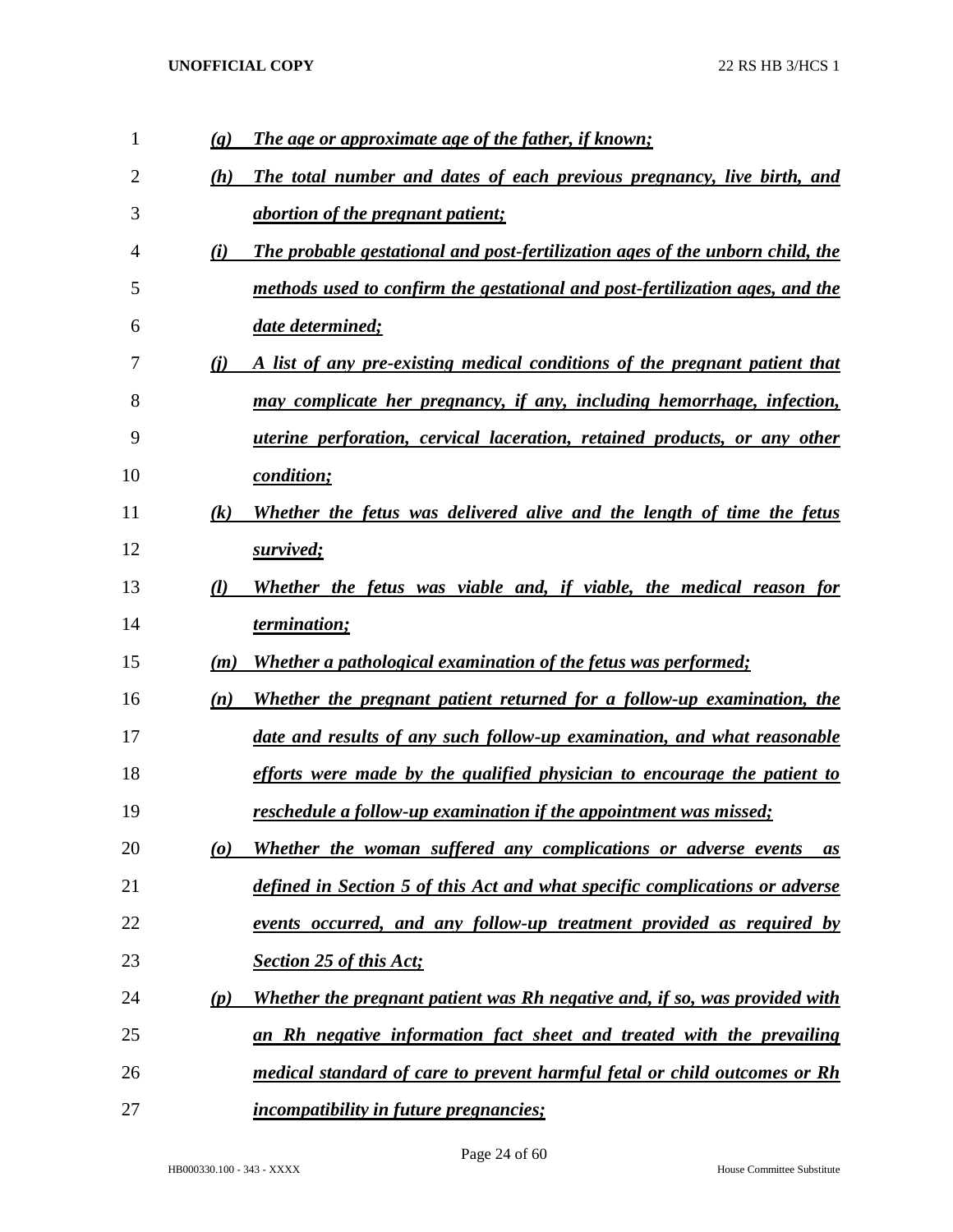| 1              | (q)         | The amount billed to cover the treatment for specific complications or                |
|----------------|-------------|---------------------------------------------------------------------------------------|
| $\overline{2}$ |             | adverse events, including whether the treatment was billed to Medicaid,               |
| 3              |             | private insurance, private pay, or other method. This should include ICD-10           |
| 4              |             | codes reported and charges for any physician, hospital, emergency room,               |
| 5              |             | prescription or other drugs, laboratory tests, and any other costs for                |
| 6              |             | treatment rendered;                                                                   |
| 7              | (r)         | The reason for the abortion, if known, including abuse, coercion,                     |
| 8              |             | harassment, or trafficking; and                                                       |
| 9              | (s)         | Whether the pregnant patient was tested for sexually transmitted diseases             |
| 10             |             | when providing the informed consent required in KRS 311.725 and Section               |
| 11             |             | 8 of this Act twenty-four (24) hours before the abortion procedure or tested          |
| 12             |             | at the time of the abortion procedure, and if the pregnant patient tested             |
| 13             |             | positive, was treated or referred for treatment and follow-up care [but shall         |
| 14             |             | not include information which will identify the physician, woman, or man              |
| 15             |             | involved.                                                                             |
| 16             | (3)         | The report shall not contain:                                                         |
| 17             | (a)         | The name of the pregnant patient;                                                     |
| 18             | (b)         | Common identifiers such as a Social Security number and motor vehicle                 |
| 19             |             | <i>operator's license number; and</i>                                                 |
| 20             | (c)         | Any other information or identifiers that would make it possible to ascertain         |
| 21             |             | the patient's identity.                                                               |
| 22             | $(4)$ [(e)] | If a person other than the physician described in this subsection makes or            |
| 23             |             | maintains a record required by <b>Section 1 of this Act</b> , KRS 311.7704, 311.7705, |
| 24             |             | 311.7706, or 311.7707 on the physician's behalf or at the physician's direction, that |
| 25             |             | person shall comply with the reporting requirement described in this subsection as if |
| 26             |             | the person were the physician.                                                        |
| 27             | $(5)$ $(2)$ | Each prescription issued for <i>an abortion-inducing drug as defined in Section</i>   |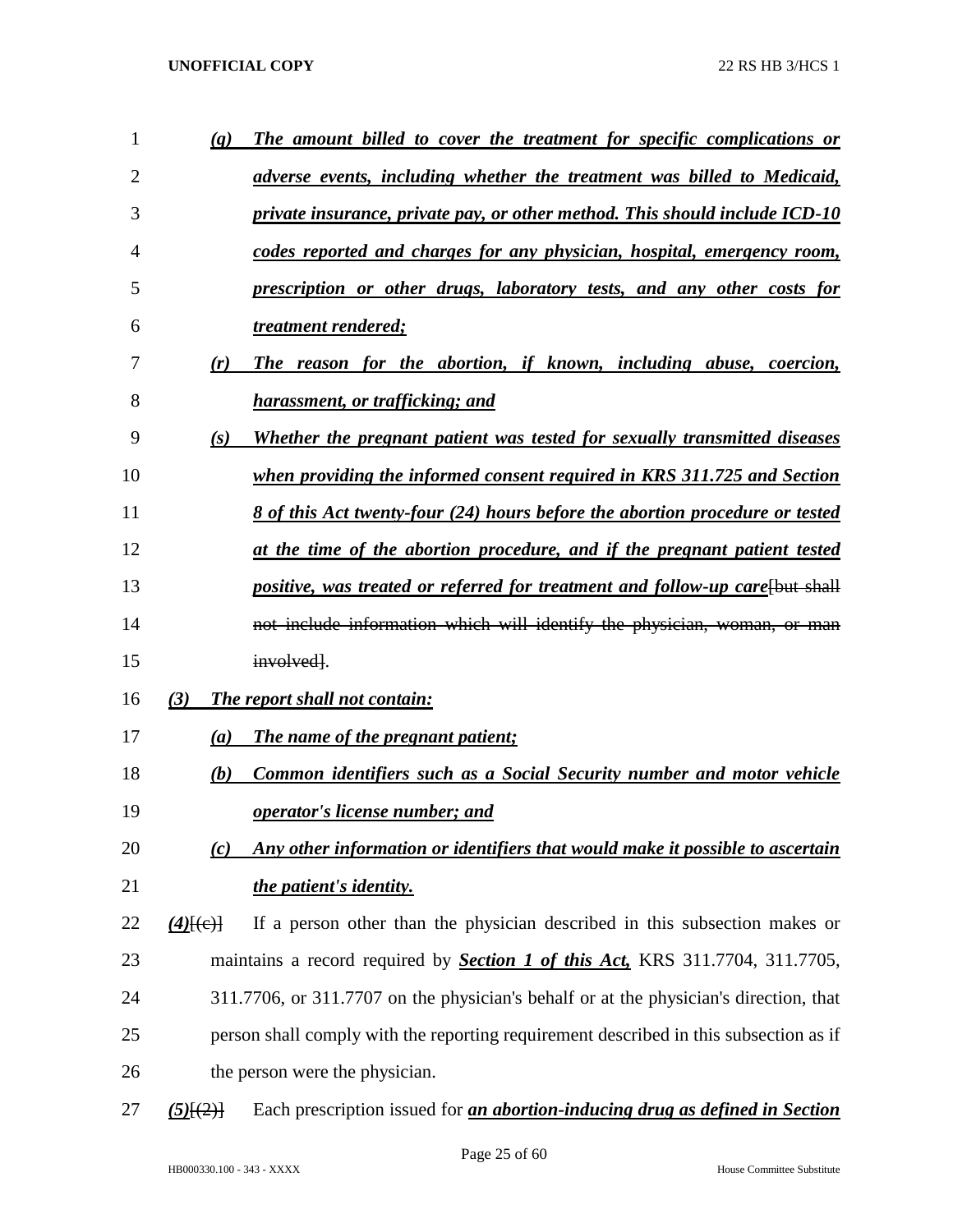*5 of this Act*[RU-486, cytotec, pitocin, mifeprex, misoprostol, or any other drug or combination of drugs] for which the primary indication is the induction of abortion as defined in KRS 213.011 shall be reported to the Vital Statistics Branch within *three (3)*[fifteen (15)] days after the [end of the month in which ]the prescription was issued as required by KRS 311.774, but the report shall not include information which will identify the woman involved or anyone who may be picking up the prescription on behalf of the woman.

 *(6)*[(3)] The name of the person completing the report and the reporting institution shall not be subject to disclosure under KRS 61.870 to 61.884.

 *(7)*[(4)] By September 30 of each year, the Vital Statistics Branch shall issue a public report that provides statistics on all data collected, including the type of abortion procedure used, for the previous calendar year compiled from all of the reports covering that calendar year submitted to the cabinet in accordance with this section 14 for each of the items listed in [subsections (1) and (2) of ]this section. Each annual report shall also provide statistics for all previous calendar years in which this section was in effect, adjusted to reflect any additional information from late or corrected reports. The Vital Statistics Branch shall ensure that none of the information included in the report could reasonably lead to the identification of any pregnant woman upon whom an abortion was performed or attempted. Each annual report shall be made available on the cabinet's Web site.

 *(8)*[(5)] (a) Any person or institution who fails to submit a report by the end of thirty 22 (30) days following the due date set in  $f$ subsections (1) and (2) of 1<sup>this</sup> section shall be subject to a late fee of five hundred dollars (\$500) for each additional thirty (30) day period or portion of a thirty (30) day period the report is overdue.

 (b) Any person or institution who fails to submit a report, or who has submitted only an incomplete report, more than one (1) year following the due date set in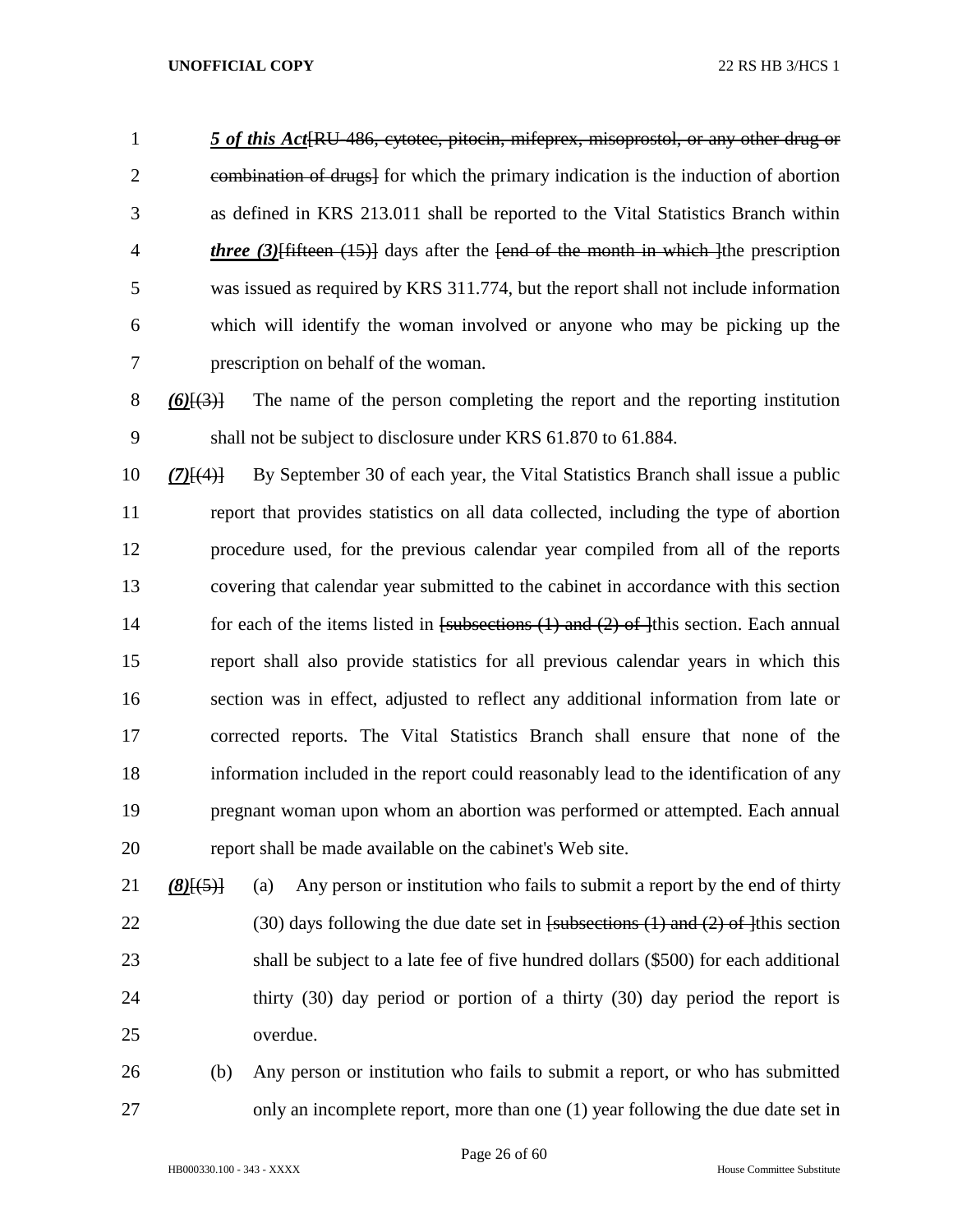| 1              |                       | $f$ subsections (1) and (2) of $f$ this section, may in a civil action brought by the |
|----------------|-----------------------|---------------------------------------------------------------------------------------|
| $\overline{2}$ |                       | Vital Statistics Branch be directed by a court of competent jurisdiction to           |
| 3              |                       | submit a complete report within a time period stated by court order or be             |
| 4              |                       | subject to contempt of court.                                                         |
| 5              | (c)                   | Failure by any physician to comply with the requirements of this section, other       |
| 6              |                       | than filing a late report, or to submit a complete report in accordance with a        |
| 7              |                       | court order shall subject the physician to KRS 311.595.                               |
| 8              | $(9)$ [(6)]           | Intentional falsification of any report required under this section is a Class A      |
| 9              |                       | misdemeanor.                                                                          |
| 10             | $(10)$ $\{$ $\}$ $\}$ | The Vital Statistics Branch shall promulgate administrative regulations in            |
| 11             |                       | accordance with KRS Chapter 13A to assist in compliance with this section.            |
| 12             | (11)<br>(a)           | The Office of the Inspector General, Cabinet for Health and Family                    |
| 13             |                       | <b>Services, shall annually audit the required reporting of abortion-related</b>      |
| 14             |                       | information to the Vital Statistics Branch in this section, and in so doing,          |
| 15             |                       | shall function as a health oversight agency of the Commonwealth for this              |
| 16             |                       | <i>specific purpose.</i>                                                              |
| 17             | (b)                   | The Office of the Inspector General shall ensure that none of the                     |
| 18             |                       | information included in the audit report could reasonably lead to the                 |
| 19             |                       | identification of any pregnant woman upon whom an abortion was                        |
| 20             |                       | performed or attempted.                                                               |
| 21             | $\left( c\right)$     | If any personally identifiable information is viewed or recorded by the               |
| 22             |                       | <b>Office of the Inspector General in conducting an audit authorized by this</b>      |
| 23             |                       | subsection, the information held by the Inspector General shall not be                |
| 24             |                       | subject to the Kentucky Open Records Act, shall be confidential, and shall            |
| 25             |                       | <u>only be released upon court order.</u>                                             |
| 26             | (d)                   | The Inspector General shall submit a written report to the General                    |
| 27             |                       | <b>Assembly and the Attorney General and present a report of findings in</b>          |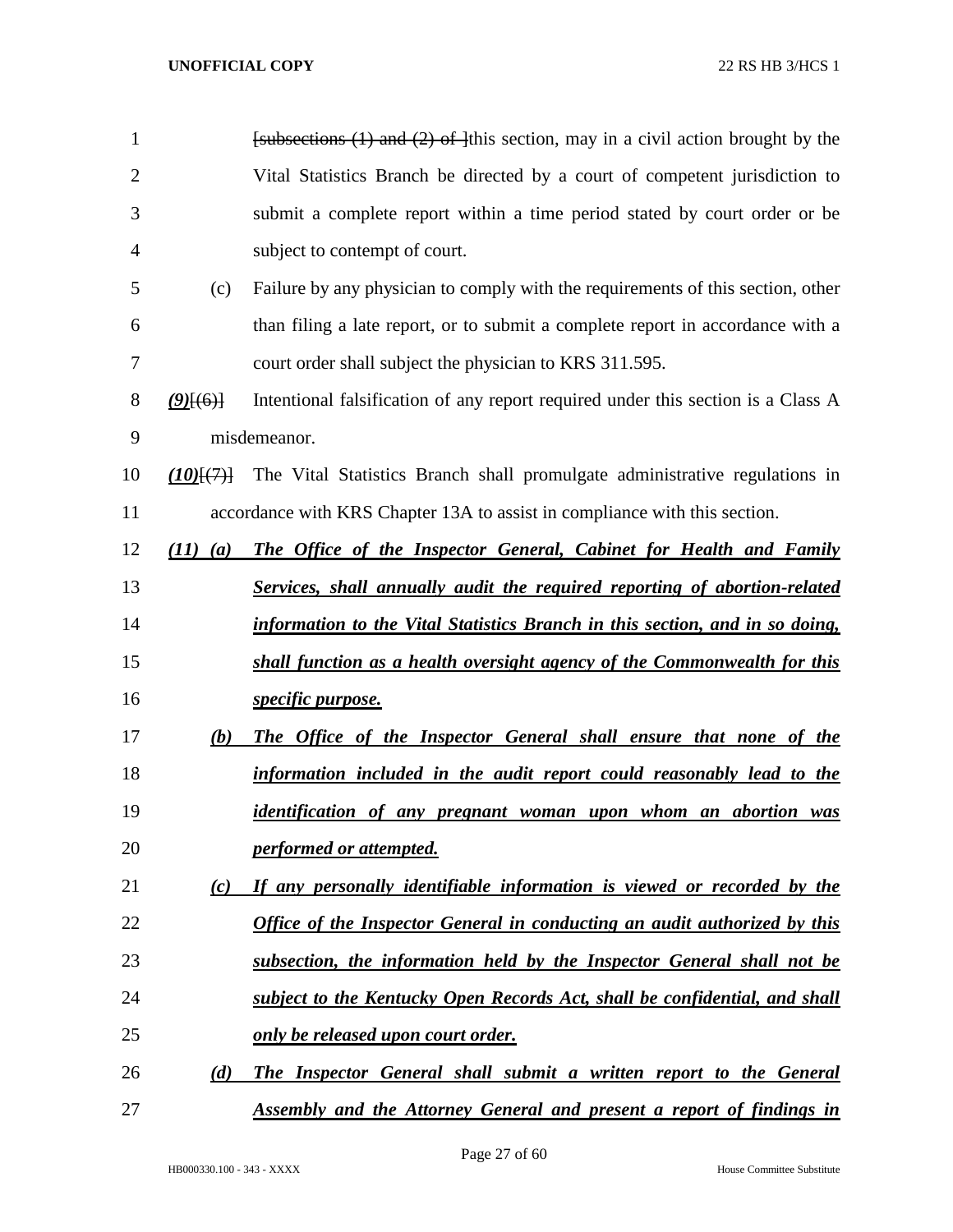| $\mathbf{1}$   | person to the Interim Joint Committee on Health, Welfare, and Family                |
|----------------|-------------------------------------------------------------------------------------|
| $\overline{2}$ | <b>Services by October 1 of each year. The reports shall include findings from:</b> |
| 3              | The audit required in this subsection, including any identified<br>1.               |
| 4              | reporting deficiencies; and                                                         |
| 5              | All abortion facility inspections, including any violations of KRS<br>2.            |
| 6              | 216B.0431 and 216B.0435.                                                            |
| 7              | SECTION 5. A NEW SECTION OF KRS 311.710 TO 311.820 IS CREATED                       |
| 8              | TO READ AS FOLLOWS:                                                                 |
| 9              | As used in Sections 5 to 11 of this Act unless the context otherwise requires:      |
| 10             | "Abortion" has the same meaning as in KRS 311.720;<br>(1)                           |
| 11             | "Abortion-inducing drug" means a medicine, drug, or any other substance or<br>(2)   |
| 12             | combination of substances prescribed or dispensed with the intent of terminating    |
| 13             | the clinically diagnosable pregnancy of a woman, with knowledge that the            |
| 14             | termination will, with reasonable likelihood, cause the death of the unborn child.  |
| 15             | This includes the off-label use of drugs known to have abortion-inducing            |
| 16             | properties, which are prescribed specifically with the intent of causing an         |
| 17             | abortion, such as mifepristone (mifeprex), misoprostol (cytotec), and               |
| 18             | methotrexate. The use of such drugs to induce abortion is also known as             |
| 19             | <u>"medical," "medication," "RU-486," "chemical," "mifeprex regimen," or</u>        |
| 20             | "drug-induced" abortion. This definition does not apply to drugs that may be        |
| 21             | known to cause an abortion but which are prescribed for other medical               |
| 22             | <i>indications (e.g., chemotherapeutic agents, diagnostic drugs, etc.);</i>         |
| 23             | (3)<br>"Adverse event" means, as defined the Food and Drug Administration (FDA) in  |
| 24             | 21 CFR 312.32, any untoward medical occurrence associated with the use of a         |
| 25             | drug in humans, whether or not considered drug related. "Adverse event" does        |
| 26             | not include an adverse event or suspected adverse reaction that, had it occurred    |
| 27             | in a more severe form, might have caused death;                                     |

Page 28 of 60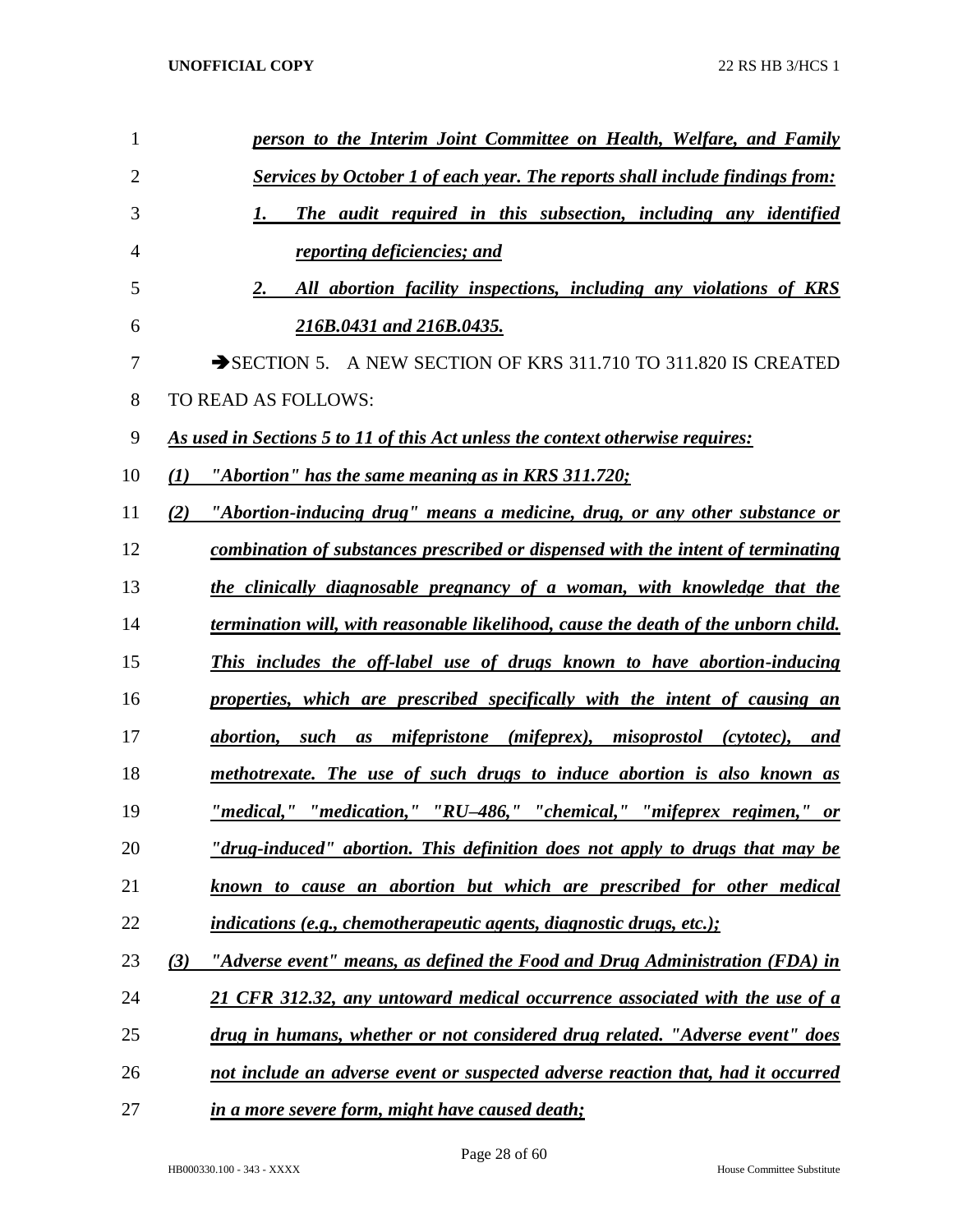| 1  | (4) | "Associated physician" means a physician who has entered into an associated              |
|----|-----|------------------------------------------------------------------------------------------|
| 2  |     | <i>physician agreement established in Section 16 of this Act;</i>                        |
| 3  | (5) | "Cabinet" means the Cabinet for Health and Family Services;                              |
| 4  | (6) | "Complication" or "abortion complication" means only the following physical              |
| 5  |     | or psychological conditions which, in the reasonable medical judgment of a               |
| 6  |     | <u>licensed health care professional, arise as a primary or secondary result of an</u>   |
| 7  |     | induced abortion: uterine perforation, cervical laceration, infection, vaginal           |
| 8  |     | bleeding that qualifies as a Grade 2 or higher adverse event according to the            |
| 9  |     | Common Terminology Criteria for Adverse Events, pulmonary embolism, deep                 |
| 10 |     | <i>vein thrombosis, failure to actually terminate the pregnancy, incomplete abortion</i> |
| 11 |     | (retained tissue), pelvic inflammatory disease, missed ectopic pregnancy, cardiac        |
| 12 |     | arrest, respiratory arrest, renal failure, shock, amniotic fluid embolism, coma,         |
| 13 |     | death, free fluid in the abdomen, allergic reactions to anesthesia and abortion-         |
| 14 |     | inducing drugs, psychological complications as diagnosed that are listed in the          |
| 15 |     | current Diagnostic and Statistical Manual of Mental Disorders, and any other             |
| 16 |     | "adverse event" as defined by the FDA criteria provided in the MedWatch                  |
| 17 |     | <b>Reporting System;</b>                                                                 |
| 18 | (7) | "Gestational age" has the same meaning as in KRS 311.7701;                               |
| 19 | (8) | "Hospital" has the same meaning as in KRS 311.720;                                       |
| 20 | (9) | "Manufacturer" or "distributor" means an individual or entity that creates,              |
| 21 |     | produces, supplies, transports, or sells drugs, including any substances:                |
| 22 |     | Recognized by an official pharmacopoeia or formulary;<br>(a)                             |
| 23 |     | Intended for use in the diagnosis, cure, mitigation, treatment, or prevention<br>(b)     |
| 24 |     | <u>of disease;</u>                                                                       |
| 25 |     | Other than food, intended to affect the structure or any function of the<br>(c)          |
| 26 |     | <b>body</b> ; and                                                                        |
| 27 |     | Intended for use as a component of a medicine but not a device or a<br>(d)               |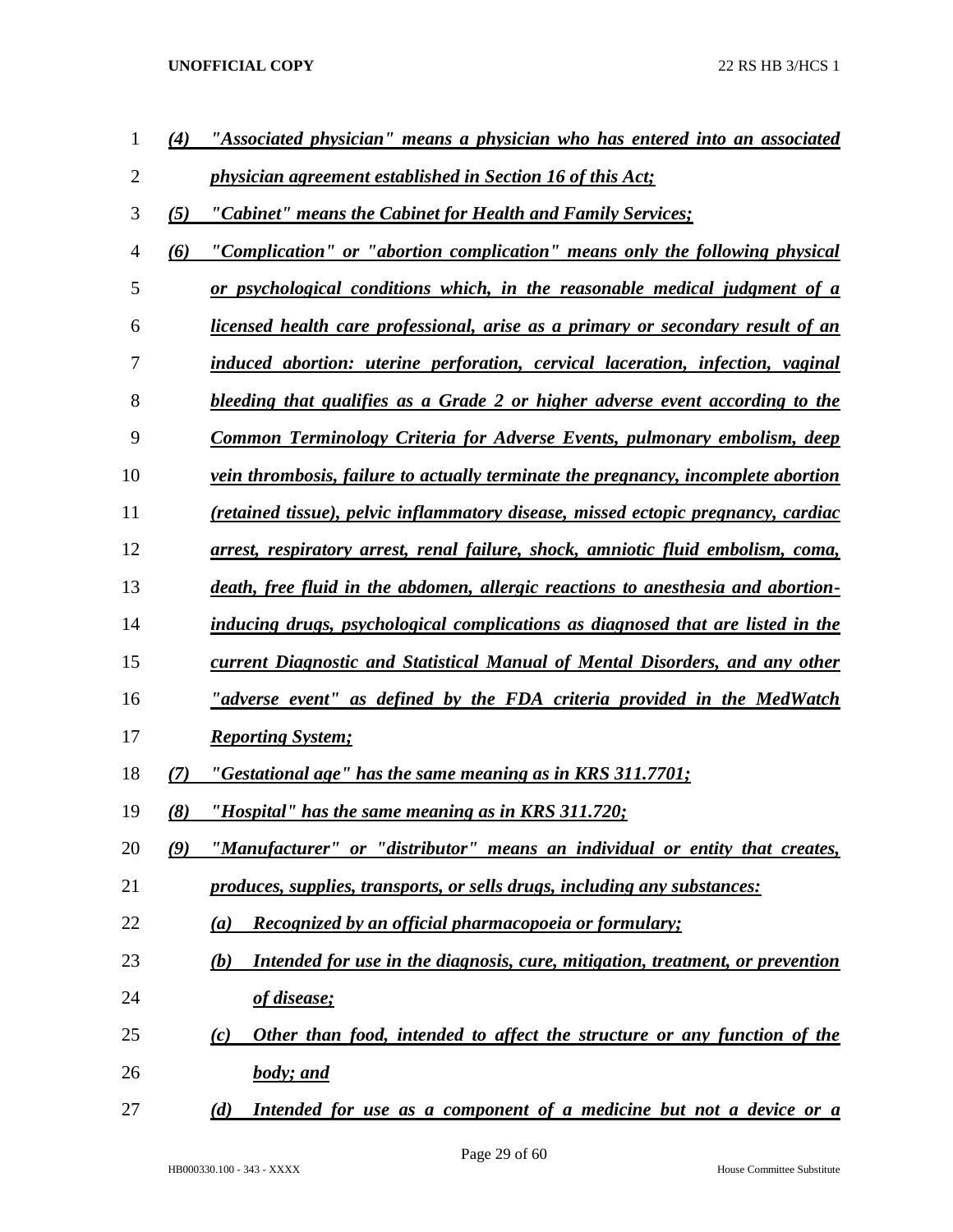| 1  | <u>component, part, or accessory of a device;</u>                                                  |
|----|----------------------------------------------------------------------------------------------------|
| 2  | (10) "Physician" has the same meaning as in KRS 311.720;                                           |
| 3  | "Pregnancy" or "pregnant" has the same meaning as in KRS 311.7701;<br>(11)                         |
| 4  | (12) "Provide" or "provision" means any act of giving, selling, dispensing,                        |
| 5  | administering, transferring possession, delivering, transporting to, or otherwise                  |
| 6  | <i><u><b>providing or prescribing an abortion-inducing drug;</b></u></i>                           |
| 7  | (13) "Qualified physician" means a physician who is credentialed and competent to:                 |
| 8  | <i>Identify and document a viable intrauterine pregnancy;</i><br>$\left(a\right)$                  |
| 9  | Assess the gestational age of pregnancy and to inform the patient of<br>(b)                        |
| 10 | <i>gestational age-specific risks;</i>                                                             |
| 11 | Diagnose ectopic pregnancy;<br>(c)                                                                 |
| 12 | Determine blood type and administer the prevailing medical standard of<br>(d)                      |
| 13 | care to prevent harmful fetal or child outcomes or Rh incompatibility in                           |
| 14 | future pregnancies if a pregnant patient is Rh negative;                                           |
| 15 | Assess for signs of domestic abuse, reproductive control, human trafficking,<br>(e)                |
| 16 | and other signals of coerced abortion;                                                             |
| 17 | Provide surgical intervention or has entered into a contract with another<br>(f)                   |
| 18 | <i>qualified physician to provide surgical intervention; and</i>                                   |
| 19 | Supervise and bear legal responsibility for any agent, employee, or<br>$\left( \mathbf{g} \right)$ |
| 20 | contractor who is participating in any part of the procedure, including but                        |
| 21 | not limited to pre-procedure evaluation and care; and                                              |
| 22 | $(14)$ "Unborn child" has the same meaning as in KRS 311.781.                                      |
| 23 | A NEW SECTION OF KRS 311.710 TO 311.820 IS CREATED<br>$\rightarrow$ SECTION 6.                     |
| 24 | TO READ AS FOLLOWS:                                                                                |
| 25 | Abortion-inducing drugs shall only be provided to a pregnant person by a qualified                 |
| 26 | physician following procedures established in Sections 7, 8, and 9 of this Act. It shall           |
| 27 | be unlawful for any manufacturer and distributor, physician, qualified physician, or               |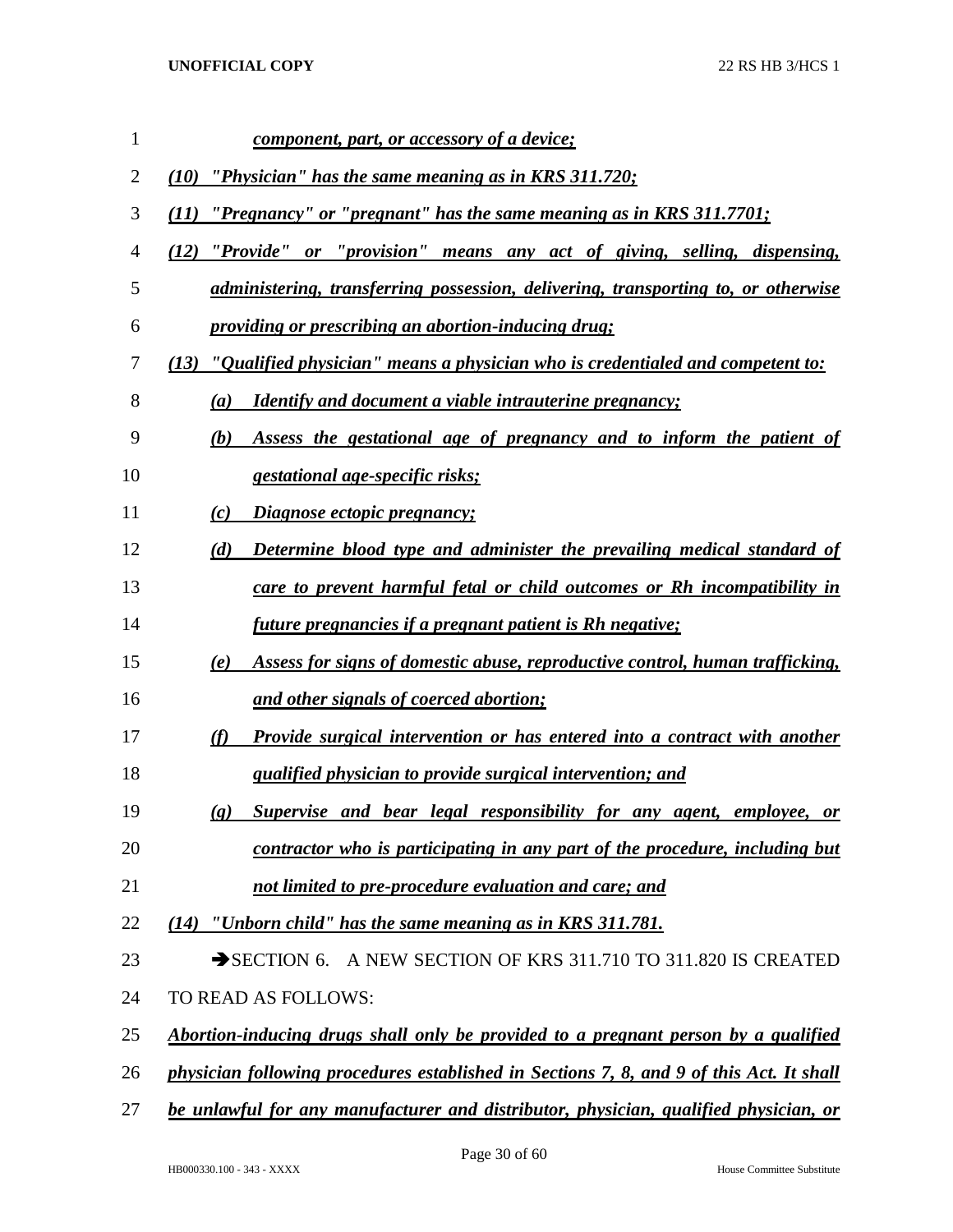| 1              | any other person to provide any abortion-inducing drug as defined in Section 5 of this          |
|----------------|-------------------------------------------------------------------------------------------------|
| $\overline{2}$ | Act to a pregnant person via courier, delivery, or mail service.                                |
| 3              | SECTION 7. A NEW SECTION OF KRS 311.710 TO 311.830 IS CREATED                                   |
| 4              | TO READ AS FOLLOWS:                                                                             |
| 5              | A qualified physician providing an abortion-inducing drug as defined in Section<br>$\mathbf{U}$ |
| 6              | 5 of this Act shall:                                                                            |
| 7              | Be credentialed and competent to handle complication management,<br>(a)                         |
| 8              | <i>including emergency transfer; or</i>                                                         |
| 9              | Have a signed contract with an associated physician who is credentialed to<br>(b)               |
| 10             | handle complications and produce that signed contract, including the name                       |
| 11             | and phone number of the associated physician, upon the request of the                           |
| 12             | cabinet and each pregnant patient.                                                              |
| 13             | A qualified physician providing an abortion-inducing drug as defined in Section<br>(2)          |
| 14             | 5 of this Act shall examine the patient in person and, prior to providing an                    |
| 15             | abortion-inducing drug, shall:                                                                  |
| 16             | <b>Independently verify that a pregnancy exists;</b><br>(a)                                     |
| 17             | Determine the patient's blood type and, if the patient is Rh negative, provide<br>(b)           |
| 18             | the patient with an Rh negative information fact sheet and offer to provide                     |
| 19             | treatment with the prevailing medical standard of care to prevent harmful                       |
| 20             | fetal or child outcomes or Rh incompatibility in future pregnancies at the                      |
| 21             | time of the abortion;                                                                           |
| 22             | Inform the patient that the remains of the unborn child may be visible in<br>(c)                |
| 23             | the process of completing the abortion; and                                                     |
| 24             | Document, in the patient's medical chart, the gestational age and<br>(d)                        |
| 25             | intrauterine location of the pregnancy, and whether the patient received                        |
| 26             | treatment for Rh negativity, as diagnosed, by the most accurate standard of                     |
| 27             | <i>medical care.</i>                                                                            |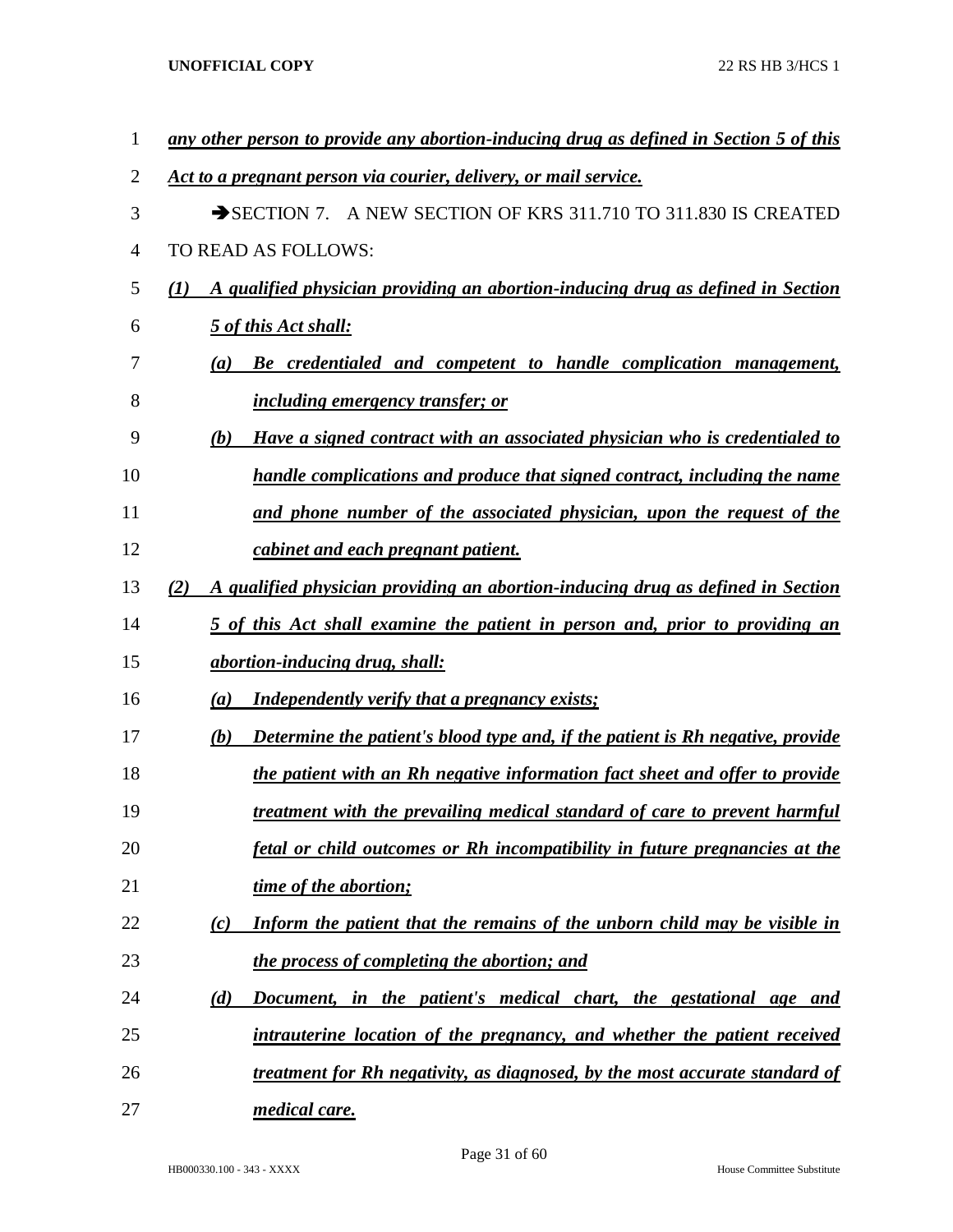| 1              | (3)<br>The qualified physician or an agent of the qualified physician providing any<br>$\left(a\right)$ |
|----------------|---------------------------------------------------------------------------------------------------------|
| $\overline{2}$ | abortion-inducing drug as defined in Section 5 of this Act shall schedule a                             |
| 3              | follow-up visit for the patient for approximately seven $(7)$ to fourteen $(14)$                        |
| 4              | days after administration of the abortion-inducing drug to confirm that the                             |
| 5              | pregnancy is completely terminated and to assess any degree of bleeding.                                |
| 6              | The qualified physician shall make all reasonable efforts to ensure that the<br>(b)                     |
| 7              | patient returns for the scheduled appointment.                                                          |
| 8              | A brief description of the efforts made to comply with this subsection,<br>(c)                          |
| 9              | including the date, time, and identification by name of the person making                               |
| 10             | such efforts, shall be included in the patient's medical record.                                        |
| 11             | SECTION 8. A NEW SECTION OF KRS 311.710 TO 311.820 IS CREATED                                           |
| 12             | TO READ AS FOLLOWS:                                                                                     |
| 13             | (I)<br>An abortion-inducing drug as defined in Section 5 of this Act shall not be                       |
| 14             | provided to a pregnant patient without the informed consent of the patient.                             |
| 15             | Informed consent shall be obtained at least twenty-four (24) hours before the                           |
| 16             | abortion-inducing drug is provided to a pregnant patient, except if, in the                             |
| 17             | reasonable medical judgment of the qualified physician, compliance with this                            |
| 18             | subsection would pose a risk of:                                                                        |
| 19             | <b>The death of the pregnant patient; or</b><br>$\left(a\right)$                                        |
| 20             | The substantial and irreversible physical impairment of a major bodily<br>(b)                           |
| 21             | function, not including psychological or emotional conditions, of the                                   |
| 22             | <i><u><b>pregnant patient.</b></u></i>                                                                  |
| 23             | A qualified physician shall use a form created by the cabinet to obtain the<br>(2)                      |
| 24             | consent required prior to providing an abortion-inducing drug as defined in                             |
| 25             | <b>Section 5 of this Act and submit the completed form to the cabinet.</b>                              |
| 26             | (3)<br>A consent form is not valid and consent is not sufficient, unless:                               |
| 27             | The patient initials each entry, list, description, or declaration required to be<br>(a)                |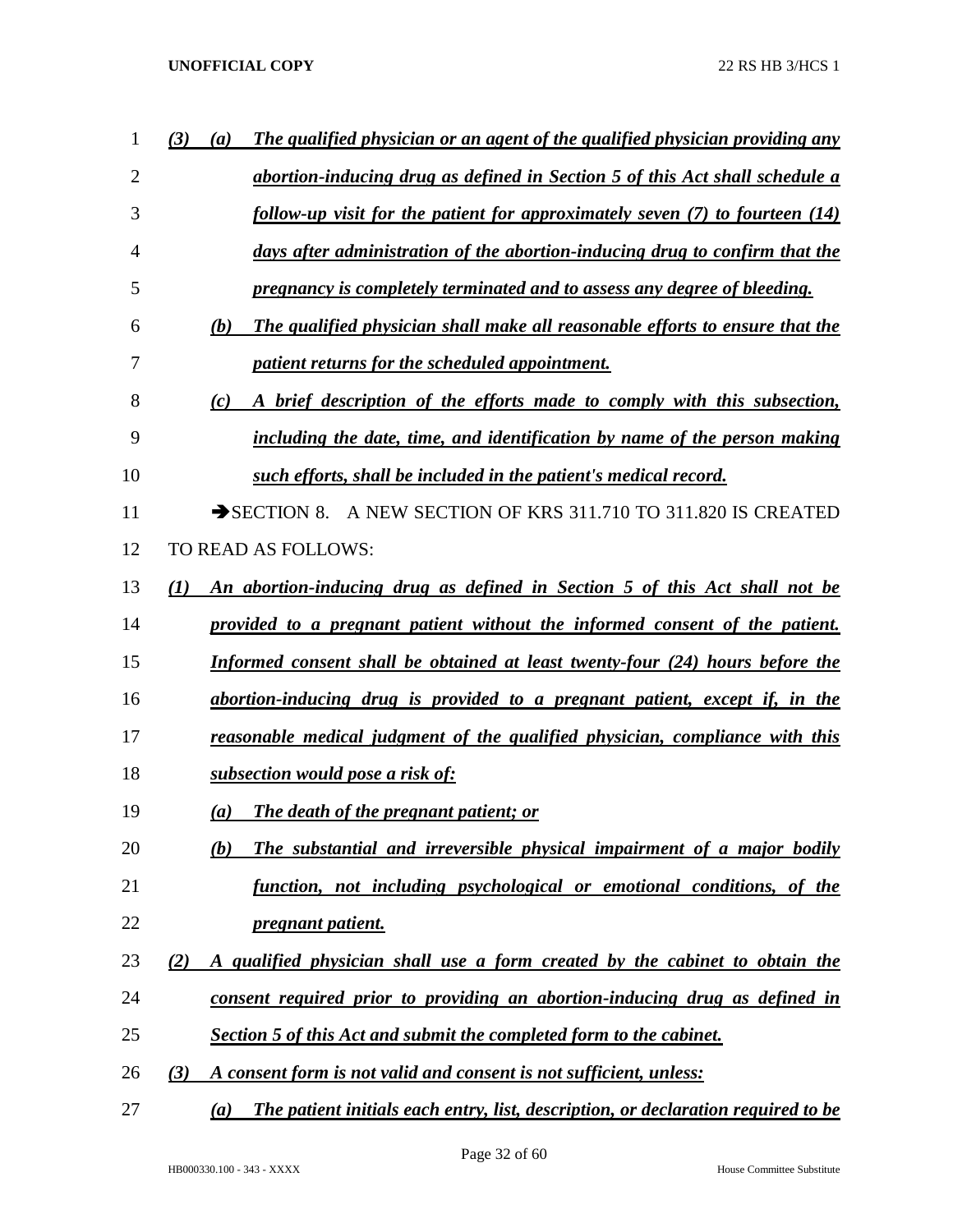| $\mathbf{1}$   |                          | <u>on the consent form;</u>                                                    |
|----------------|--------------------------|--------------------------------------------------------------------------------|
| $\overline{2}$ | (b)                      | The patient signs the consent statement; and                                   |
| 3              | (c)                      | The qualified physician signs the qualified physician declaration.             |
| 4              | (4)                      | The consent form shall include but is not limited to the following:            |
| 5              | (a)                      | The probable gestational age of the unborn child as determined by both         |
| 6              |                          | patient history and by ultrasound results used to confirm gestational age;     |
| 7              | (b)                      | A detailed description of the steps to complete the drug-induced abortion;     |
| 8              | (c)                      | A detailed list of the risks related to the specific abortion-inducing drug as |
| 9              |                          | defined in Section 5 of this Act or drugs to be used, including potential      |
| 10             |                          | complications and adverse events as defined in Section 5 of this Act;          |
| 11             | (d)                      | If the pregnant patient was Rh negative, the pregnant patient was provided     |
| 12             |                          | with an Rh negative information fact sheet and offered treatment with the      |
| 13             |                          | prevailing medical standard of care to prevent harmful fetal or child          |
| 14             |                          | <u><b>outcomes or Rh incompatibility in future pregnancies;</b></u>            |
| 15             | (e)                      | That the risks of complications from a chemical abortion, including            |
| 16             |                          | <i>incomplete abortion, increase with advancing gestational age;</i>           |
| 17             | (f)                      | That it may be possible to reverse the effects of the abortion-inducing drug   |
| 18             |                          | <u>if desired but that this should be done as soon as possible;</u>            |
| 19             | $\left( \varrho \right)$ | That the patient may see the remains of the unborn child in the process of     |
| 20             |                          | completing the abortion;                                                       |
| 21             | (h)                      | That initial studies suggest that children born after reversing the effects of |
| 22             |                          | the abortion-inducing drug mifeprex/mifepristone have no greater risk of       |
| 23             |                          | birth defects than the general population;                                     |
| 24             | (i)                      | That initial studies suggest that there is no increased risk of maternal       |
| 25             |                          | mortality after reversing the effects of the abortion-inducing drug            |
| 26             |                          | mifeprex/mifepristone;                                                         |
| 27             | (i)                      | That information on and assistance with reversing the effects of abortion-     |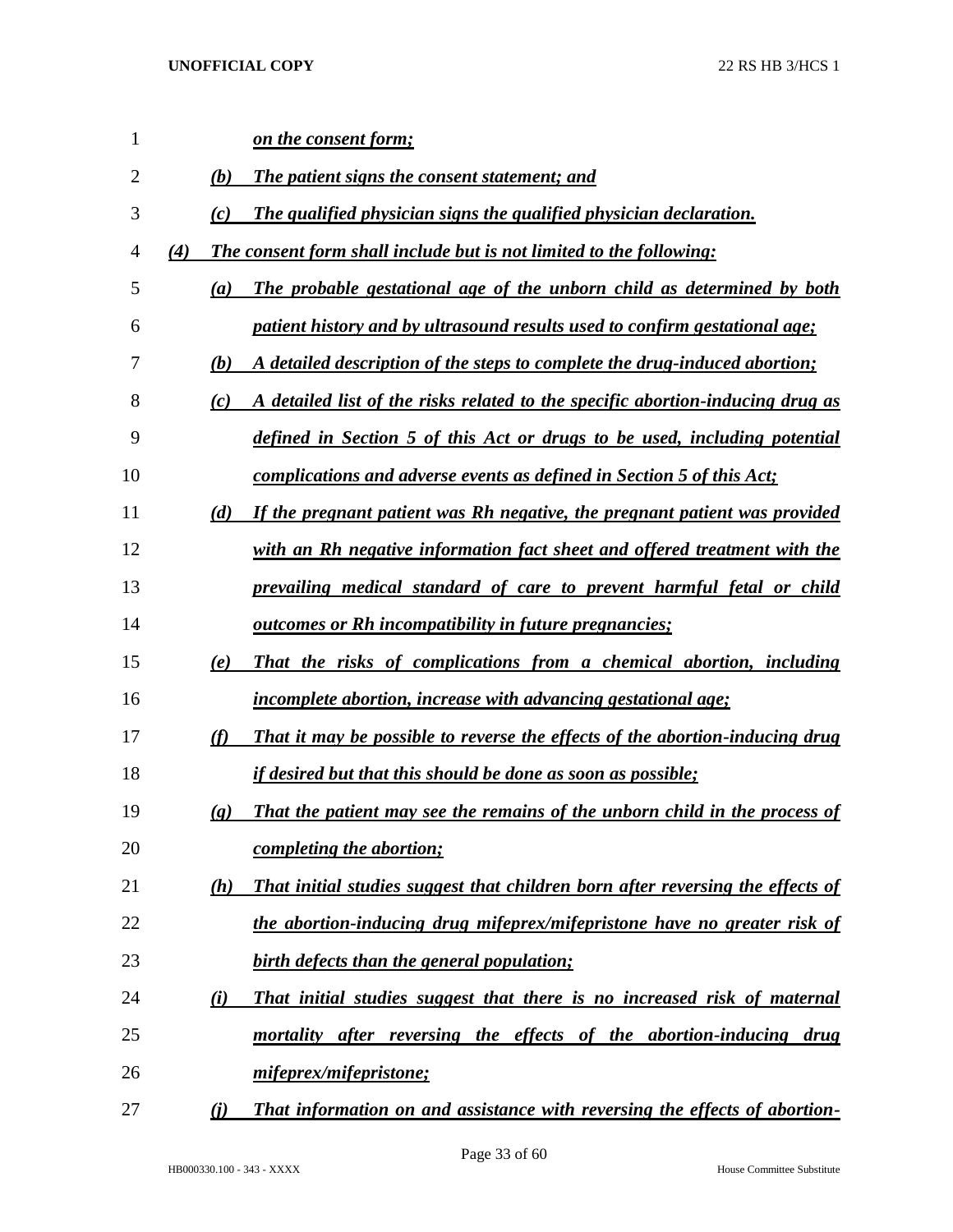| 1              | inducing drugs are available in the state-prepared materials and on the              |
|----------------|--------------------------------------------------------------------------------------|
| $\overline{2}$ | cabinet's Web site;                                                                  |
| 3              | An "acknowledgment of risks and consent statement" which the pregnant<br>(k)         |
| 4              | patient shall sign. The pregnant patient shall initial by each statement and         |
| 5              | the statement shall include but is not limited to the following declarations:        |
| 6              | That the pregnant patient understands that the abortion-inducing<br>1.               |
| 7              | drug regimen or procedure is intended to end the pregnancy and will                  |
| 8              | result in the death of the unborn child;                                             |
| 9              | 2.<br>That the pregnant patient is not being forced to have an abortion, has         |
| 10             | the choice not to have the abortion, and may withdraw consent to the                 |
| 11             | abortion-inducing drug regimen even after it has been provided;                      |
| 12             | 3.<br>That the pregnant patient understands that the abortion-inducing               |
| 13             | drug to be provided has specific risks and may result in specific                    |
| 14             | <i>complications;</i>                                                                |
| 15             | That the pregnant patient has been given the opportunity to ask<br>4.                |
| 16             | questions about the pregnancy, the development of the unborn child,                  |
| 17             | alternatives to abortion, the abortion-inducing drug or drugs to be                  |
| 18             | used, and the risks and complications possible when abortion-                        |
| 19             | <i><u><b>inducing drugs are provided;</b></u></i>                                    |
| 20             | <u>5.</u><br>That the pregnant patient was specifically told that information on the |
| 21             | potential ability of qualified medical professionals to reverse the                  |
| 22             | effects of a drug-induced abortion is available and where to obtain                  |
| 23             | information for assistance in locating a medical professional that can               |
| 24             | <u>aid in the reversal of a drug-induced abortion;</u>                               |
| 25             | That the pregnant patient has been provided access to printed<br>6.                  |
| 26             | <u>materials on informed consent for abortion;</u>                                   |
| 27             | That the pregnant patient has been given the name and phone number<br>7.             |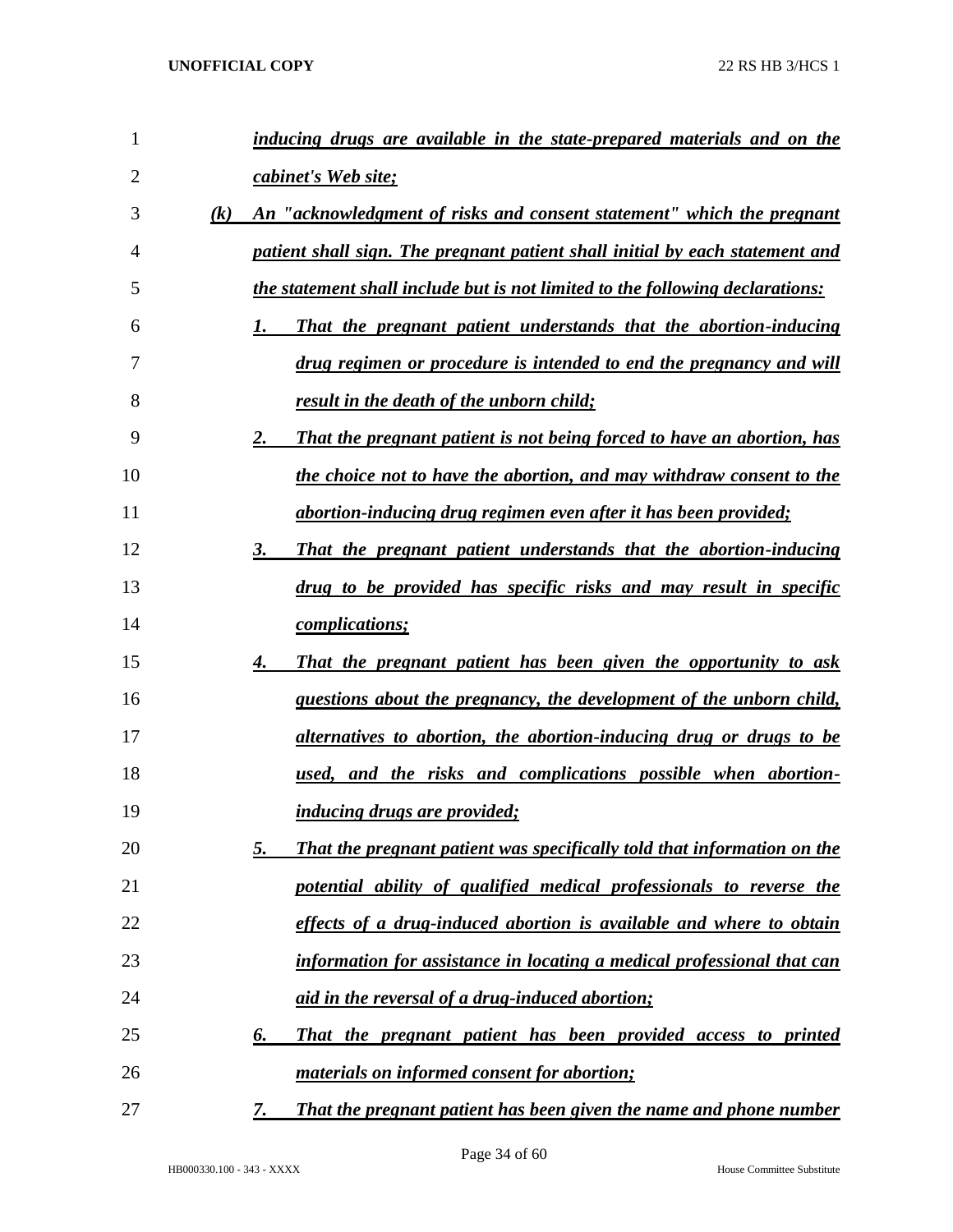| $\mathbf{1}$   | of the associated physician who has agreed to provide medical care                                  |
|----------------|-----------------------------------------------------------------------------------------------------|
| $\overline{2}$ | and treatment in the event of complications associated with the                                     |
| 3              | <u>abortion-inducing drug regimen or procedure;</u>                                                 |
| 4              | 8.<br><b>That the qualified physician will schedule an in-person follow-up visit</b>                |
| 5              | for the patient for approximately seven (7) to fourteen (14) days after                             |
| 6              | providing the abortion-inducing drug or drugs to confirm that the                                   |
| 7              | pregnancy is completely terminated and to assess any degree of                                      |
| 8              | <b>bleeding and other complications;</b>                                                            |
| 9              | <u>9.</u><br>That the pregnant patient has received or been given sufficient                        |
| 10             | information to give informed consent to the abortion-inducing drug                                  |
| 11             | <u>regimen or procedure; and</u>                                                                    |
| 12             | 10.<br>That the patient has a private right of action to sue the qualified                          |
| 13             | physician under the laws of Kentucky if the patient feels coerced or                                |
| 14             | misled prior to obtaining an abortion; and                                                          |
| 15             | $\left( l\right)$<br>A qualified physician declaration that states that the qualified physician has |
| 16             | explained the abortion-inducing drug or drugs to be provided, has provided                          |
| 17             | <u>all of the information required in paragraph (k) of this subsection, and has</u>                 |
| 18             | answered all of the woman's questions, shall be signed by the qualified                             |
| 19             | <i>physician.</i>                                                                                   |
| 20             | SECTION 9. A NEW SECTION OF KRS 311.710 TO 311.820 IS CREATED                                       |
| 21             | TO READ AS FOLLOWS:                                                                                 |
| 22             | <b>Each abortion-inducing drug as defined in Section 5 of this Act provided to a</b><br>(1)         |
| 23             | pregnant patient shall be reported to the cabinet as required by Section 25 of this                 |
| 24             | <u>Act.</u>                                                                                         |
| 25             | If a qualified physician provides an abortion-inducing drug as defined in Section<br>(2)            |
| 26             | 5 of this Act to a pregnant woman for the purpose of inducing an abortion, and if                   |
| 27             | the qualified physician knows that the woman who uses the abortion-inducing                         |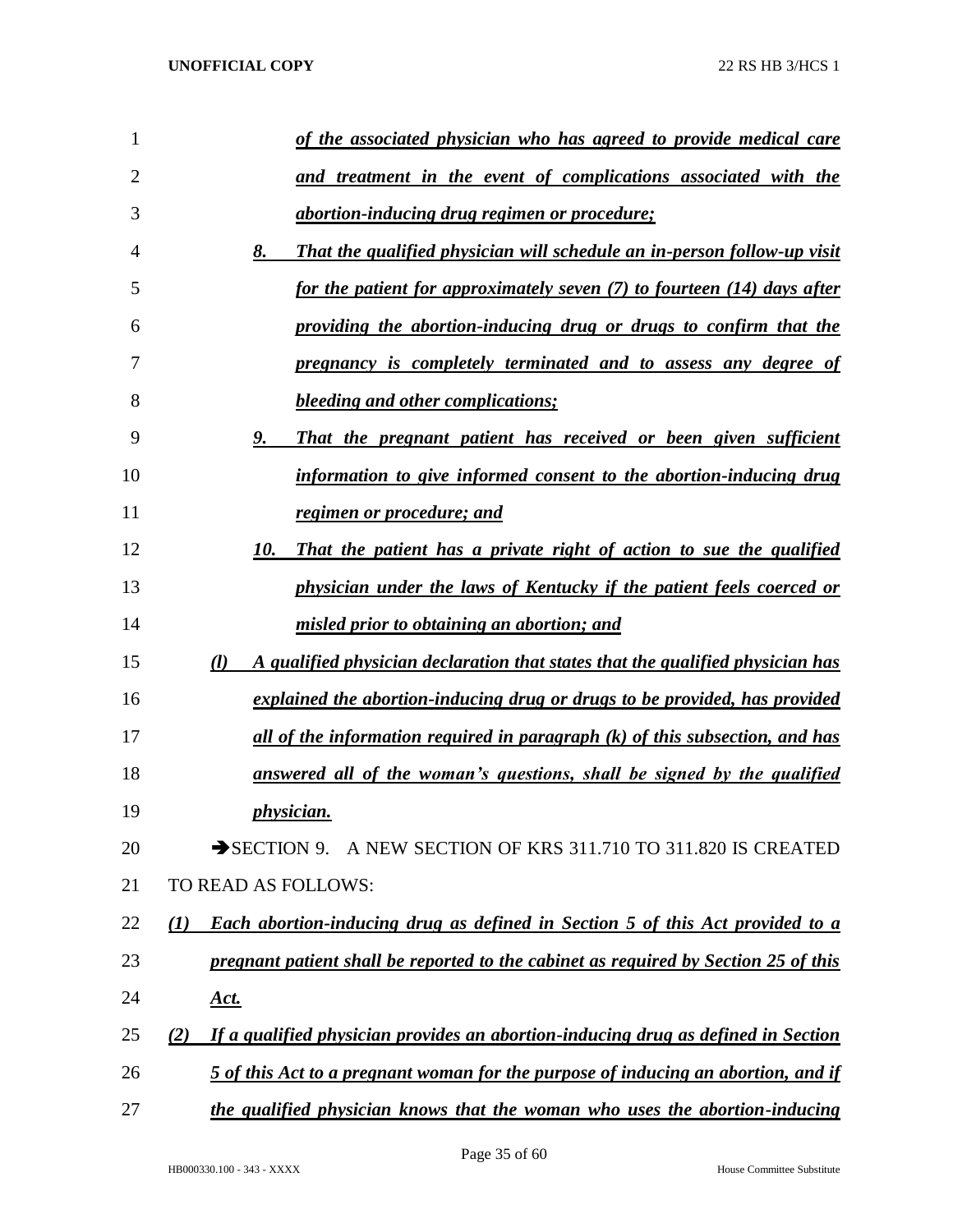| 1              | drug for the purpose of inducing an abortion experiences, during or within                    |
|----------------|-----------------------------------------------------------------------------------------------|
| $\overline{2}$ | fifteen (15) days after the use of the abortion-inducing drug, an adverse event as            |
| 3              | defined in Section 5 of this Act, the qualified physician shall provide a written             |
| 4              | report of the adverse event within three (3) days of the event to the federal Food            |
| 5              | and Drug Administration via the MedWatch reporting system, the cabinet, and                   |
| 6              | the Kentucky Board of Medical Licensure.                                                      |
| 7              | Any physician, qualified physician, associated physician, or other healthcare<br>(3)          |
| 8              | provider who diagnoses or treats a patient, either contemporaneously to or at any             |
| 9              | time after a drug-induced abortion, for a complication or adverse event as defined            |
| 10             | in Section 5 of this Act related to the drug-induced abortion shall make a report             |
| 11             | of the complication or adverse event to the cabinet on a report form provided by              |
| 12             | the cabinet. The report shall be completed and signed by the physician, qualified             |
| 13             | physician, or other healthcare provider who diagnosed or treated the                          |
| 14             | complication or adverse event, and transmitted to the cabinet within three $(3)$              |
| 15             | days after the diagnosis or treatment was provided. Each report shall include at              |
| 16             | minimum the information required by Section 4 of this Act.                                    |
| 17             | $\rightarrow$ SECTION 10. A NEW SECTION OF KRS 311.710 TO 311.820 IS CREATED                  |
| 18             | TO READ AS FOLLOWS:                                                                           |
| 19             | Nothing in Sections 5 to 11 of this Act shall be construed as creating or<br>$\mathcal{L}(I)$ |
| 20             | <i>recognizing a right to abortion.</i>                                                       |
| 21             | It is not the intention of Sections 5 to 11 of this Act to make lawful an abortion<br>(2)     |
| 22             | that is otherwise unlawful.                                                                   |
| 23             | Sections 5 to 11 of this Act or any state or federal laws to the contrary, abortion-<br>(3)   |
| 24             | inducing drugs as defined in Section 5 of this Act shall not be provided in any               |
| 25             | school facility or on state grounds, including but not limited to elementary and              |
| 26             | secondary schools and institutions of higher education in Kentucky.                           |
| 27             | SECTION 11. A NEW SECTION OF KRS 311.710 TO 311.830 IS CREATED                                |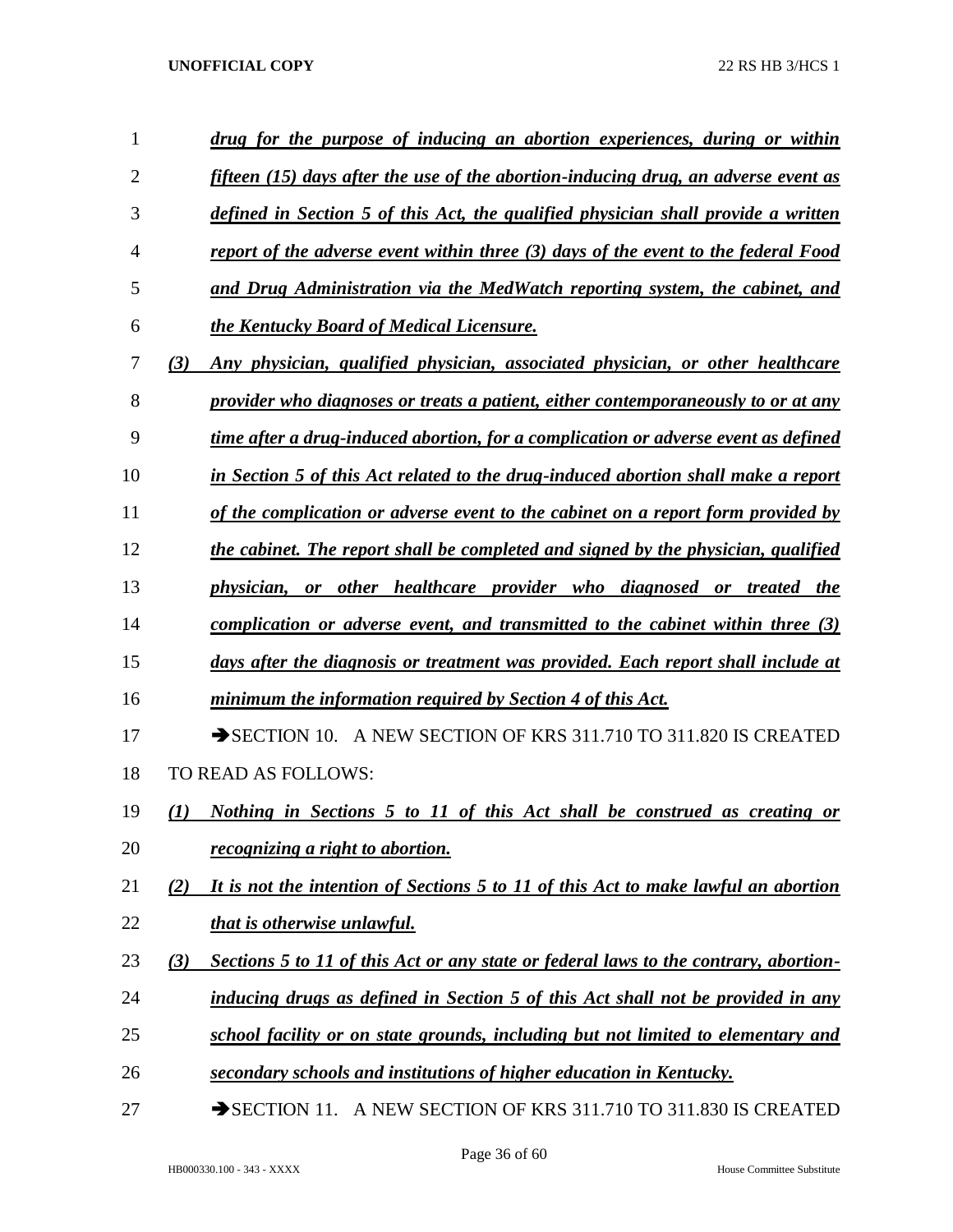TO READ AS FOLLOWS:

 *(1) In addition to the remedies available under the laws in this state, failure to comply with Sections 5 to 11 of this Act shall: (a) Provide a basis for a civil malpractice action for actual and punitive damages; (b) Provide a basis for a professional disciplinary action under KRS 411.167; and (c) Provide a basis for recovery for a pregnant patient's survivors for the wrongful death of the patient under KRS 411.130. (2) When requested, the court shall allow a patient to proceed using only the patient's initials or a pseudonym and may close any proceedings in the case and enter other protective orders to preserve the privacy of the patient upon whom the drug-induced abortion was attempted, induced, or performed. (3) If judgment is rendered in favor of the plaintiff, the court shall also render judgment for reasonable attorney's fees in favor of the plaintiff against the defendant. (4) If judgment is rendered in favor of the defendant and the court finds that the plaintiff's suit was frivolous and brought in bad faith, the court may render judgment for reasonable attorney's fees in favor of the defendant against the plaintiff.* 21 SECTION 12. A NEW SECTION OF KRS CHAPTER 213 IS CREATED TO READ AS FOLLOWS: *(1) The cabinet shall publish printed material and maintain on its Web site the following statement: "Information on the potential ability of qualified medical professionals to reverse the effects of an abortion obtained through the use of abortion-inducing drugs as defined in Section 5 of this Act is available, and shall also include information for assistance in locating a medical professional who*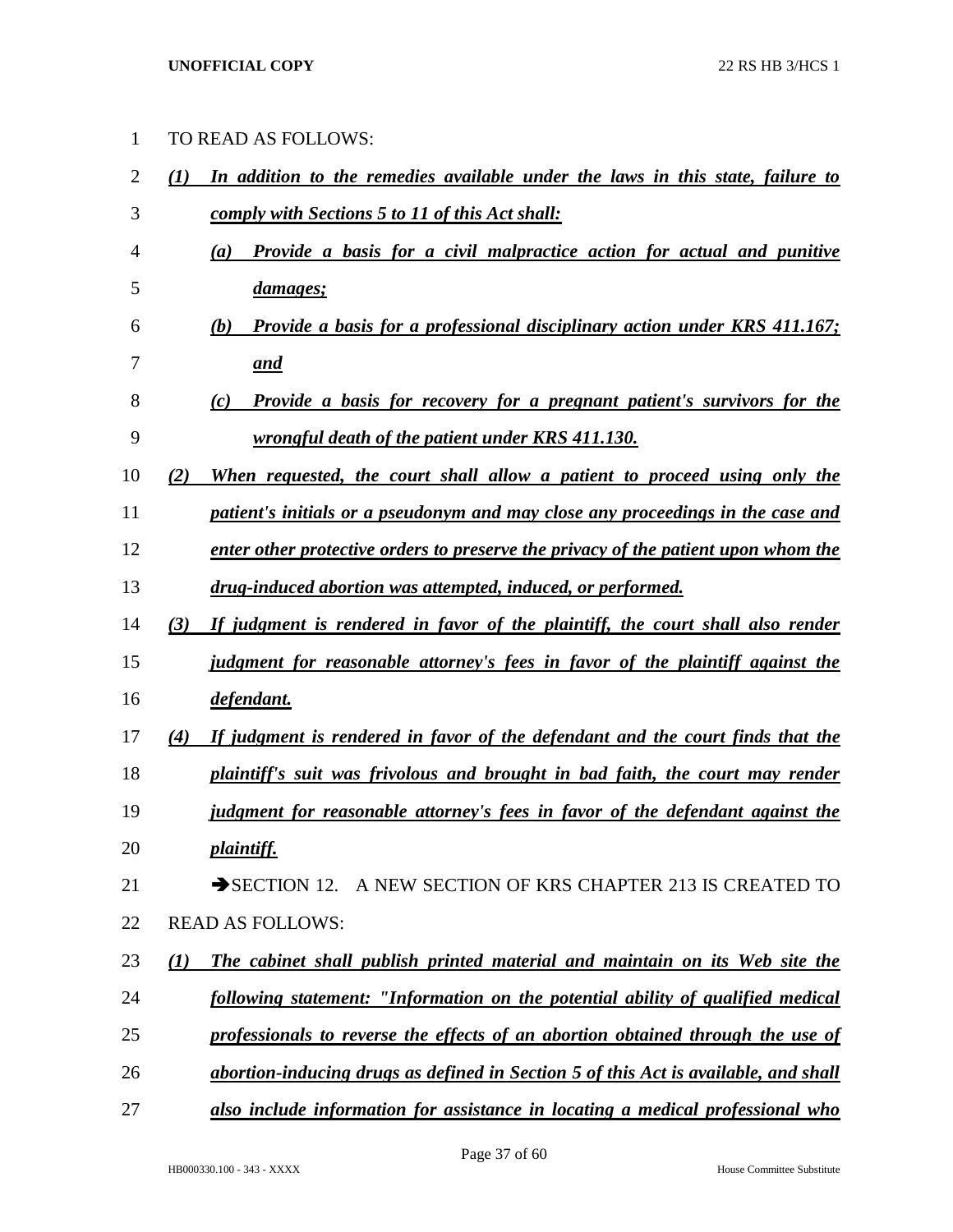| 1  |     | can aid in the reversal of a drug-induced abortion.".                                    |
|----|-----|------------------------------------------------------------------------------------------|
| 2  | (2) | On an annual basis, the cabinet shall review and update, if necessary, the               |
| 3  |     | statement required in subsection (1) of this section and shall also include              |
| 4  |     | information for assistance in locating a medical professional who can aid in the         |
| 5  |     | reversal of a drug-induced abortion.                                                     |
| 6  |     | A NEW SECTION OF KRS CHAPTER 213 IS CREATED TO<br>$\rightarrow$ SECTION 13.              |
| 7  |     | <b>READ AS FOLLOWS:</b>                                                                  |
| 8  | (1) | The cabinet shall create and distribute the report forms required in Sections 1, 4,      |
| 9  |     | 8, 9, 24, 25, and 26 of this Act within sixty (60) days after the effective date of this |
| 10 |     | <u>Act.</u>                                                                              |
| 11 | (2) | The cabinet shall prepare and submit a comprehensive annual statistical report to        |
| 12 |     | the General Assembly based upon the data gathered from reports required in               |
| 13 |     | Sections 1, 4, 8, 9, 24, 25, and 26 of this Act. The aggregated data shall also be       |
| 14 |     | made available to the public by the cabinet in an electronic format.                     |
| 15 | (3) | Reports required in Sections 1, 4, 8, 9, 24, 25, and 26 of this Act shall be deemed      |
| 16 |     | public records and shall be provided by the cabinet to the Kentucky Board of             |
| 17 |     | <b>Medical Licensure, the Kentucky Board of Pharmacy, state law enforcement</b>          |
| 18 |     | offices, and child protective services upon request for use in the performance of        |
| 19 |     | <i>their official duties.</i>                                                            |
| 20 | (4) | Absent a valid court order or judicial subpoena, the cabinet, and any other state        |
| 21 |     | department, agency, or office or any employees thereof, shall not compare data           |
| 22 |     | concerning drug-induced abortion or drug-induced abortion complications or               |
| 23 |     | adverse events as defined in Section 5 of this Act maintained in an electronic or        |
| 24 |     | other information system file with data in any other electronic or other                 |
| 25 |     | information system, the comparison of which could result in identifying, in any          |
| 26 |     | manner or under any circumstances, a pregnant patient who is obtaining or                |
| 27 |     | seeking to obtain a drug-induced abortion.                                               |

Page 38 of 60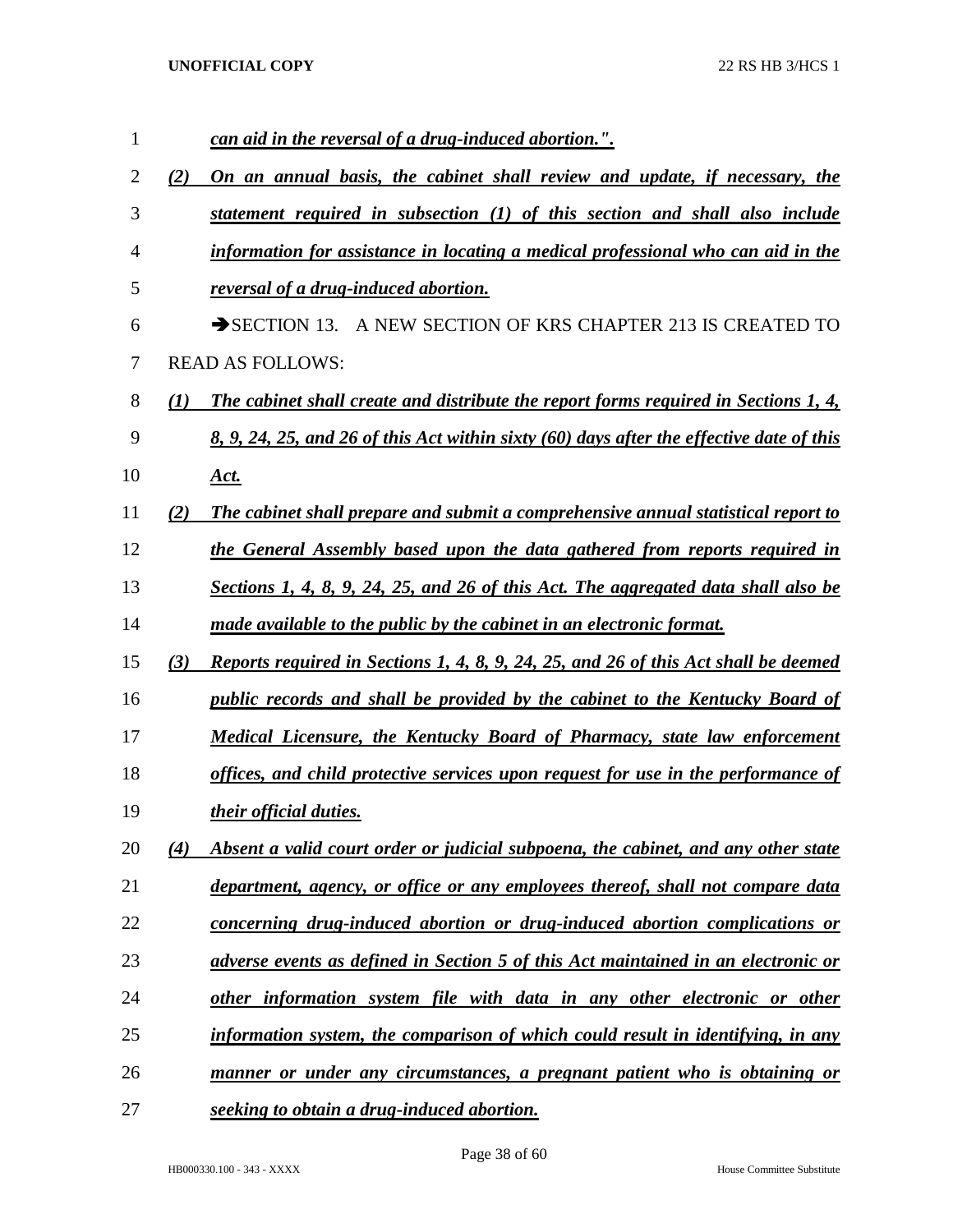| 1              | (5)<br>Statistical information that may reveal the identity of a pregnant person          |
|----------------|-------------------------------------------------------------------------------------------|
| $\overline{2}$ | obtaining or seeking to obtain a drug-induced abortion shall not be maintained            |
| 3              | by the cabinet or any other state department, agency, or office, or any employee          |
| 4              | or contractor thereof.                                                                    |
| 5              | The cabinet shall communicate the reporting requirements in Sections 1, 4, 8, 9,<br>(6)   |
| 6              | 24, 25, and 26 of this Act to all medical professional organizations, licensed            |
| 7              | physicians, hospitals, emergency medical service providers, abortion facilities,          |
| 8              | ambulatory surgical facilities, pharmacies, and other healthcare facilities               |
| 9              | operating in Kentucky.                                                                    |
| 10             | SECTION 14. A NEW SECTION OF KRS CHAPTER 315 IS CREATED TO                                |
| 11             | <b>READ AS FOLLOWS:</b>                                                                   |
| 12             | The Kentucky Board of Pharmacy shall promulgate administrative regulations to             |
| 13             | create a certification program to oversee and regulate the distribution and dispensing    |
| 14             | of abortion-inducing drugs as defined in Section 5 of this Act. The program shall be      |
| 15             | known as the Kentucky Abortion-Inducing Drug Certification Program. The program           |
| 16             | shall establish certification requirements for manufacturers and distributors as defined  |
| 17             | in Section 5 of this Act to transport, supply, or sell abortion-inducing drugs; qualified |
| 18             | physicians as defined in Section 5 of this Act to provide abortion-inducing drugs to      |
| 19             | pregnant patients; and pharmacies that dispense abortion-inducing drugs. The              |
| 20             | certification requirements shall include recognition that abortion-inducing drugs may     |
| 21             | only be provided to patients by qualified physicians as required in Section 6 of this Act |
| 22             | and that abortion-inducing drugs shall not be provided directly to a patient outside of   |
| 23             | the parameters of Kentucky's Abortion-Inducing Drug Certification Program.                |
| 24             | A NEW SECTION OF KRS CHAPTER 315 IS CREATED TO<br>$\rightarrow$ SECTION 15.               |
| 25             | <b>READ AS FOLLOWS:</b>                                                                   |
| 26             | <b>The Kentucky Board of Pharmacy shall, at a minimum:</b><br>(1)                         |
| 27             | Require completion of the certification process for pharmacies, physicians,<br>(a)        |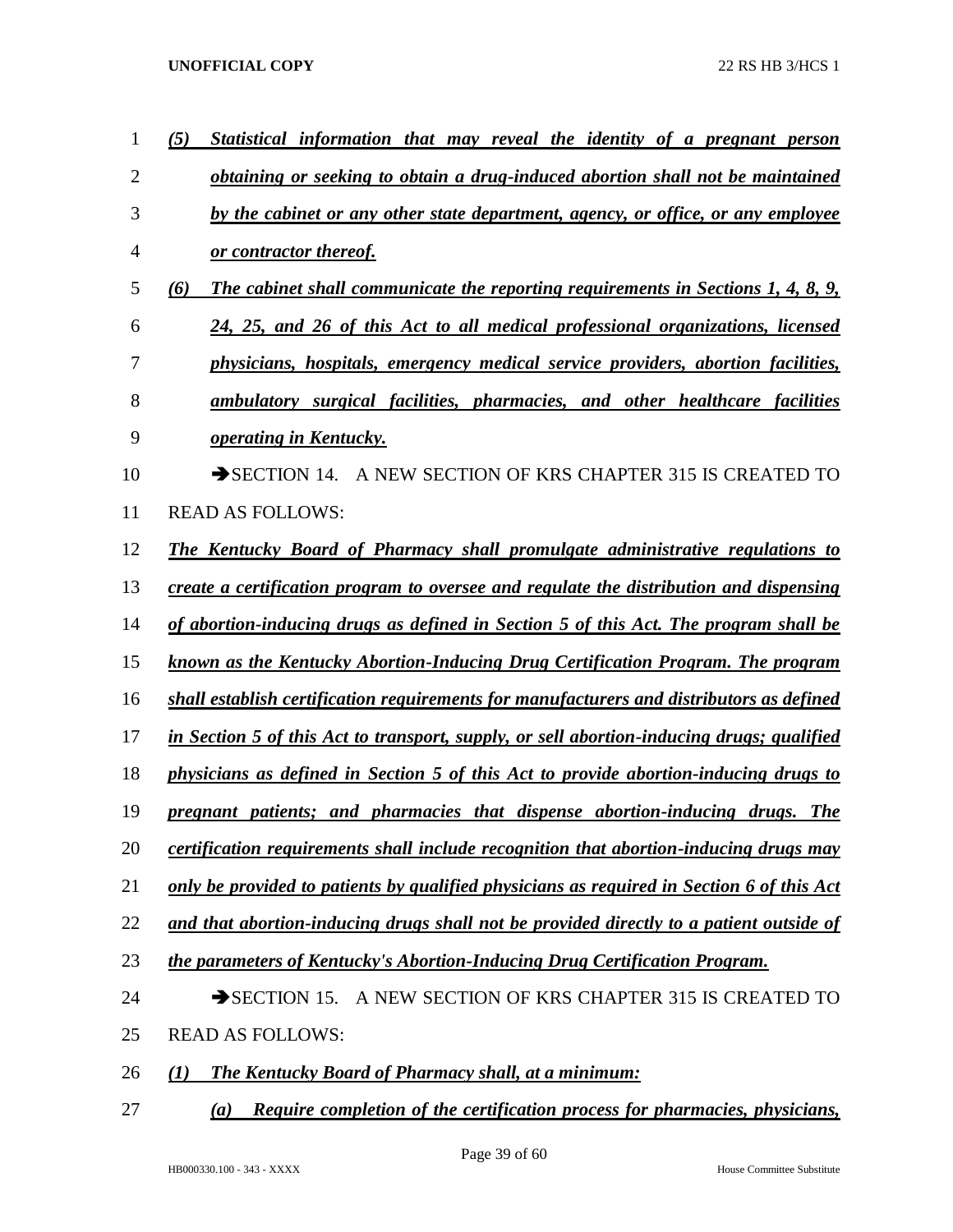| 1  |     |                  | manufacturers, and distributors;                                                     |
|----|-----|------------------|--------------------------------------------------------------------------------------|
| 2  |     | (b)              | Notify certified pharmacies, manufacturers, and distributors which                   |
| 3  |     |                  | physicians are certified under the Kentucky Abortion-Inducing Drug                   |
| 4  |     |                  | <b>Certification Program;</b>                                                        |
| 5  |     | (c)              | <b>Prohibit shipments of abortion-inducing drugs as defined in Section 5 of</b>      |
| 6  |     |                  | this Act to physicians who become decertified from the program;                      |
| 7  |     | (d)              | Audit newly certified pharmacies, physicians, manufacturers, and                     |
| 8  |     |                  | distributors within ninety (90) calendar days after certification and                |
| 9  |     |                  | <u>annually thereafter, to ensure that all processes and procedures are in place</u> |
| 10 |     |                  | and functioning to support the requirements of the Abortion-Inducing Drug            |
| 11 |     |                  | <b>Certification Program;</b>                                                        |
| 12 |     | (e)              | Suspend immediately a pharmacist's, physician's, manufacturer's, or                  |
| 13 |     |                  | distributor's certification if found to be noncompliant until full compliance        |
| 14 |     |                  | is demonstrated; and                                                                 |
| 15 |     | (f)              | <b>Enforce compliance and develop a compliance reporting system.</b>                 |
| 16 | (2) |                  | To be eligible for certification, pharmacies, manufacturers, and distributors of     |
| 17 |     |                  | abortion-inducing drugs as defined in Section 5 of this Act shall:                   |
| 18 |     | $\left(a\right)$ | Have either obtained a Kentucky license as a distributor, or a Kentucky              |
| 19 |     |                  | permit as a pharmacy or manufacturer;                                                |
| 20 |     | (b)              | Only distribute to or fulfill prescriptions requested by certified physicians;       |
| 21 |     | (c)              | Abide by all applicable standards of the National Association of Boards of           |
| 22 |     |                  | <b>Pharmacy (NABP);</b>                                                              |
| 23 |     | (d)              | For online sales or orders, hold a current pharmacy or pharma domain and             |
| 24 |     |                  | abide by all required standards by NABP to maintain the domain;                      |
|    |     | (e)              | Follow all other applicable state or federal laws related to the dispensation,       |
| 25 |     |                  |                                                                                      |
| 26 |     |                  | distribution, or delivery of legend drugs, including abortion-inducing drugs;        |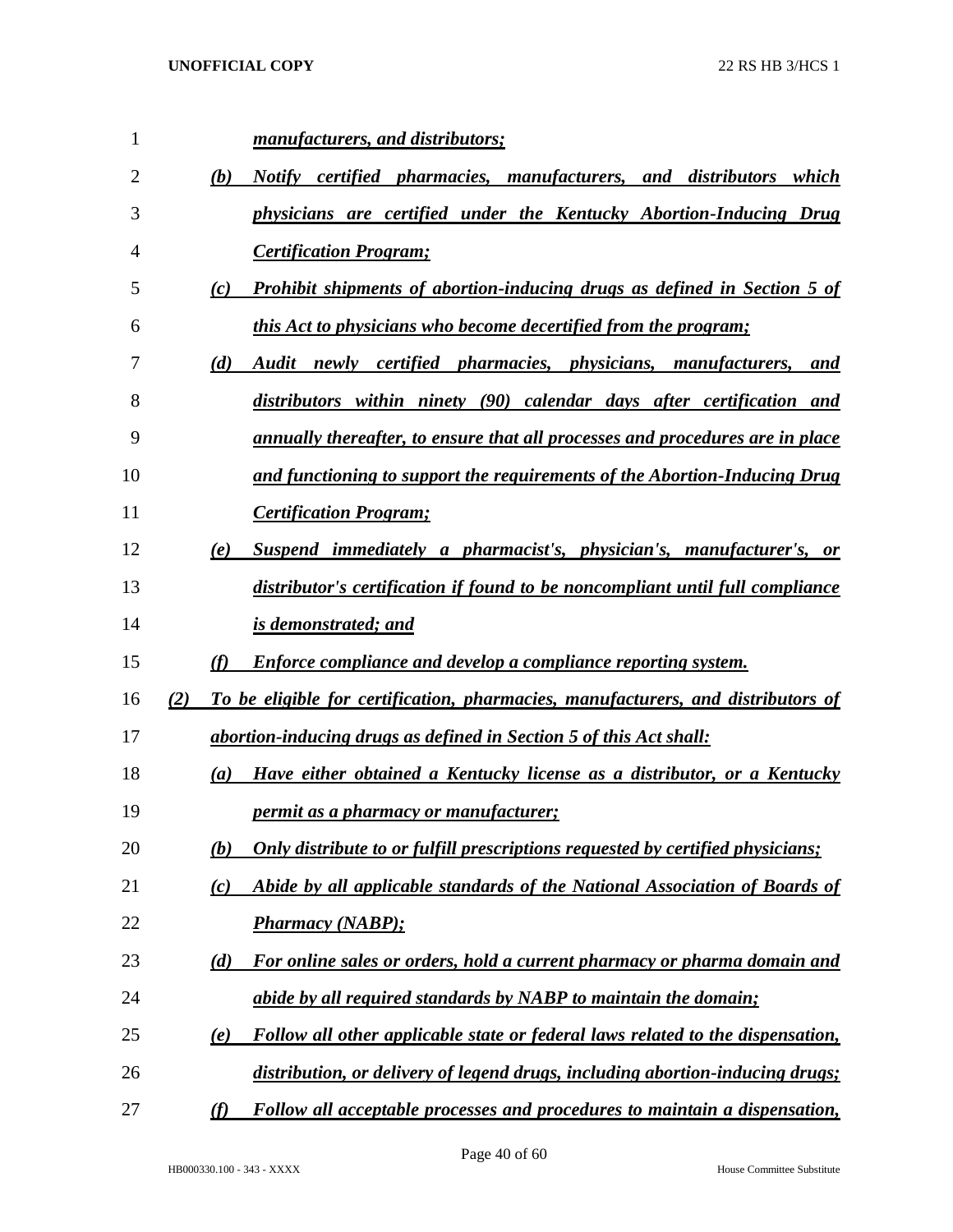| 1  |     |                             | distribution, or delivery system that is secure, confidential, and follows all    |
|----|-----|-----------------------------|-----------------------------------------------------------------------------------|
| 2  |     |                             | processes and procedures, including those for storage, handling, shipping,        |
| 3  |     |                             | tracking packages, serial numbers, National Drug Codes, lot numbers,              |
| 4  |     |                             | expiration dates, proof of delivery, and controlled returns of abortion-          |
| 5  |     |                             | <i>inducing drugs; and</i>                                                        |
| 6  |     | $\left( \mathbf{g} \right)$ | Only fulfill prescriptions that are accompanied by a patient consent form         |
| 7  |     |                             | <i>required under subsection (3) of this section.</i>                             |
| 8  | (3) |                             | To be eligible for certification to provide abortion-inducing drugs as defined in |
| 9  |     |                             | <b>Section 5 of this Act, a physician shall:</b>                                  |
| 10 |     | $\left(a\right)$            | <b>Be licensed to practice medicine and in good standing in Kentucky;</b>         |
| 11 |     | (b)                         | Examine any patient in-person prior to providing abortion-inducing drugs;         |
| 12 |     | (c)                         | Sign an annual "Dispensing Agreement Form," to be developed and                   |
| 13 |     |                             | provided by the board, prior to providing abortion-inducing drugs;                |
| 14 |     | (d)                         | Inform the patient of gestational age-specific risks of using abortion-           |
| 15 |     |                             | <i>inducing drugs;</i>                                                            |
| 16 |     | (e)                         | Assess for signs of domestic abuse, reproductive control, human trafficking,      |
| 17 |     |                             | and other signals of coerced abortion, per current state guidelines;              |
| 18 |     | (f)                         | Inform the patient that studies show babies born following the abortion           |
| 19 |     |                             | reversal process have a rate of birth defects no higher than the general          |
| 20 |     |                             | <i>population;</i>                                                                |
| 21 |     | $\left( \mathbf{g}\right)$  | Inform the patient that studies show that following a reversal process or         |
| 22 |     |                             | otherwise treating a pregnant patient with progesterone during pregnancy          |
| 23 |     |                             | does not lead to increased mortality rates;                                       |
| 24 |     | (h)                         | Refrain from knowingly supplying abortion-inducing drugs to patients who          |
| 25 |     |                             | present with any of the following:                                                |
| 26 |     |                             | Absence of a pregnancy;<br>1.                                                     |
| 27 |     |                             | <b>Being post-seventy (70) days gestation or post-ten (10) weeks of</b><br>2.     |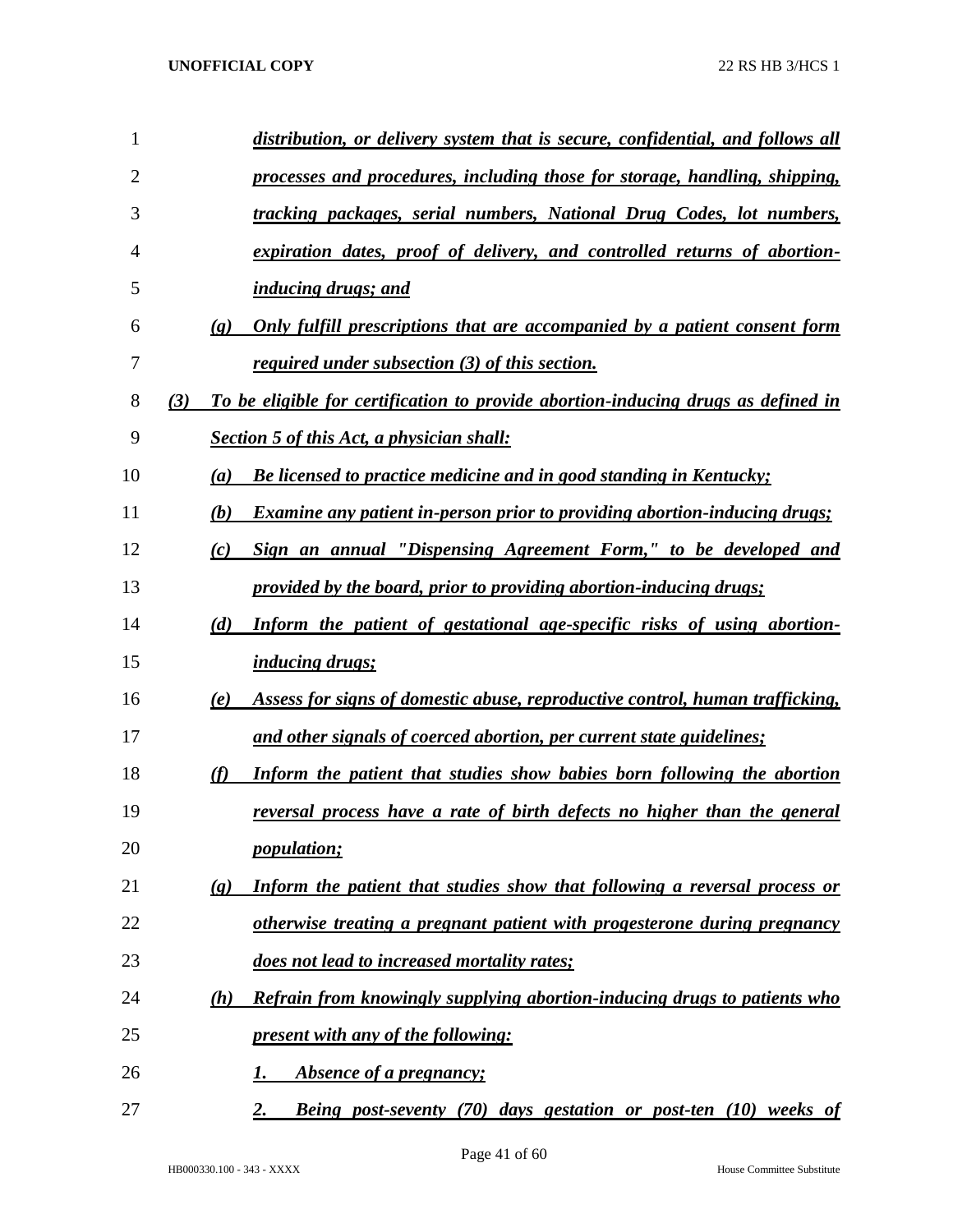| 1  | <i>pregnancy; or</i>                                                                         |
|----|----------------------------------------------------------------------------------------------|
| 2  | 3.<br>Risk factors associated with abortion-inducing drugs, including but                    |
| 3  | not limited to:                                                                              |
| 4  | A history of ectopic pregnancies;<br>a.                                                      |
| 5  | <b>Problems with the adrenal glands near the kidneys;</b><br>b.                              |
| 6  | <b>Being treated with long-term corticosteroid therapy;</b><br>c.                            |
| 7  | Allergic reactions to abortion-inducing drugs, mifepristone,<br>$\boldsymbol{d}$ .           |
| 8  | misoprostol, or similar drugs;                                                               |
| 9  | <b>Bleeding problems or taking anticoagulant drug products;</b><br>е.                        |
| 10 | <b>Inherited porphyria;</b>                                                                  |
| 11 | An intrauterine device in place; or<br>g.                                                    |
| 12 | h.<br>Being Rh negative, requiring treatment with the prevailing                             |
| 13 | medical standard of care to prevent harmful fetal or child                                   |
| 14 | <u>outcomes or Rh incompatibility in future pregnancies before</u>                           |
| 15 | <i><u><b>providing abortion-inducing drugs;</b></u></i>                                      |
| 16 | (i)<br><b>Provide or refer for emergency surgical intervention in cases of incomplete</b>    |
| 17 | abortion, severe bleeding, or other abortion complications or adverse events                 |
| 18 | <u>as defined in Section 5 of this Act, through maintaining hospital admitting</u>           |
| 19 | privileges or entering into a written agreement with an associated physician                 |
| 20 | as defined in Section 5 of this Act;                                                         |
| 21 | $\bf(i)$<br><b>Ensure patient access to medical facilities equipped to provide blood</b>     |
| 22 | <i>transfusions and resuscitation or other necessary treatments, if necessary;</i>           |
| 23 | Sign, and ensure that the patient signs, all legally required informed-<br>$\left( k\right)$ |
| 24 | consent material, provide the patient with a copy showing both signatures,                   |
| 25 | and place the original in the patient's medical record and forward to a                      |
| 26 | certified pharmacy, if appropriate;                                                          |
| 27 | Record the serial number, National Drug Code, lot number, and expiration<br>$\mathcal{L}$    |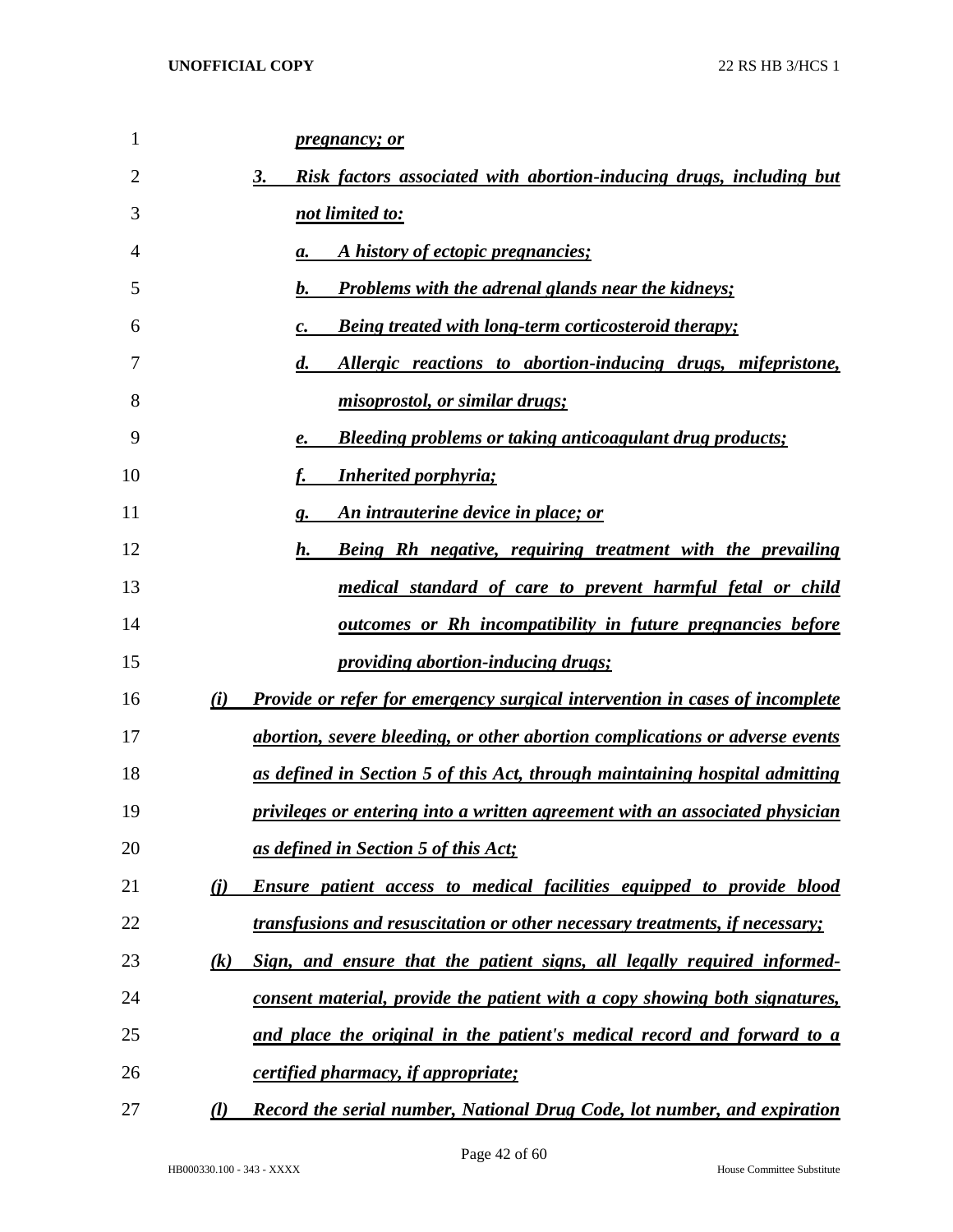| 1              | date from each package of each abortion-inducing drug given to the patient                                  |
|----------------|-------------------------------------------------------------------------------------------------------------|
| $\overline{2}$ | in the patient's medical record;                                                                            |
| 3              | Submit a written protocol of how efforts will be made to schedule a follow-<br>(m)                          |
| 4              | up appointment with the patient within fourteen (14) days to ensure a                                       |
| 5              | <i>completed abortion;</i>                                                                                  |
| 6              | Submit a written protocol of how complications or adverse events as defined<br>(n)                          |
| 7              | in Section 5 of this Act will be handled by the certified physician and submit                              |
| 8              | a copy of a signed contract with an associated physician credentialed to                                    |
| 9              | <i>handle certain complications if necessary;</i>                                                           |
| 10             | Abide by all applicable state and federal laws regarding medical records<br>$\boldsymbol{\left( o \right)}$ |
| 11             | retention, confidentiality, and privacy; and                                                                |
| 12             | Agree to follow and document compliance with all other legally required<br>(p)                              |
| 13             | conditions for performing an abortion in Kentucky.                                                          |
| 14             | SECTION 16. A NEW SECTION OF KRS CHAPTER 315 IS CREATED TO                                                  |
| 15             | <b>READ AS FOLLOWS:</b>                                                                                     |
| 16             | The Kentucky Board of Pharmacy shall require the following of physicians certified by                       |
| 17             | the Kentucky Abortion-Inducing Drug Certification Program:                                                  |
| 18             | Maintain hospital admitting privileges at one (1) or more hospitals in the county<br>(1)                    |
| 19             | or contiguous county where abortion-inducing drugs as defined in Section 5 of                               |
| 20             | this Act will be provided and inform the patient of the hospital or hospitals where                         |
| 21             | the physician holds admitting privileges; or                                                                |
| 22             | <b>Enter into a written associated physician agreement as required in Section 7 of</b><br>(2)               |
| 23             | this Act, with a physician in the county or contiguous county where abortion-                               |
| 24             | inducing drugs as defined in Section 5 of this Act will be provided. The written                            |
| 25             | <i>agreement shall meet these conditions:</i>                                                               |
| 26             | A physician who will be providing an abortion-inducing drug shall notify<br>(a)                             |
| 27             | the patient of the location of the hospital at which the associated physician                               |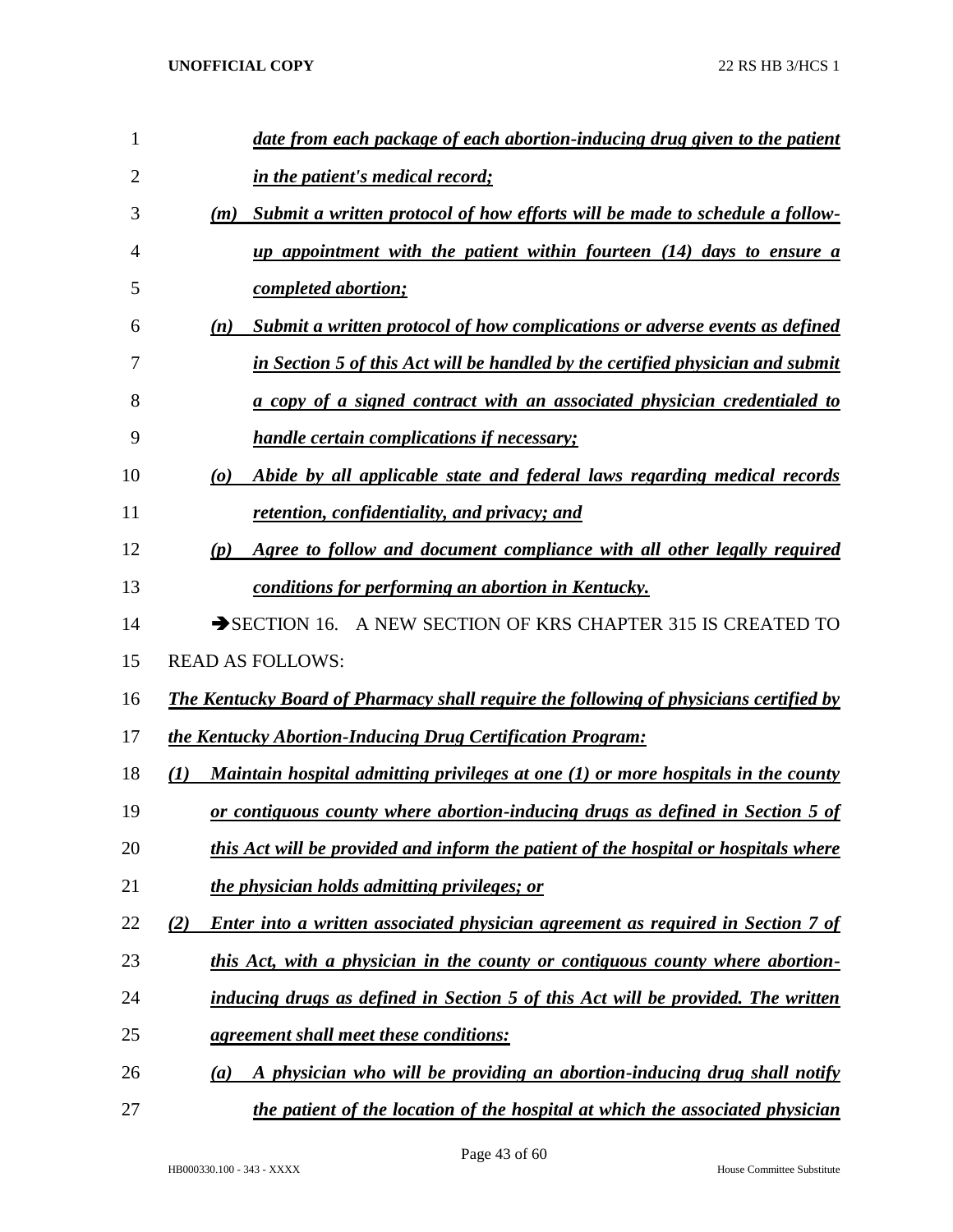| 1  | has admitting privileges;                                                                       |
|----|-------------------------------------------------------------------------------------------------|
| 2  | The physician shall keep, at the location of his or her practice, a copy of the<br>(b)          |
| 3  | written agreement;                                                                              |
| 4  | The board shall annually submit a copy of the written agreement to each<br>(c)                  |
| 5  | hospital located in the county or a county that is contiguous to the county                     |
| 6  | <u>where abortion-inducing drugs will be provided;</u>                                          |
| 7  | (d)<br>The agreement shall be renewed annually; and                                             |
| 8  | The agreement shall include a requirement that the physician provide to the<br>(e)              |
| 9  | patient, and require the patient to sign, all legally required informed-                        |
| 10 | consent material.                                                                               |
| 11 | $\rightarrow$ SECTION 17.<br>A NEW SECTION OF KRS CHAPTER 315 IS CREATED TO                     |
| 12 | <b>READ AS FOLLOWS:</b>                                                                         |
| 13 | The Kentucky Board of Pharmacy shall develop a plan to enforce the Kentucky<br>$\mathcal{L}(I)$ |
| 14 | Abortion-Inducing Drug Certification Program that includes the following                        |
| 15 | <i>conditions:</i>                                                                              |
| 16 | If an individual or entity provides abortion-inducing drugs as defined in<br>(a)                |
| 17 | Section 5 of this Act without first seeking certification, the board shall:                     |
| 18 | Immediately report the act to local law enforcement or other<br>1.                              |
| 19 | applicable state and local agencies; and                                                        |
| 20 | Impose a fine of no less than five million dollars (\$5,000,000) for<br>2.                      |
| 21 | pharmacies, manufacturers, or distributors and two hundred fifty                                |
| 22 | <i>thousand (\$250,000) for physicians;</i>                                                     |
| 23 | If a certified pharmacy, manufacturer, distributor, or physician is<br>(b)                      |
| 24 | determined to be in noncompliance, suspend any certification until                              |
| 25 | <i>compliance is proven to the satisfaction of the board;</i>                                   |
| 26 | If a current or previously certified pharmacy, manufacturer, or distributor<br>(c)              |
| 27 | is found to have intentionally or knowingly violated certification                              |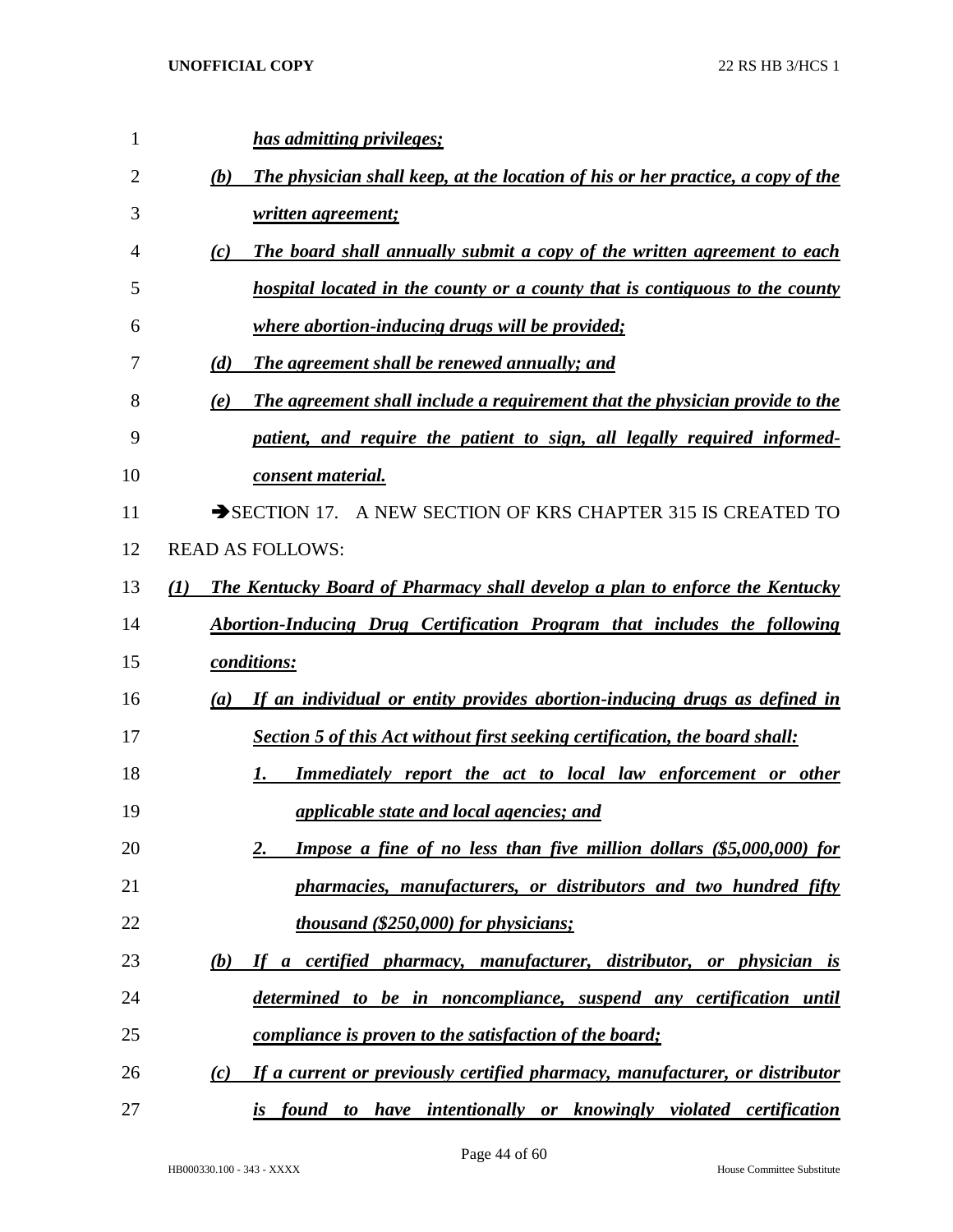| 1              |     | requirements, or refuses to bring operations into compliance within ninety        |
|----------------|-----|-----------------------------------------------------------------------------------|
| $\overline{2}$ |     | (90) calendar days, remove certification and prohibit continued provision of      |
| 3              |     | abortion-inducing drugs by the pharmacy, manufacturer, or distributor             |
| 4              |     | until compliance is demonstrated to the satisfaction of the board;                |
| 5              | (d) | If a certified pharmacy, manufacturer, distributor, or physician is in non-       |
| 6              |     | compliance, suspend all annual recertifications until compliance is               |
| 7              |     | demonstrated to the satisfaction of the board; and                                |
| 8              | (e) | If a current or previously certified pharmacy, manufacturer, distributer, or      |
| 9              |     | physician is found to have intentionally or knowingly violated Sections 14,       |
| 10             |     | 15, or 16 of this Act, or refuses to bring operations into compliance:            |
| 11             |     | <u>Immediately suspend the pharmacy's, manufacturer's, distributor's,</u><br>1.   |
| 12             |     | or physician's certification until full compliance is demonstrated;               |
| 13             |     | 2.<br>For certified pharmacies, manufacturers, or distributors, impose fines      |
| 14             |     | of not less than one million dollars (\$1,000,000) per offense;                   |
| 15             |     | 3.<br>For certified physicians, impose fines of not less than one hundred         |
| 16             |     | <i>thousand dollars (\$100,000) per offense;</i>                                  |
| 17             |     | <b>Permanently revoke the certification of the offender if the offender</b><br>4. |
| 18             |     | fails to demonstrate compliance within ninety (90) calendar days;                 |
| 19             |     | Impose remedial actions, which may include additional education,<br>5.            |
| 20             |     | <i>additional reporting, or other actions as required by the board;</i>           |
| 21             |     | In the case of a pharmacy, manufacturer, or distributor, recommend<br>6.          |
| 22             |     | sanctioning to the appropriate disciplinary committee of the board;               |
| 23             |     | In the case of a licensed physician, report the violation to the<br>7.            |
| 24             |     | <b>Kentucky Board of Medical Licensure;</b>                                       |
| 25             |     | 8.<br>Publicly report any disciplinary actions, consistent with the practices     |
| 26             |     | of the board;                                                                     |
| 27             |     | <b>Permanently revoke the certification of the offender;</b><br><u>9.</u>         |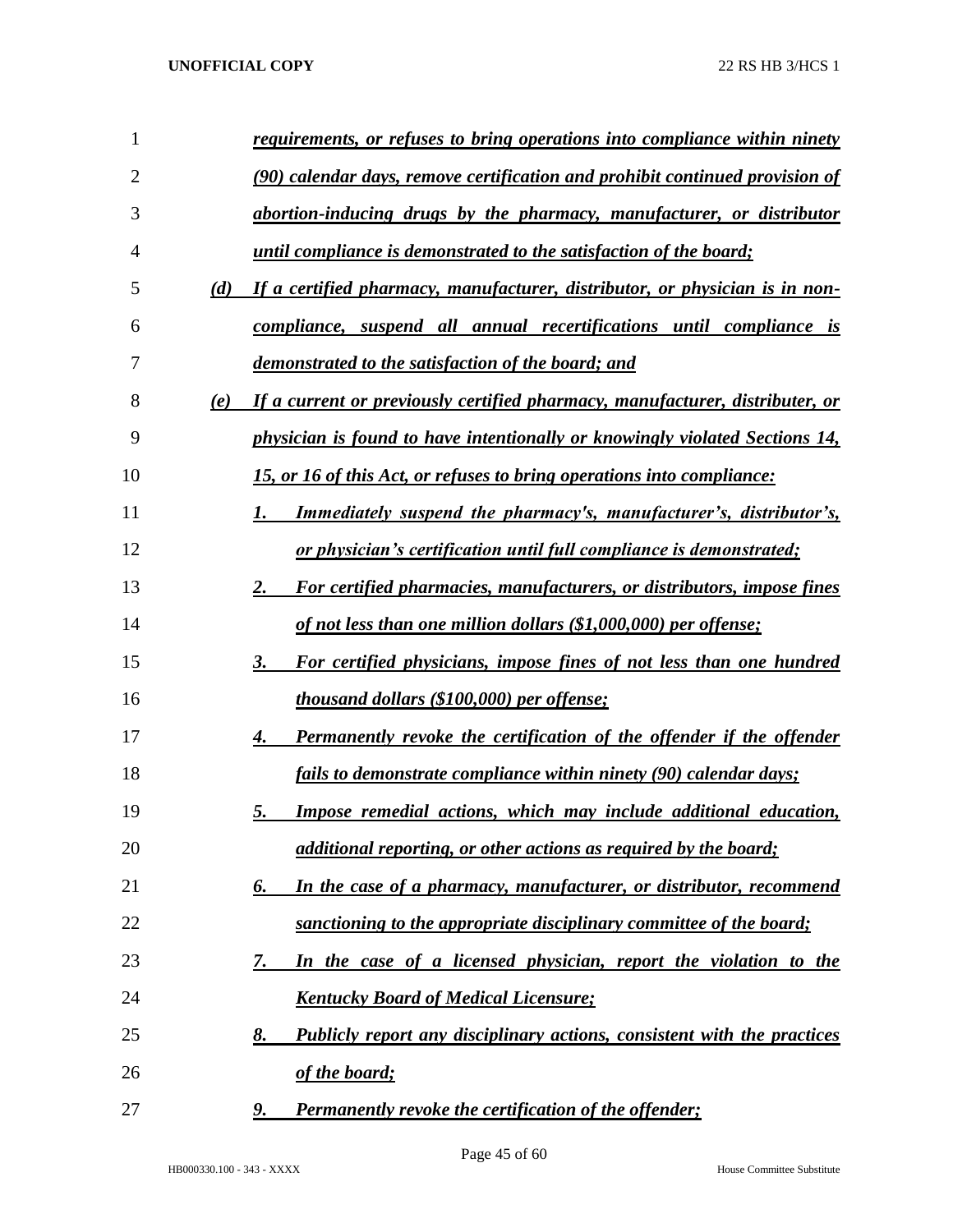| 1  | In the case of a pharmacy, manufacturer, or distributor, recommend<br>10.                  |
|----|--------------------------------------------------------------------------------------------|
| 2  | <i><u><b>permanent revocation of licensure; and</b></u></i>                                |
| 3  | In the case of a licensed physician, recommend appropriate<br>11.                          |
| 4  | sanctioning to the Kentucky Board of Medical Licensure.                                    |
| 5  | Individuals have a private right of action to seek restitution in any court of law<br>(2)  |
| 6  | with appropriate jurisdiction for any and all damages suffered for violating               |
| 7  | <b>Sections 14, 15, or 16 of this Act.</b>                                                 |
| 8  | SECTION 18. A NEW SECTION OF KRS CHAPTER 315 IS CREATED TO                                 |
| 9  | <b>READ AS FOLLOWS:</b>                                                                    |
| 10 | <b>The Kentucky Board of Pharmacy shall develop a complaint portal on its Web</b><br>(I)   |
| 11 | <u>site for patients, pharmacy, nursing, and medical professionals, and the public to</u>  |
| 12 | submit information about potential violations of the Kentucky Abortion-Inducing            |
| 13 | <b>Drug Certification Program.</b>                                                         |
| 14 | The portal shall list the names of pharmacies, manufacturers, and distributors<br>(2)      |
| 15 | <u>that are certified under the program and the physicians that are certified under</u>    |
| 16 | the program to provide abortion-inducing drugs as defined in Section 5 of this             |
| 17 | <u>Act.</u>                                                                                |
| 18 | An individual shall be allowed to make a complaint anonymously on the portal.<br>(3)       |
| 19 | The board shall review each complaint and determine a disposition, including<br>(4)        |
| 20 | referral to another state department, within thirty (30) days.                             |
| 21 | Confidentiality of the originator of the complaint shall be protected at all times<br>(5)  |
| 22 | except for intrastate referrals for investigation.                                         |
| 23 | Section 19. KRS 213.081 is amended to read as follows:                                     |
| 24 | No person shall cremate or cause to be transported for the purpose of cremation the<br>(1) |
| 25 | body of any person whose death occurs in the Commonwealth, without first                   |
| 26 | obtaining from the coroner of the county in which the death occurred, a permit             |
| 27 | stating the cause of death and authorizing the cremation or transportation for             |
|    |                                                                                            |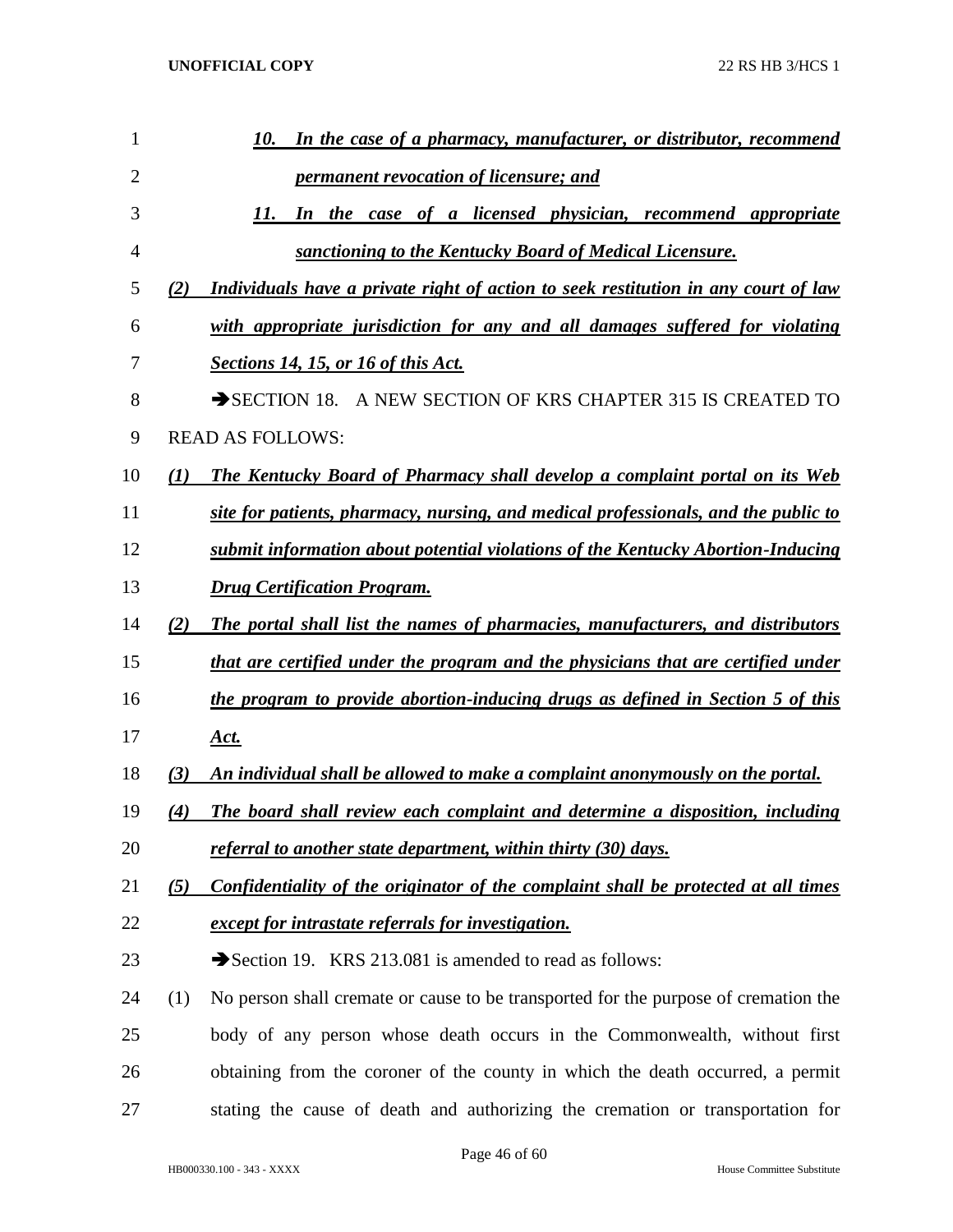with the local registrar of vital statistics. (2) [The provisions of this section shall not apply to the cremation of ]Fetal death 4 remains *shall require the same permit required by subsection (1) of this section*  $\overline{lin}$  the absence of any indication of a criminal act]. *(3) Notwithstanding KRS 367.97514, miscarried fetuses may be cremated by simultaneous cremation.* 8 Section 20. KRS 213.096 is amended to read as follows: (1) Each fetal death of twenty (20) completed weeks' gestation or more, calculated from the date last normal menstrual period began to the date of delivery or in which the fetus weighs three hundred fifty (350) grams or more, *or an abortion* which occurs in the Commonwealth, shall be reported on a combination birth-death or stillbirth certificate in accordance with applicable provisions of KRS 213.046 and KRS 213.076. If the fetal death *or abortion* occurs in a hospital, the person in charge of the institution or the person's designated representative shall complete the *birth- death or* stillbirth certificate, obtain the medical certification, and file the certificate with the state registrar. (2) The name of the father shall be entered on the *birth-death or* stillbirth certificate in accordance with the provisions of KRS 213.046. 20 (3) All abortions shall *also* be reported in the manner prescribed in KRS 213.101<del>[ and</del> shall not be reported as stillbirths]. 22 SECTION 21. A NEW SECTION OF KRS 311.710 TO 311.820 IS CREATED TO READ AS FOLLOWS: *(1) For the purposes of this section, "fetal remains" means the biological remains of a human child resulting from the termination of a pregnancy by a surgical or chemical abortion prior to birth or miscarriage.*

cremation of the body. The permit shall be filed immediately following cremation

*(2) (a) Within twenty-four (24) hours before a surgical or chemical abortion or*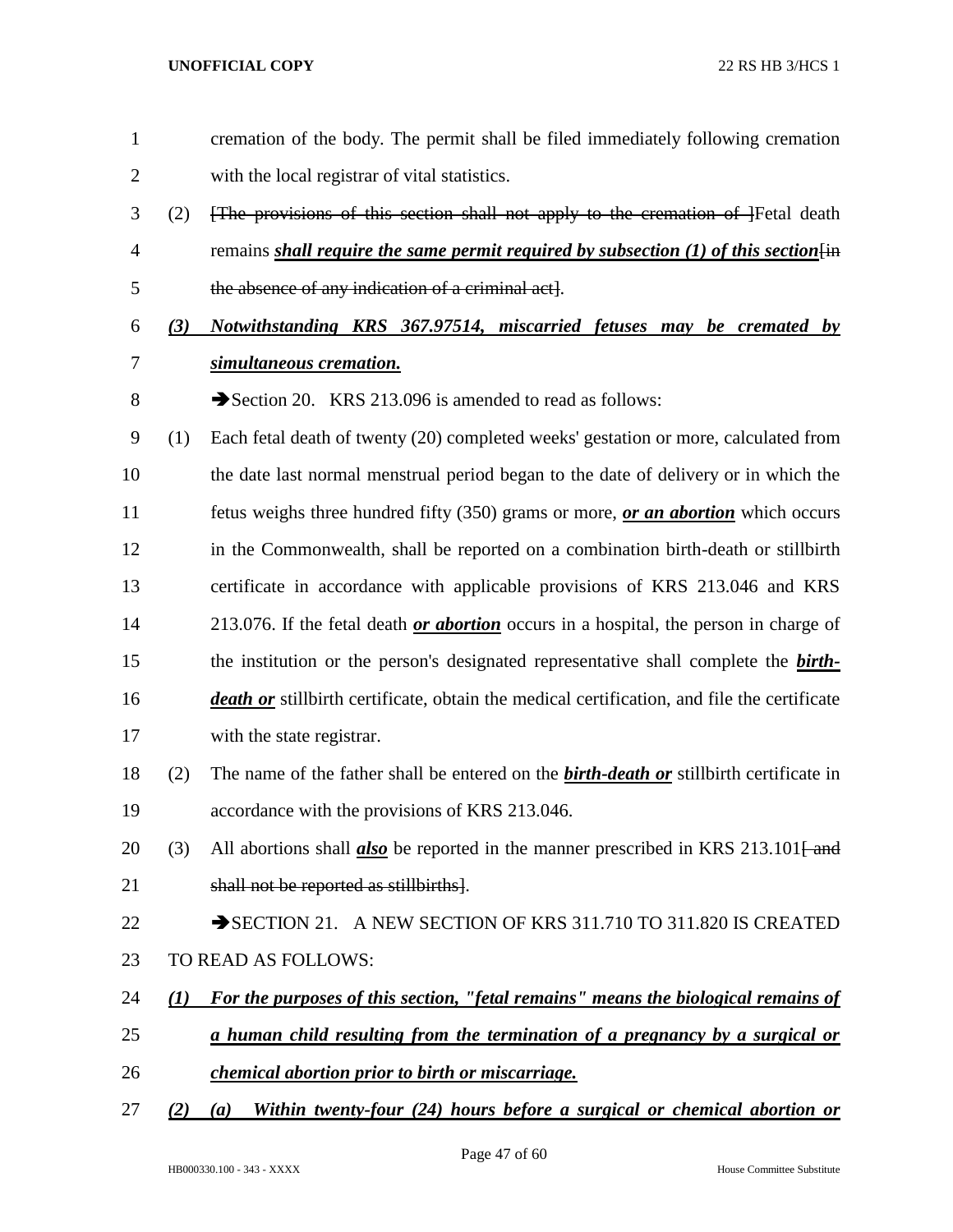| 1              |     | within twenty-four (24) hours of a miscarriage, the healthcare facility or       |
|----------------|-----|----------------------------------------------------------------------------------|
| $\overline{2}$ |     | abortion clinic shall disclose to the parent or parents of the fetus, both       |
| 3              |     | <u>orally and in writing, the parents' right to determine if they will take</u>  |
| 4              |     | responsibility for the final disposition of the fetal remains or relinguish the  |
| 5              |     | responsibility for final disposition to the healthcare facility or abortion      |
| 6              |     | <u>clinic.</u>                                                                   |
| 7              | (b) | If the procedure is a chemically induced abortion, the mother:                   |
| 8              |     | Shall be informed that she will expel a fetus after leaving the<br>1.            |
| 9              |     | <i>healthcare facility or abortion clinic;</i>                                   |
| 10             |     | 2.<br>May choose to return the fetal remains to the healthcare facility or       |
| 11             |     | <i>abortion clinic for final disposition;</i>                                    |
| 12             |     | 3.<br><b>Shall be exempted from the requirements of Section 19 of this Act</b>   |
| 13             |     | requiring a permit for the purpose of transporting the fetal remains             |
| 14             |     | <b>back to the healthcare facility or abortion clinic for final disposition;</b> |
| 15             |     | and                                                                              |
| 16             |     | <b>Shall be exempted from the requirements of Section 20 requiring an</b><br>4.  |
| 17             |     | abortion to be reported on a combination birth-death or stillbirth               |
| 18             |     | certificate.                                                                     |
| 19             | (c) | After receiving the information required by paragraphs (a) and (b) of this       |
| 20             |     | subsection, the parent or parents of the fetus shall inform the healthcare       |
| 21             |     | facility or abortion clinic of their choice for the disposition of the fetal     |
| 22             |     | <u>remains by electing to either:</u>                                            |
| 23             |     | Relinguish the guardianship of the fetal remains<br>and the<br>I.                |
| 24             |     | for final disposition of those remains to<br>responsibility<br><i>the</i>        |
| 25             |     | guardianship of the healthcare facility or abortion clinic which shall           |
| 26             |     | dispose of those remains as they would any other human remains; or               |
| 27             |     | Retain the guardianship for the fetal remains and designate that fetal<br>2.     |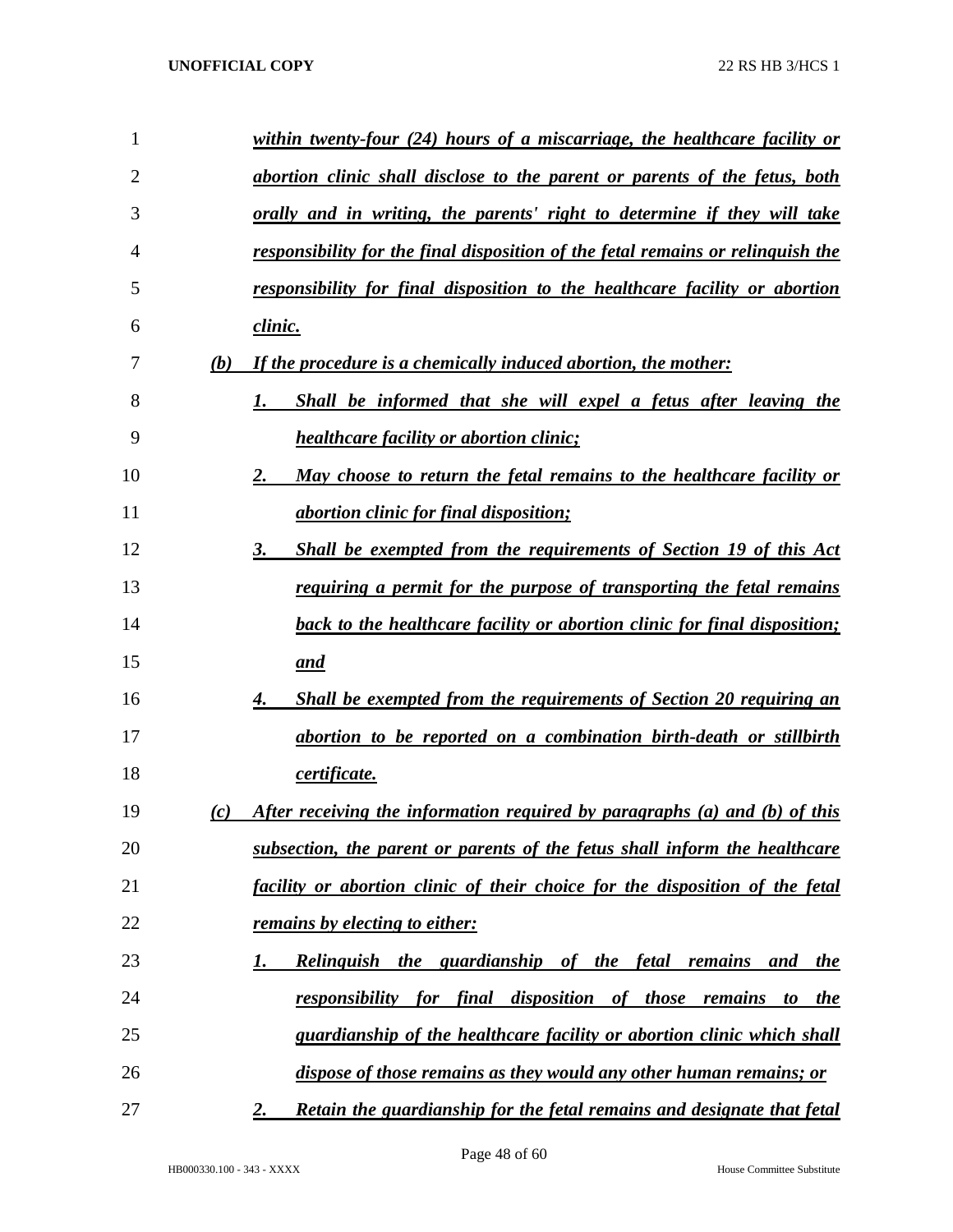| 1  | remains shall be released to the parent or parents for disposition.                        |
|----|--------------------------------------------------------------------------------------------|
| 2  | The healthcare facility or abortion clinic shall document the parents'                     |
| 3  | decision in the medical record.                                                            |
| 4  | The cabinet shall design forms through administrative regulations that<br>(3)              |
| 5  | document:                                                                                  |
| 6  | The age of the parent or parents of the fetal remains;<br>$\left(a\right)$                 |
| 7  | In the event that the parents are under eighteen $(18)$ years of age, or have<br>(b)       |
| 8  | not been emancipated by court order, a consent by their parent or guardian;                |
| 9  | A designation of how the fetal remains shall be disposed of and who shall<br>(c)           |
| 10 | be responsible for the final disposition; and                                              |
| 11 | Any other information required by the cabinet.<br>(d)                                      |
| 12 | (4)<br>A person or entity shall not:                                                       |
| 13 | Dispose of a fetus or fetal remains as medical or infectious waste;<br>$\left(a\right)$    |
| 14 | Offer money or anything of value for an aborted fetus or fetal remains;<br>(b)             |
| 15 | Accept money or anything of value for an aborted fetus or fetal remains; or<br>(c)         |
| 16 | (d)<br><b>Transport, or arrange for the transportation of, fetal remains for any</b>       |
| 17 | <i>purpose other than:</i>                                                                 |
| 18 | Final disposition by a crematory licensed under KRS Chapter 367;<br>1.                     |
| 19 | Interment by a funeral establishment licensed under KRS Chapter<br>2.                      |
| 20 | 316; or                                                                                    |
| 21 | Interment by the parent or parents privately in conformance with KRS<br>3.                 |
| 22 | 381.697 and administrative regulations promulgated by the Cabinet                          |
| 23 | for Health and Family Services.                                                            |
| 24 | Section 22. KRS 367.97501 is amended to read as follows:                                   |
| 25 | As used in KRS 367.97501 to 367.97537, unless the context requires otherwise:              |
| 26 | "Authorizing agent" means the person legally entitled to order the cremation of the<br>(1) |
| 27 | human remains.                                                                             |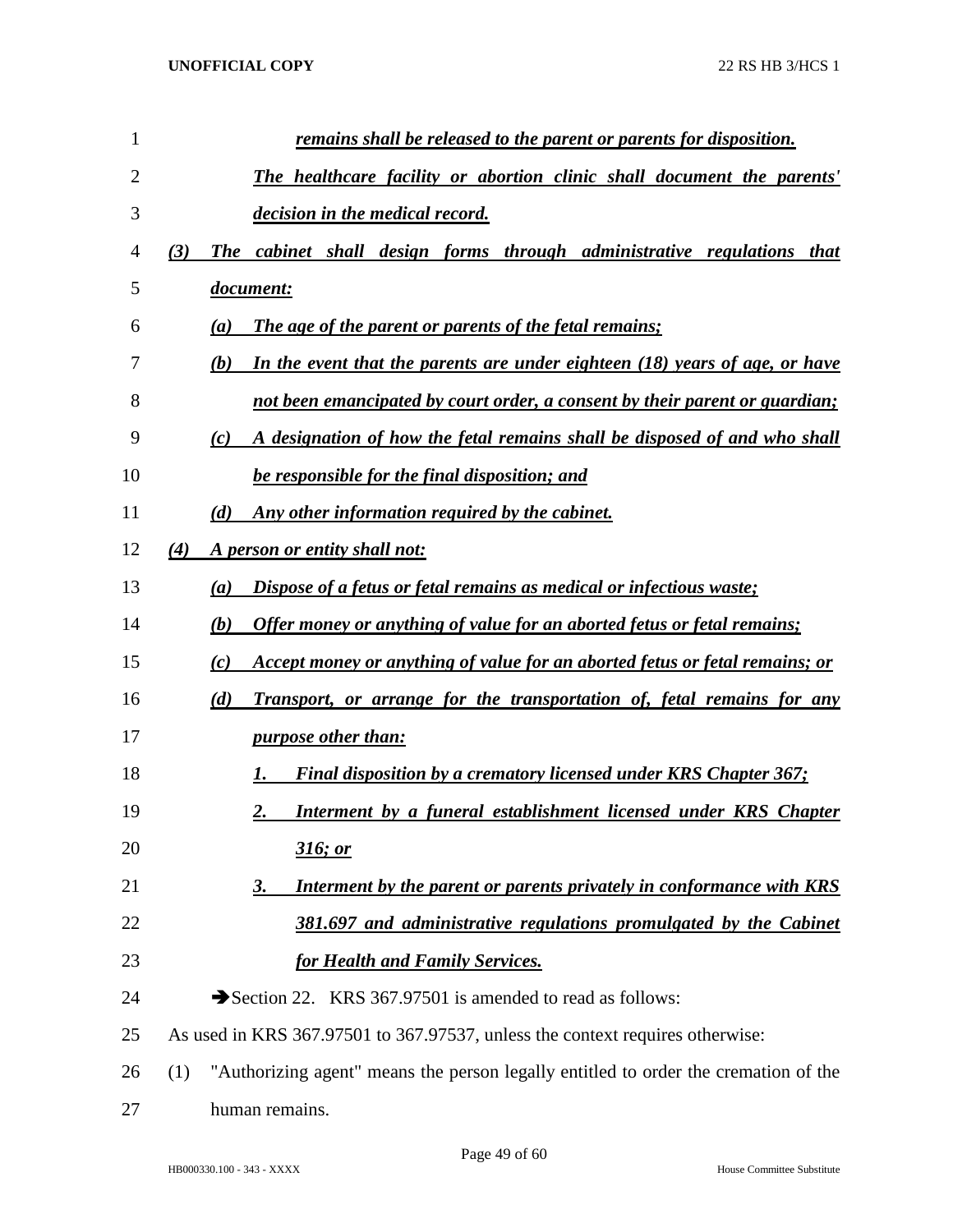| $\mathbf{1}$   | (2) | "Casket" means a rigid container which is designed for the encasement of human     |
|----------------|-----|------------------------------------------------------------------------------------|
| $\overline{2}$ |     | remains constructed of wood, metal, or other material.                             |
| 3              | (3) | "Closed container" means a sealed container or urn in which cremated remains are   |
| $\overline{4}$ |     | placed and enclosed in a manner that prevents leakage or spillage of cremated      |
| 5              |     | remains or the entrance of foreign material.                                       |
| 6              | (4) | "Cremated remains" means the fragments remaining after the cremation process has   |
| 7              |     | been completed.                                                                    |
| 8              | (5) | "Cremation" means the heating process that reduces human remains to bone           |
| 9              |     | fragments through combustion and evaporation.                                      |
| 10             | (6) | "Cremation authorization form" means a form promulgated by administrative          |
| 11             |     | regulation of the Attorney General that expresses consent to the decedent's        |
| 12             |     | cremation. The form shall include information concerning the parties' rights and   |
| 13             |     | responsibilities.                                                                  |
| 14             | (7) | "Cremation chamber" means an enclosed space designed and manufactured for the      |
| 15             |     | purpose of cremating human remains.                                                |
| 16             | (8) | "Cremation container" means a container in which human remains may be delivered    |
| 17             |     | to a crematory for cremation that is:                                              |
| 18             |     | Rigid enough to support the weight of the corpse, closed, and leakproof;<br>(a)    |
| 19             |     | Composed of a combustible material or other material approved by the<br>(b)        |
| 20             |     | crematory authority; and                                                           |
| 21             |     | A proper and dignified covering for the human remains.<br>(c)                      |
| 22             | (9) | "Crematory authority" means the legal entity which is licensed by the Attorney     |
| 23             |     | General to operate a crematory and conduct cremations. Crematory authority does    |
| 24             |     | not include state university health science centers.                               |
| 25             |     | (10) "Crematory" means a fixed building or structure that contains one (1) or more |
| 26             |     | cremation chambers for the reduction of bodies of deceased persons to cremated     |
| 27             |     | remains. "Crematory" includes crematorium.                                         |

Page 50 of 60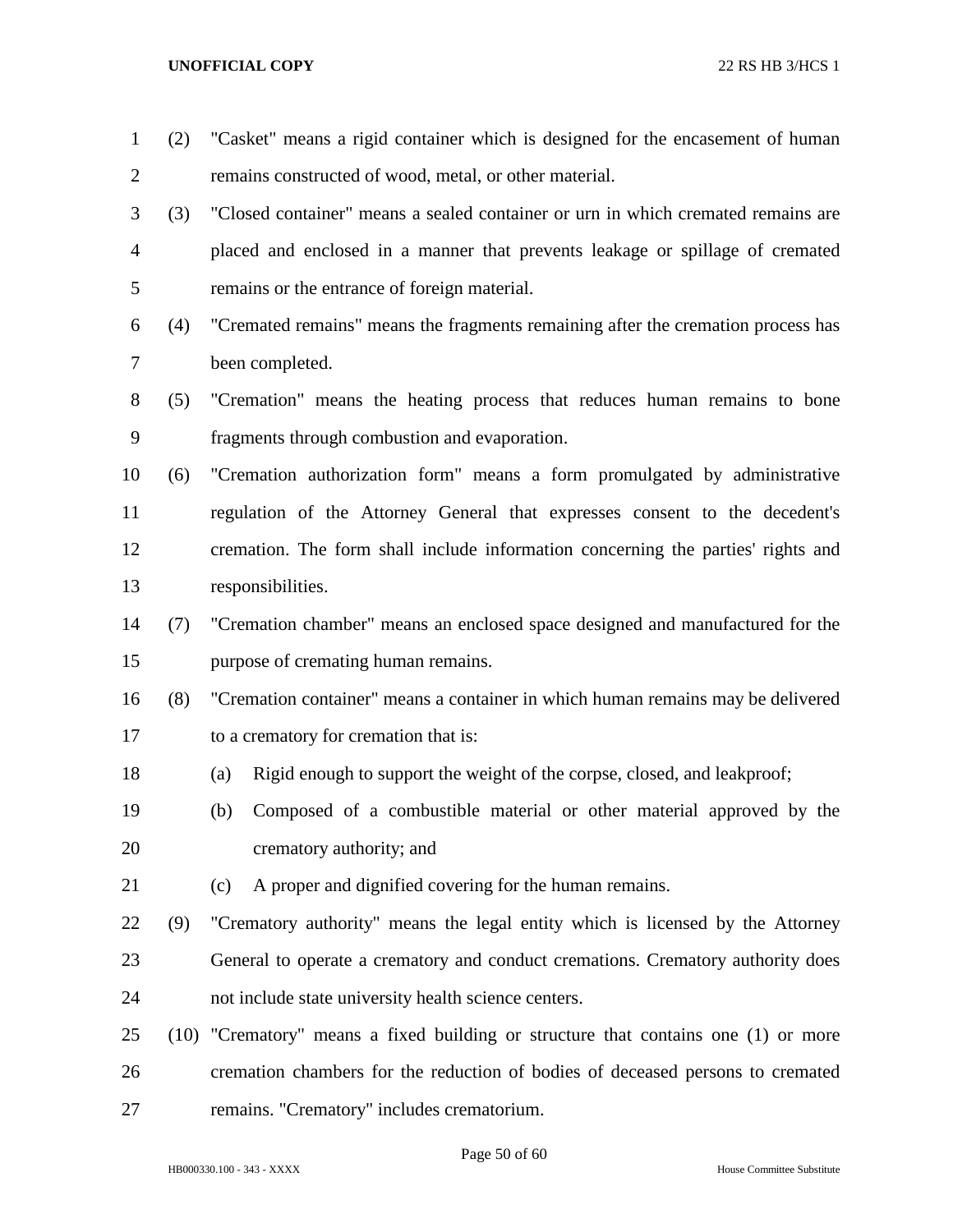(11) "Crematory operator" means the person in charge of a licensed crematory authority. (12) "Declaration" has the same meaning as in KRS 367.93101. (13) "Holding facility" means an area designated for the retention of human remains prior to cremation. (14) "Human remains" means the body of a deceased person or part of a body or limb that has been removed from a living person, in any state of decomposition, prior to cremation. (15) "Pathological waste" means human tissues, organs, and blood or body fluids, in liquid or semiliquid form that are removed from a person for medical purposes. "Pathological waste" does not include amputations *or fetal remains as defined by Section 21 of this Act*. (16) "Processed remains" means the end result of pulverization, by which the residual from the cremation process is reduced and cleaned leaving only fragments reduced to unidentified dimensions. (17) "Retort operator" means a person operating a cremation chamber. (18) "Scattering area or garden" means an area which may be designated by a cemetery and located on a dedicated cemetery property where cremated remains which have been removed from their container can be mixed with or placed on top of the soil or ground cover. (19) "Temporary container" means a receptacle for cremated remains, usually made of plastic, cardboard, ceramics, plastic film, wood, or metal, designed to prevent the leakage of processed remains or the entrance of foreign materials which will hold the cremated remains until an urn or other permanent container is acquired. 24 Section 23. KRS 311.715 is amended to read as follows: (1) *As used in this section, "public agency funds" means any money, regardless of the original source of the money, of a public agency. (2)* Public agency funds shall not be used for the purpose of obtaining an abortion or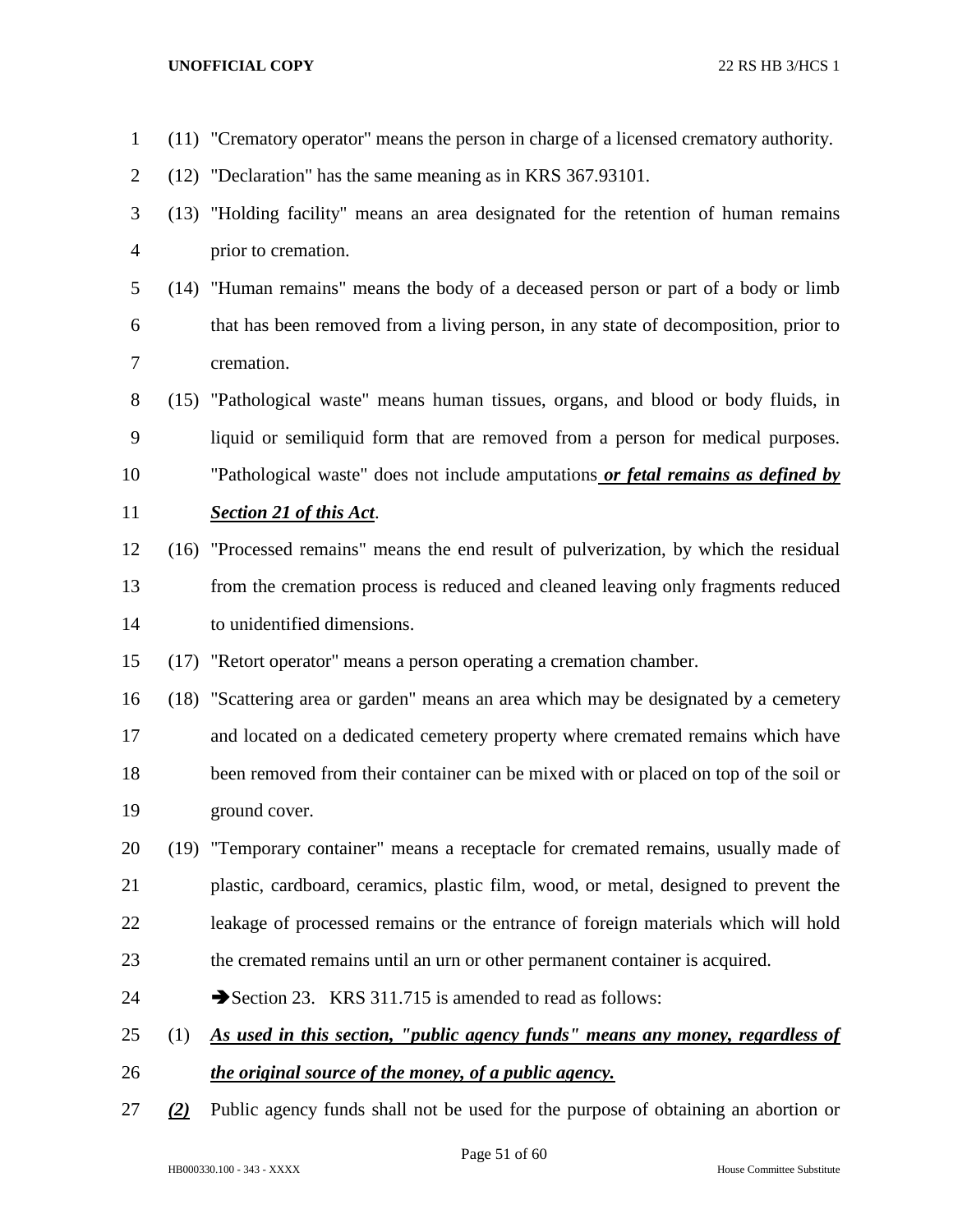paying for the performance of an abortion. Public medical facilities may be used for the purpose of conducting research into or the performance of in-vitro fertilization as long as such procedures do not result in the intentional destruction of a human embryo.

- *(3) Public agency funds shall not be directly or indirectly used, granted, paid, or distributed to any entity, organization, or individual that performs, induces, refers for, or counsels in favor of abortions. This subsection shall not apply to funding available through KRS 205.510 to 205.560 to the minimum extent necessary to comply with federal conditions for the state's participation in the program established by KRS 205.510 to 205.560 or to funding that is used to provide abstinence education in schools.*
- *(4)*[(2)] (a) Public agency funds shall not be directly or indirectly used, granted, paid, or distributed to any nonpublic entity or organization described in paragraph (b)3. of this subsection. This paragraph shall not apply to funding available through KRS 205.510 to 205.560 to the minimum extent necessary to comply with federal conditions for the state's participation in the program established by KRS 205.510 to 205.560 or to funding that is used to provide abstinence education in schools.
- (b) Notwithstanding any other state law to the contrary, all federal family planning funds shall be awarded to eligible individuals, organizations, or entities applying to be family planning contractors in the following order of descending priority:
- 1. Public agencies that directly provide family planning services, including state, county, and local community health clinics and federally qualified 25 health centers;
- 2. Nonpublic entities that directly provide basic health services, as described in 42 U.S.C. sec. 254b(b)(1)(A), including family planning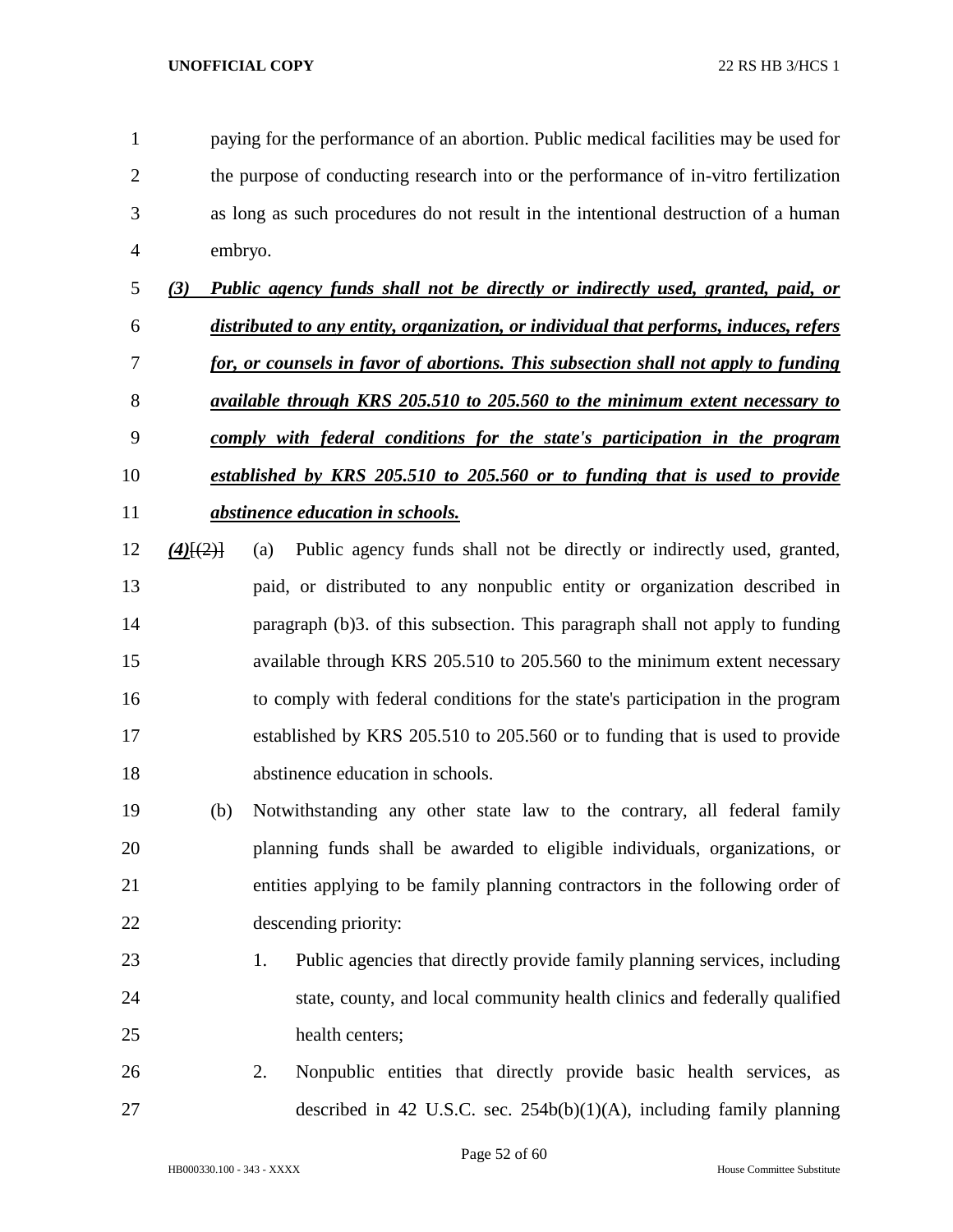| $\mathbf{1}$   |                 | services; and                                                                              |
|----------------|-----------------|--------------------------------------------------------------------------------------------|
| $\overline{2}$ |                 | 3.<br>Nonpublic entities that directly provide only family planning services               |
| 3              |                 | but do not provide all basic health services as described in 42 U.S.C.                     |
| $\overline{4}$ |                 | sec. $254b(b)(1)(A)$ .                                                                     |
| 5              | (c)             | This subsection shall be effective upon repeal of federal regulations                      |
| 6              |                 | prohibiting states from prioritizing recipients of federal Public Health Service           |
| 7              |                 | Act, Title X Family Planning Program funds.                                                |
| 8              | $(5)$ [ $(3)$ ] | Nothing in this section shall be deemed to deprive a woman of all appropriate              |
| 9              |                 | medical care necessary to prevent her physical death.                                      |
| 10             | $(6)$ [ $(4)$ ] | Nothing in this section shall be construed to allow public funds to pay for in-            |
| 11             |                 | vitro fertilization procedures performed on any individual patient.                        |
| 12             |                 | SECTION 24. A NEW SECTION OF KRS 311.710 TO 311.820 IS CREATED                             |
| 13             |                 | TO READ AS FOLLOWS:                                                                        |
| 14             | (I)             | A hospital, healthcare facility, or individual physician shall file a written report       |
| 15             |                 | with the cabinet regarding each patient who comes under the hospital's,                    |
| 16             |                 | healthcare facility's, or physician's care and reports any complication or adverse         |
| 17             |                 | event as defined under Section 5 of this Act, requires medical treatment, or               |
| 18             |                 | suffers a death that the attending physician, hospital staff, or facility staff has        |
| 19             |                 | reason to believe is a primary or secondary result of an abortion. The reports             |
| 20             |                 | shall be completed by the hospital, healthcare facility, or attending physician who        |
| 21             |                 | treated the patient, signed by the attending physician, and transmitted to the             |
| 22             |                 | cabinet within thirty (30) days of the discharge or death of the patient treated for       |
| 23             |                 | the complication or adverse event.                                                         |
| 24             | (2)             | <b>Each report of a complication or adverse event as defined in Section 5 of this Act,</b> |
| 25             |                 | medical treatment, or death following abortion required under this section shall           |
| 26             |                 | contain at minimum the information required by Section 4 of this Act.                      |
| 27             | (3)             | <b>Reports required under this section shall not contain:</b>                              |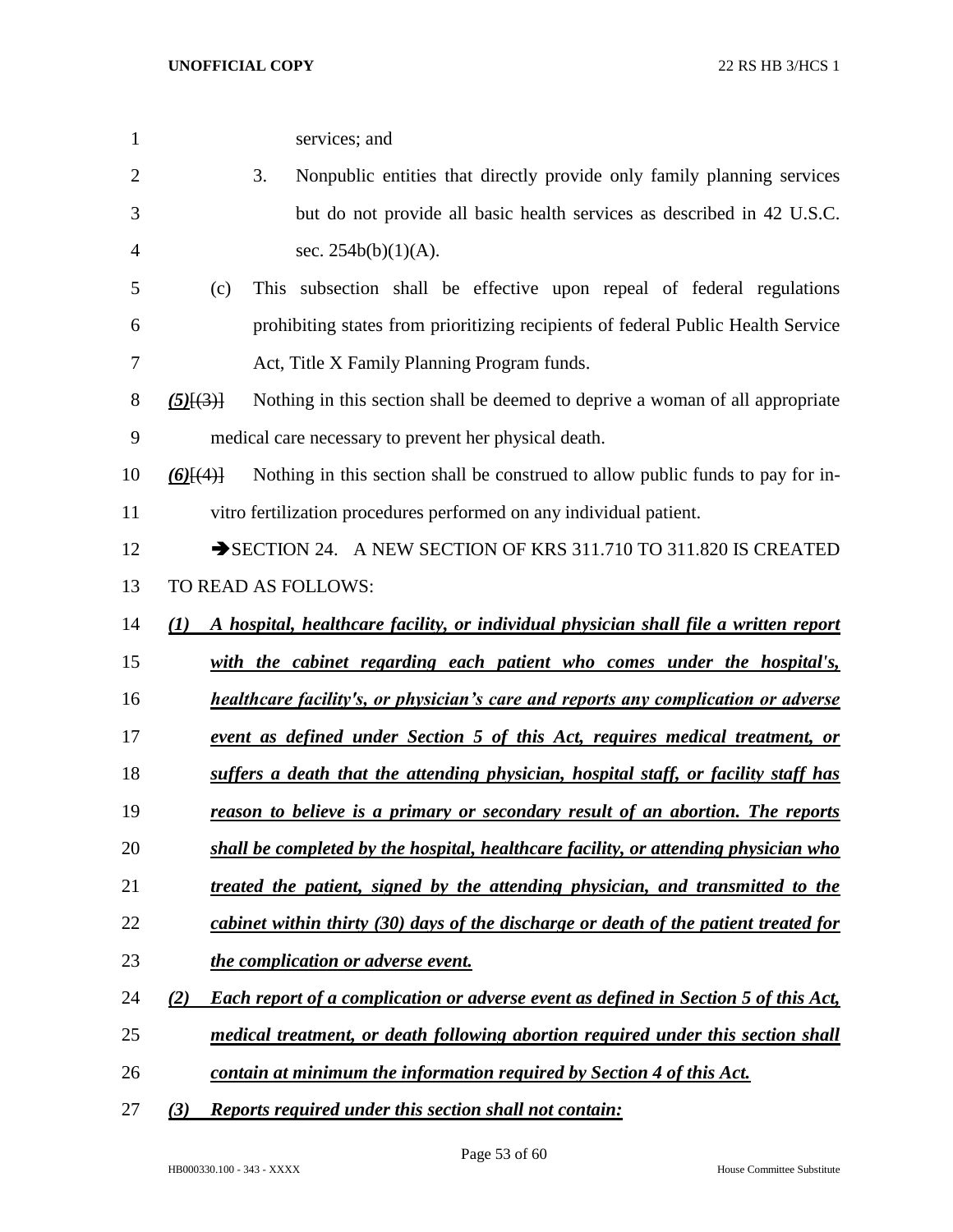| $\mathbf{1}$ |     | The name of the patient;<br>(a)                                                                     |
|--------------|-----|-----------------------------------------------------------------------------------------------------|
| 2            |     | Common identifiers such as Social Security number or motor vehicle<br>(b)                           |
| 3            |     | operator's license number; or                                                                       |
| 4            |     | Other information or identifiers that would make it possible to identify, in<br>(c)                 |
| 5            |     | any manner or under any circumstances, a patient who has obtained an                                |
| 6            |     | abortion and subsequently suffered an abortion complication or adverse                              |
| 7            |     | event as defined in Section 5 of this Act.                                                          |
| 8            |     | Section 25. KRS 311.774 is amended to read as follows:                                              |
| 9            | (1) | Each prescription issued for <i>an abortion-inducing drug as defined in Section 5 of</i>            |
| 10           |     | <i>this Act</i> [RU-486, cytotec, pitocin, mifeprex, misoprostol, or any other drug or              |
| 11           |     | eombination of drugs] for which the primary indication is the induction of abortion                 |
| 12           |     | as defined in KRS 311.720 shall be reported on a report form provided by the                        |
| 13           |     | cabinet within <i>three</i> $(3)$ {fifteen $(15)$ } days after {the end of the month in which } the |
|              |     |                                                                                                     |
| 14           |     | prescription was issued. The report form shall be signed by the qualified physician                 |
| 15           |     | who provided the abortion-inducing drug and transmitted to the cabinet within                       |
| 16           |     | three (3) days after the drug was provided. Each report shall include at minimum                    |
| 17           |     | the information required by Section 4 of this Act.                                                  |
| 18           | (2) | Information on the potential ability of a physician to reverse the effects of <i>abortion</i> -     |
| 19           |     | <i>inducing</i> [prescription ] drugs as defined in Section 5 of this Act for which the             |
| 20           |     | primary indication is the induction of abortion, including where additional                         |
| 21           |     | information about this possibility may be obtained and contact information for                      |
| 22           |     | assistance in locating a physician who may aid in the reversal, shall be provided                   |
| 23           |     | with each prescription issued for <i>an abortion-inducing drug</i> [RU-486, eytotec,                |
| 24           |     | pitocin, mifeprex, misoprostol, or any other drug or combination of drugs] for                      |
| 25           |     | which the primary indication is the induction of abortion as defined in KRS                         |

(3) For each abortion reported to the Vital Statistics Branch as required by KRS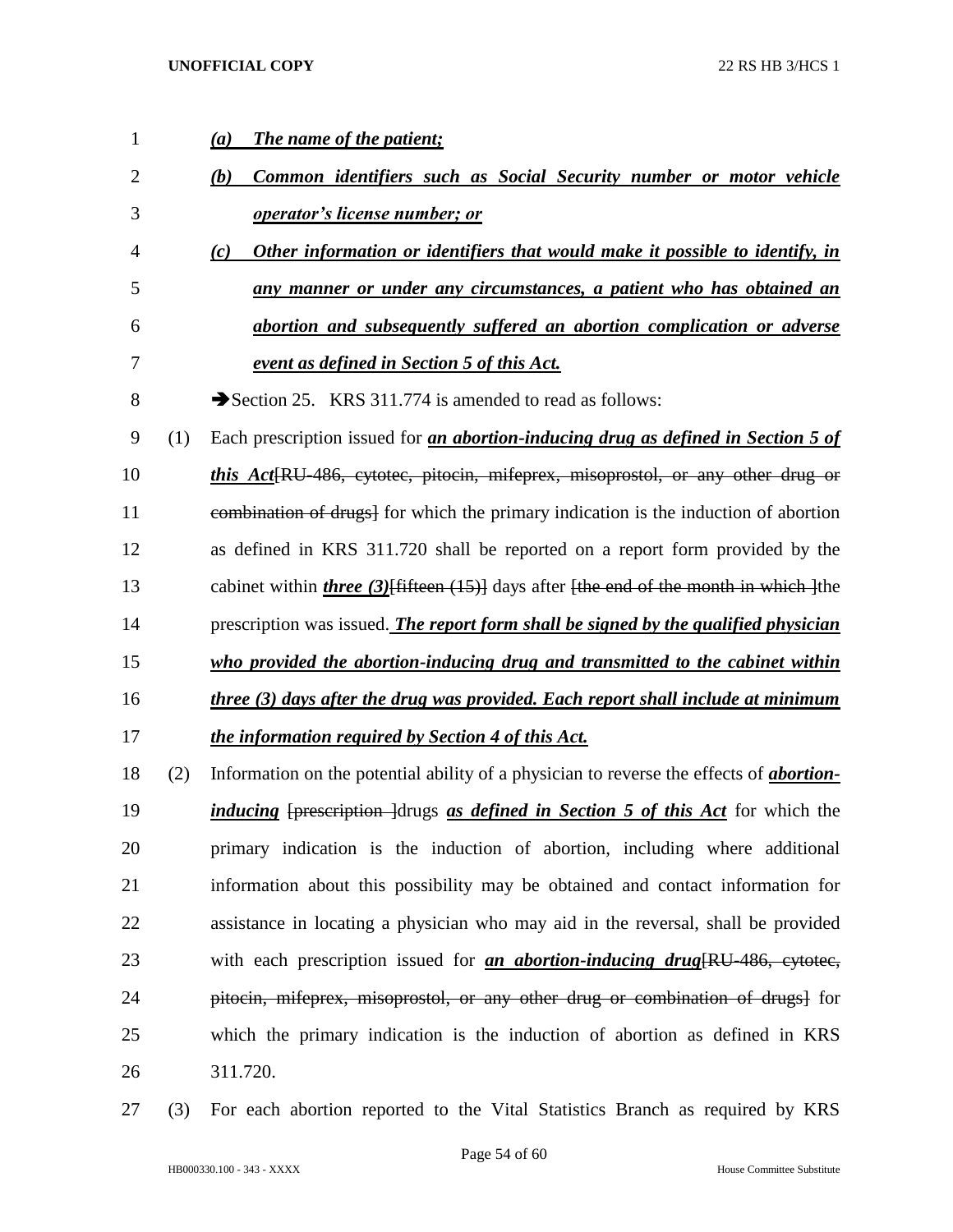| 1  |     | 213.101, the report shall also state whether any abortion complication or adverse        |
|----|-----|------------------------------------------------------------------------------------------|
| 2  |     | <b>event as defined in Section 5 of this Act or medical treatment</b> was known to the   |
| 3  |     | provider as a result of the abortion. <i>The report shall be completed and signed by</i> |
| 4  |     | the physician qualified physician or other healthcare provider who diagnosed or          |
| 5  |     | treated the complication or adverse event.                                               |
| 6  | (4) | The report shall include at a minimum the information required by Section 4 of           |
| 7  |     | this Act and:                                                                            |
| 8  |     | Whether a complication or adverse event as defined in Section 5 of this Act<br>(a)       |
| 9  |     | occurred during the abortion procedure or while the pregnant patient was                 |
| 10 |     | still at the facility where the abortion was performed and the level of                  |
| 11 |     | intervention required to attend to the complication or adverse event:                    |
| 12 |     | <b>Emergency medical services;</b>                                                       |
| 13 |     | Stabilization on site;<br>2.                                                             |
| 14 |     | <b>Transport to another medical facility;</b><br>3.                                      |
| 15 |     | Urgent care follow-up; and<br>4.                                                         |
| 16 |     | <b>Primary care provider;</b><br>5.                                                      |
| 17 |     | (b)<br>The date the pregnant patient presented for diagnosis or treatment for the        |
| 18 |     | <i>complication or adverse event;</i>                                                    |
| 19 |     | Whether the complication or adverse event was previously managed by the<br>(c)           |
| 20 |     | qualified physician who provided the abortion-inducing drug as defined in                |
| 21 |     | <b>Section 5 of this Act or a backup qualified physician;</b>                            |
| 22 |     | (d)<br>The amount billed to cover the treatment for specific complications,              |
| 23 |     | including whether the treatment was billed to Medicaid, private insurance,               |
| 24 |     | private pay, or other method. This should include the ICD-10 codes reported              |
| 25 |     | and charges for any physician, hospital, emergency room, prescription or                 |
| 26 |     | other drugs, laboratory tests, and any other costs for treatment rendered;               |
| 27 |     | and                                                                                      |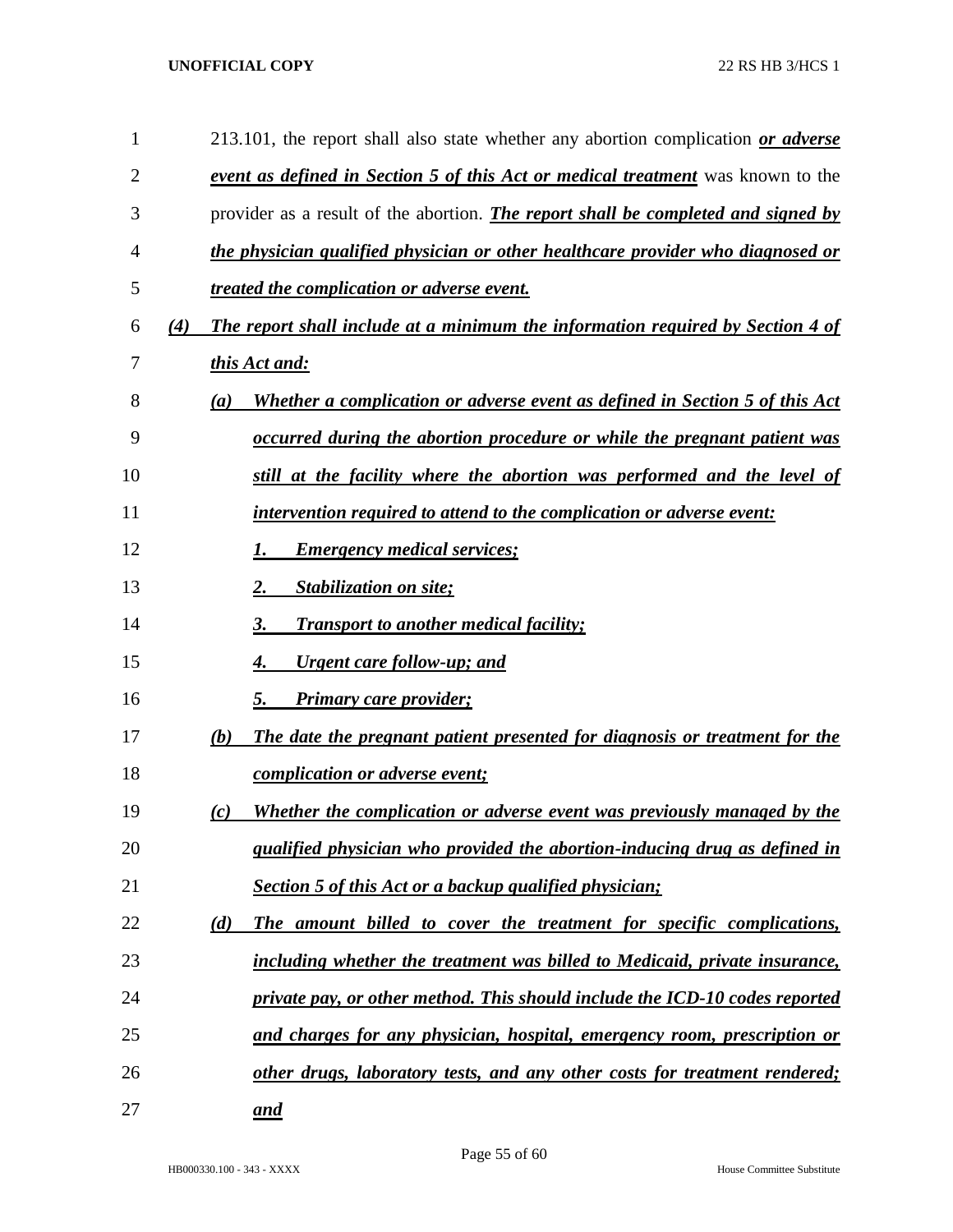| 1              | (e)<br>A list of complications, adverse events, or treatments that occurred, a list of                 |
|----------------|--------------------------------------------------------------------------------------------------------|
| $\overline{2}$ | any emergency transfers, and any follow-up treatment provided including                                |
| 3              | whether any additional drugs were provided in order to complete the drug-                              |
| 4              | <i>induced abortion.</i> [Abortion complications to be reported shall include only                     |
| 5              | the following physical or psychological conditions arising from the induction                          |
| 6              | or performance of an abortion:                                                                         |
| 7              | (a) Uterine laceration;                                                                                |
| 8              | (b) Cervical laceration;                                                                               |
| 9              | (c) Infection;                                                                                         |
| 10             | (d) heavy bleeding that causes symptoms of hypovolemia or the need for a blood                         |
| 11             | transfusion;                                                                                           |
| 12             | (e) Pulmonary embolism;                                                                                |
| 13             | $(f)$ Deep vein thrombosis;                                                                            |
| 14             | $(g)$ Failure to terminate the pregnancy;                                                              |
| 15             | (h) Incomplete abortion or retained tissue;                                                            |
| 16             | Pelvic inflammatory disease;<br>$\ddot{\theta}$                                                        |
| 17             | Missed ectopic pregnancy;<br>$\Theta$                                                                  |
| 18             | $(k)$ Cardiac arrest;                                                                                  |
| 19             | (1) Respiratory arrest;                                                                                |
| 20             | (m) Renal failure;                                                                                     |
| 21             | Shock;<br>$\left( n\right)$                                                                            |
| 22             | Amniotic fluid embolism;<br>$\Theta$                                                                   |
| 23             | Coma;<br>$\left(\mathbf{p}\right)$                                                                     |
| 24             | Placenta Previa in subsequent pregnancies;<br>$\left(\theta\right)$                                    |
| 25             | Pre-term delivery in subsequent pregnancies;<br>(r)                                                    |
| 26             | Free fluid in the abdomen;<br>$\leftrightarrow$                                                        |
| 27             | Hemolytic reaction due to the administration of ABO-incompatible blood or<br>$\left(\mathbf{t}\right)$ |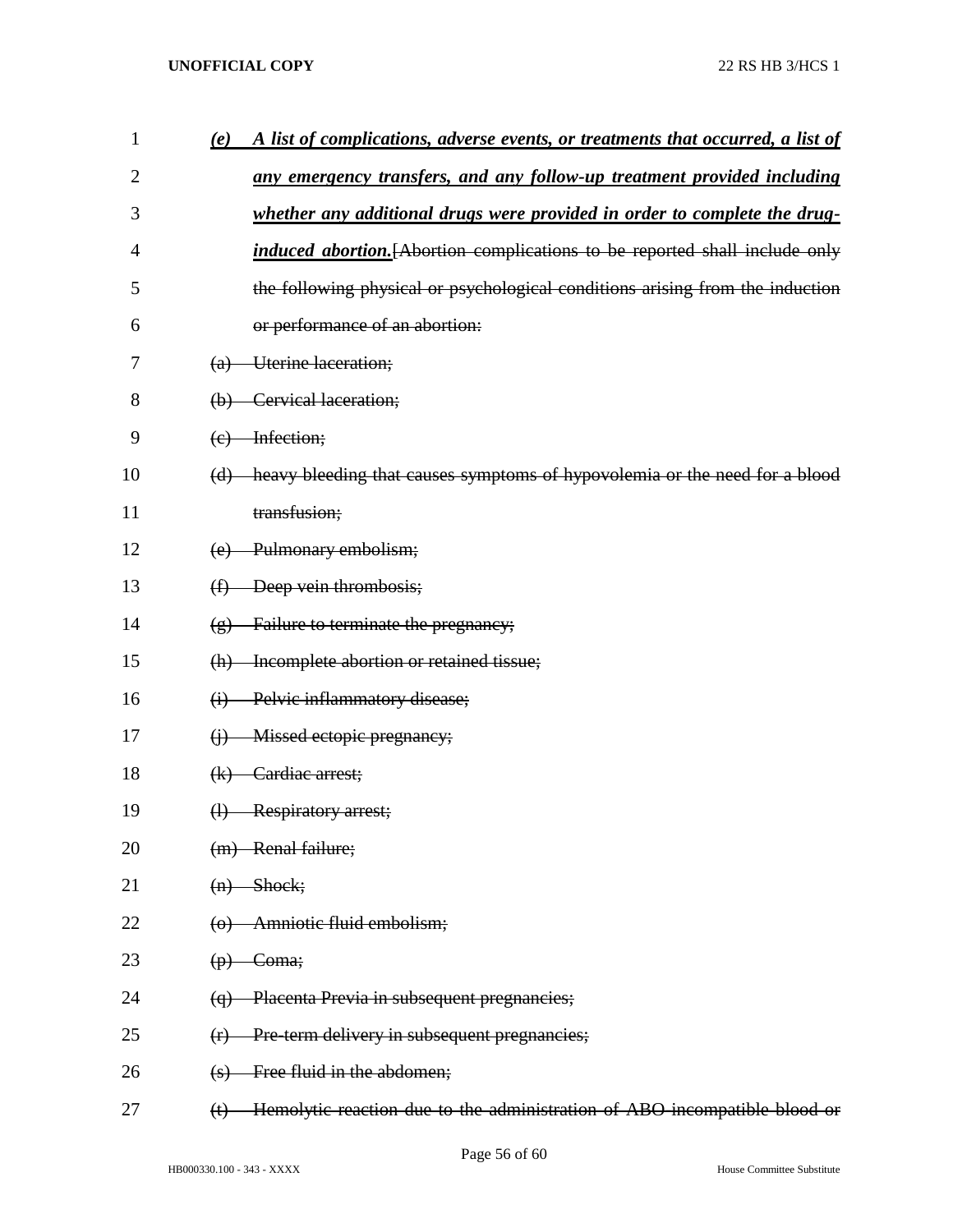| $\mathbf{1}$   |     | blood products;                                                                      |
|----------------|-----|--------------------------------------------------------------------------------------|
| $\overline{2}$ |     | (u) Hypoglycemia occurring while the patient is being treated at the abortion        |
| 3              |     | facility;                                                                            |
| 4              |     | (v) allergic reaction to anesthesia or abortion-inducing drugs;                      |
| 5              |     | (w) Psychological complications, including depression, suicidal ideation, anxiety,   |
| 6              |     | and sleeping disorders;                                                              |
| 7              |     | $(x)$ Death; and                                                                     |
| 8              |     | $(y)$ Any other adverse event as defined by criteria provided in the Food and Drug   |
| 9              |     | Administration Safety Information and Adverse Event Reporting Program.]              |
| 10             |     | Section 26. KRS 311.783 is amended to read as follows:                               |
| 11             | (1) | Except in a medical emergency that prevents compliance with this section, no         |
| 12             |     | physician shall intentionally perform or induce or intentionally attempt to perform  |
| 13             |     | or induce an abortion on a pregnant woman unless, prior to the performance or        |
| 14             |     | inducement of the abortion or the attempt to perform or induce the abortion, the     |
| 15             |     | physician determines, in the physician's reasonable medical judgment, the unborn     |
| 16             |     | child's probable post-fertilization age. The physician shall make that determination |
| 17             |     | after making inquiries of the pregnant woman and performing any medical              |
| 18             |     | examinations or tests of the pregnant woman the physician considers necessary as a   |
| 19             |     | reasonably prudent physician, knowledgeable about the case and medical conditions    |
| 20             |     | involved, would consider necessary to determine the unborn child's probable post-    |
| 21             |     | fertilization age.                                                                   |
| 22             | (2) | Except in a medical emergency that prevents compliance with this section, no         |
| 23             |     | physician shall intentionally perform or induce or intentionally attempt to perform  |
| 24             |     | or induce an abortion on a pregnant woman after the unborn child reaches the         |
| 25             |     | probable post-fertilization age of twenty (20) weeks without first entering the      |
| 26             |     | determination made in subsection (1) of this section and the associated findings of  |
| 27             |     | the medical examination and tests in the medical record of the pregnant woman.       |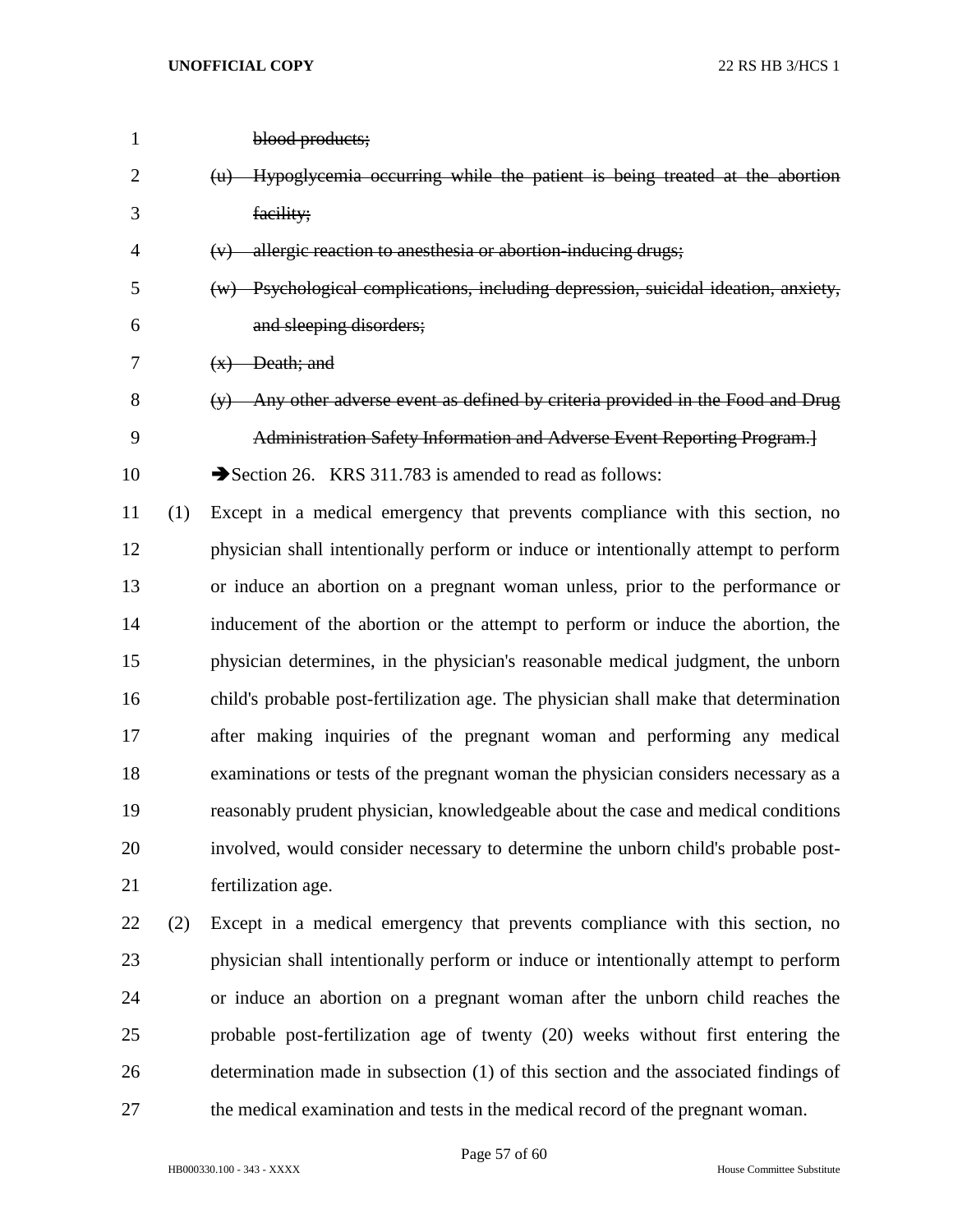(3) The state Board of Medical Licensure shall suspend a physician's license to practice medicine in this state for a period of not less than six (6) months if the physician violates this section. *(4) The physician shall submit a report on a form provided by the cabinet a minimum the information required by Section 4 of this Act and: (a) The unborn child's probable post-fertilization age determined by the physician; and (b) The results of inquiries of the pregnant woman and any medical examinations or tests performed.* 10 Section 27. KRS 315.990 is amended to read as follows: (1) Except for the provisions of KRS 315.320, any person violating any provision of KRS Chapter 315 shall be fined for each offense not less than one hundred dollars (\$100) nor more than one thousand dollars (\$1,000) or imprisoned in the county jail 14 for not more than six (6) months, or both. Each week that any provision of KRS 315.020, 315.030, or 315.035 is violated shall also constitute a separate offense. (2) Any person convicted of willfully resisting, preventing, impeding, obstructing, threatening, or interfering with the officers, agents, or inspectors of the board in the administration of the provisions of this chapter shall be guilty of a Class A misdemeanor. (3) The board may levy an administrative fine not to exceed five thousand dollars (\$5,000) for each offense, for any violation of KRS 315.121. All such fines shall be deposited to the credit of the licensing board to be used by the board in carrying out the provisions of this chapter. (4) The board may refuse to issue or renew a permit, or may suspend, temporarily suspend, revoke, fine, or reasonably restrict any permit holder for any violation of KRS 315.0351. Any administrative fine levied by the board shall not exceed five thousand dollars (\$5,000) for any violation of KRS 315.0351. All such fines shall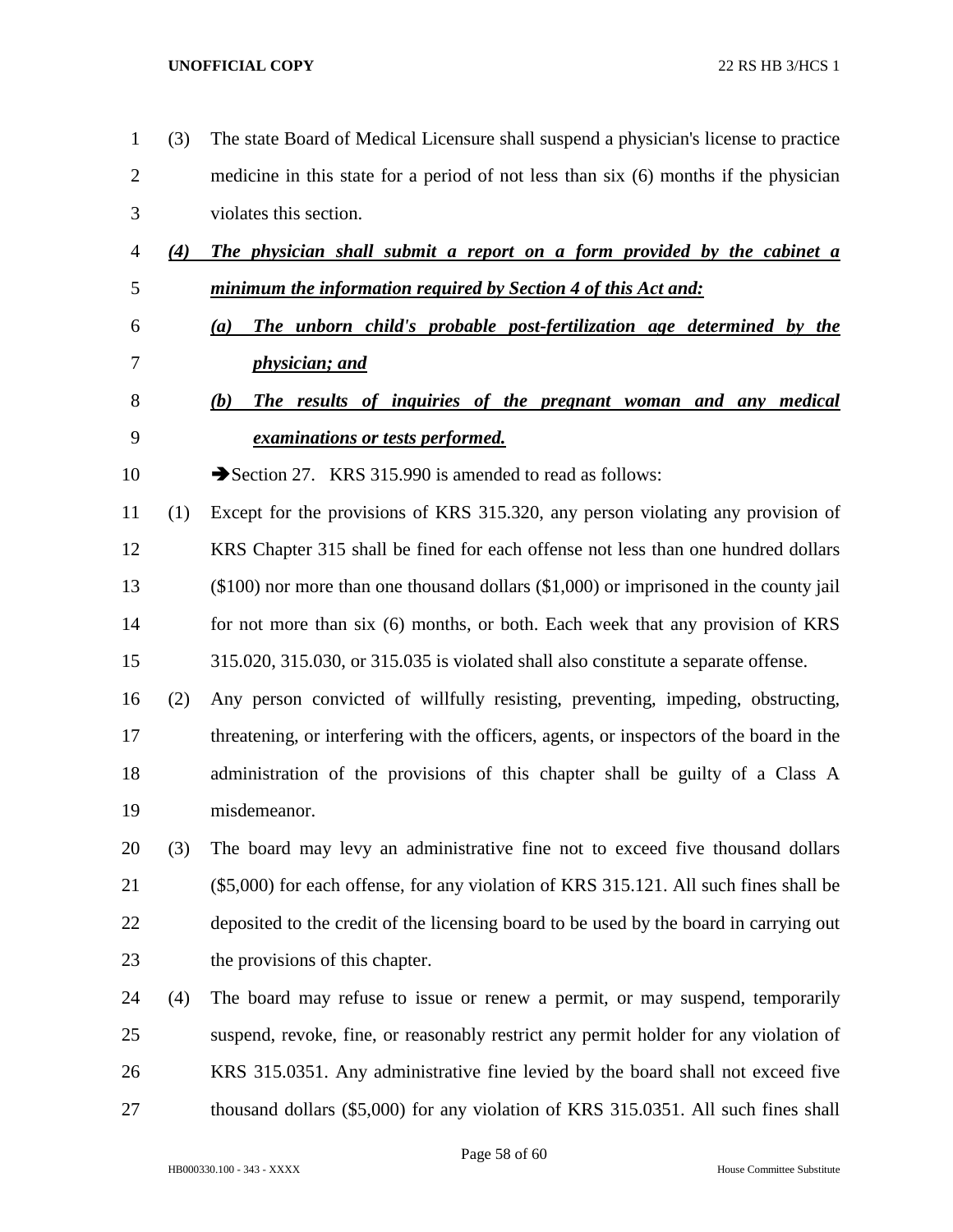| $\mathbf{1}$ | be deposited to the credit of the licensing board to be used by the Board of                 |
|--------------|----------------------------------------------------------------------------------------------|
| 2            | Pharmacy in carrying out the provisions of this chapter.                                     |
| 3            | For a violation of KRS 315.320, the Board of Pharmacy may, in addition to any<br>(5)         |
| 4            | other civil or criminal penalty, levy an administrative fine not exceeding one               |
| 5            | hundred thousand dollars (\$100,000). All such fines shall be deposited to the credit        |
| 6            | of the Board of Pharmacy in carrying out the provisions of this chapter.                     |
| 7            | Any person who intentionally, knowingly, or recklessly violates Sections 14<br>(6)<br>(a)    |
| 8            | to 18 of this Act is guilty of a Class D felony.                                             |
| 9            | Any person who violates Sections 14 to 18 of this Act shall be fined not<br>(b)              |
| 10           | more than one million dollars (\$1,000,000).                                                 |
| 11           | Notwithstanding KRS 440.200, the Attorney General may demand from the<br>(c)                 |
| 12           | Governor of any other state the surrender of any person found in the other                   |
| 13           | state who is charged in Kentucky with the crime of violating Sections 14 to                  |
| 14           | 18 of this Act. The provisions for extradition under this subsection shall                   |
| 15           | apply to any such demand even if the person whose surrender is demanded                      |
| 16           | was not in Kentucky at the time of the commission of the crime. Neither the                  |
| 17           | demand, the oath, nor any proceedings for extradition pursuant to this                       |
| 18           | section need state or show that the person whose surrender is demanded has                   |
| 19           | fled from justice, or at the time of the commission of the crime was in                      |
| 20           | <b>Kentucky or the other state.</b>                                                          |
| 21           | SECTION 28. A NEW SECTION OF KRS 311.710 TO 311.820 IS CREATED                               |
| 22           | TO READ AS FOLLOWS:                                                                          |
| 23           | The General Assembly of the Commonwealth of Kentucky, by resolution, may<br>$\mathcal{L}(I)$ |
| 24           | appoint one (1) or more of its members who sponsored or cosponsored Sections 1               |
| 25           | to 27 of this Act in his or her official capacity to intervene as a matter of right in       |
| 26           | any case to which the constitutionality of Sections 1 to 27 of this Act is                   |
| 27           | challenged; or                                                                               |